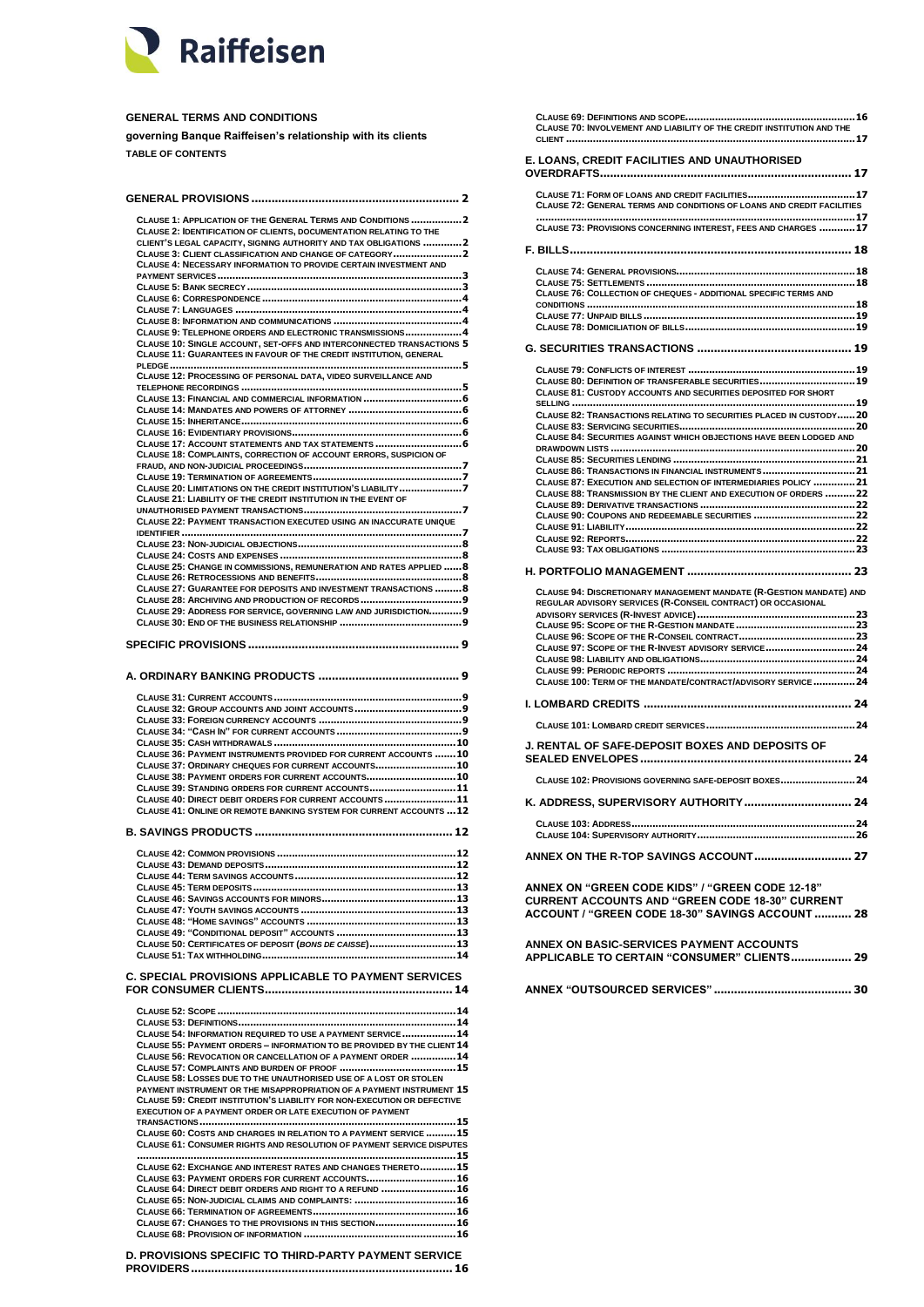

## <span id="page-1-0"></span>**GENERAL PROVISIONS**

# <span id="page-1-1"></span>**Clause 1: Application of the General Terms and Conditions**

**1.1.** The contractual relationship between Banque Raiffeisen, a cooperative company (hereinafter the "credit institution"), and its clients is governed by these terms and conditions, by the special agreements that may be concluded between the credit institution and the client in accordance with the statutes and regulations in force, as well as by the customary practices of the banking sector. This relationship is subject to Luxembourg law if these general terms and conditions or the special agreements do not derogate therefrom.

The original version of these General Terms and Conditions is in French (Conditions générales régissant les relations de la Banque Raiffeisen avec ses clients). In the event of a discrepancy with a version in another language, only the French version will be binding.

**1.2.** The credit institution may change these terms and conditions at any time to reflect any statutory or regulatory amendments, as well as changes in the customary practices of the banking sector and financial markets. The credit institution may inform the client of such changes by e-mail, in account statements, by a post on its website or by any other means of communication at the credit institution's discretion.

Such changes will be deemed to have been approved if the client does not object in writing thereto within thirty days from communication of the change.

It is agreed that changes reflecting a statutory or regulatory amendment will be binding on the client without prior notice. The foregoing will also apply to the credit institution's right to add a new service or product at any time, or to delete an existing service or product at any time.

**1.3.** By virtue of entering into a business relationship, the credit institution and its clients agree to be bound by the provisions of these general terms and conditions. In principle, whenever a new business relationship is established, a current account will be opened with the credit institution.

### <span id="page-1-2"></span>**Clause 2: Identification of clients, documentation relating to the client's legal capacity, signing authority and tax obligations**

2.1. The credit institution conditions, the establishment of a business relationship and the execution of all transactions on the provision of all documents, supporting records and information that it deems necessary or that are legally required and that relate to the client's legal or tax status, domicile or registered office, and business and personal situation. The client shall provide accurate information to the credit institution upon request, promptly inform the credit institution of any change in such information, and provide the credit institution upon request with any additional information the credit institution deems of use for the purpose of continuing the banking relationship and/or that may be required by the statutes or regulations.

Failure and/or refusal to promptly provide such information/documents to the credit institution will prevent the credit institution from providing services, and may prevent establishing or continuing a business relationship with the credit institution. Therefore, the credit institution reserves the right to block all accounts of the relevant client, or to terminate the business relationship with such client without prior notice.

**2.2.** The client shall inform the credit institution if he considers himself a US person within the meaning of the US tax laws. The credit institution shall in no event be liable for the prejudicial consequences of a failure to submit such information or of a false or erroneous statement by the client.

**2.3.** Clients who are natural persons shall promptly inform the credit institution of any change in their legal capacity, domicile or tax status and personal situation.

The credit institution shall not be liable for any consequences, whether or not prejudicial, that may be caused by or in connection with the lack of legal capacity of the client, his representatives, heirs, legatees and successors in interest.

**2.4.** Clients who are legal entities are required to produce a copy of their deed of incorporation and of amendments to their articles of association, publications relating to their representatives, a copy of the entry in the Trade and Companies Register and, if applicable, copies of other required official documents (business permit, VAT registration, etc.).

The credit institution shall in no event be liable for the prejudicial consequences of a failure to submit such information or of a false or erroneous statement.

The credit institution declines all liability for the consequences, whether or not prejudicial, that may be caused by or in connection with the fact that the authorisations used by the agents, bodies and representatives of legal entities, as well as by the legal or judicial representatives of persons lacking capacity, companies that are insolvent, under administration, in judicial liquidation or subject to other management or liquidation measures under the law applicable to them are not genuine or are invalid.

**2.5.** In all cases where the credit institution deems it necessary, and in accordance with the laws on combating money laundering and terrorist financing, the client may be required to provide all information about the beneficial owner of a business relationship, account or transaction.

The client acknowledges that, in order to fulfil the obligations imposed by the aforementioned laws, the credit institution is entitled to collect information about the client's business and personal situation from any duly accredited third party.

The client who is a consumer acknowledges and confirms that he is the beneficial owner of the business relationship, account or transactions entered into with the credit institution and that in this context he acts solely on his own behalf.

**2.6.** The client warrants the authenticity of any document submitted by him or his representative.

He releases the credit institution from liability with respect to the authenticity, accuracy and validity of the documents submitted to it.

**2.7.** Person(s) authorised to submit orders concerning an account to the credit institution shall provide the institution with a specimen signature. Clients and, in particular, legal entities, shall inform the credit institution, in writing, of any changes to the scope or validity of signature powers.

The credit institution shall not be held liable for any consequences, whether or not prejudicial, that may be caused by or in connection with the fact that signatures on the orders given to it are not genuine.

**2.8.** The credit institution draws the client's attention to the statutory and regulatory obligations imposed on him personally due to his nationality or residence. In particular, the client must comply with the tax laws applicable to him and must ensure that any instruction or order he submits to the credit institution for execution is consistent therewith. The credit institution has no obligation to verify the existence or compliance with such rules and shall incur no liability in the event the client does not comply therewith. The client releases the credit institution from all liability in the event he fails to comply with his personal obligations. The client is responsible for requesting from the credit institution all necessary statements and documents enabling him to comply with his tax obligations.

### <span id="page-1-3"></span>**Clause 3: Client classification and change of category**

For the purposes of investment services and ancillary services, the credit institution classifies clients as retail clients (hereinafter "retail client"), professional clients or eligible counterparties. The level of protection afforded to clients depends on how they have been classified and applies to all transactions, all investment and ancillary services and all products provided.

Clients are, by default, classified as retail clients and therefore benefit from the highest level of protection on the provision of investment services and activities. If a client is not classified as a retail client, i.e. as a professional client or as an eligible counterparty, the credit institution will inform it of its classification by letter.

Retail clients benefit from the highest level of protection. The rules of conduct applicable to the credit institution when providing investment services to a retail client include an obligation to:

- inform the client,

- assess the appropriateness of the investment advisory or portfolio management service,

- assess the appropriateness of the product or service;

- execute orders on the most favourable terms for the client;

- process orders quickly and fairly.

Professional clients benefit from a lower level of protection as they are presumed to have the necessary knowledge and experience to make investment decisions independently and to understand and bear the financial risks associated with such investments. The rules of conduct applicable to the credit institution when providing investment services to a professional client include an obligation to: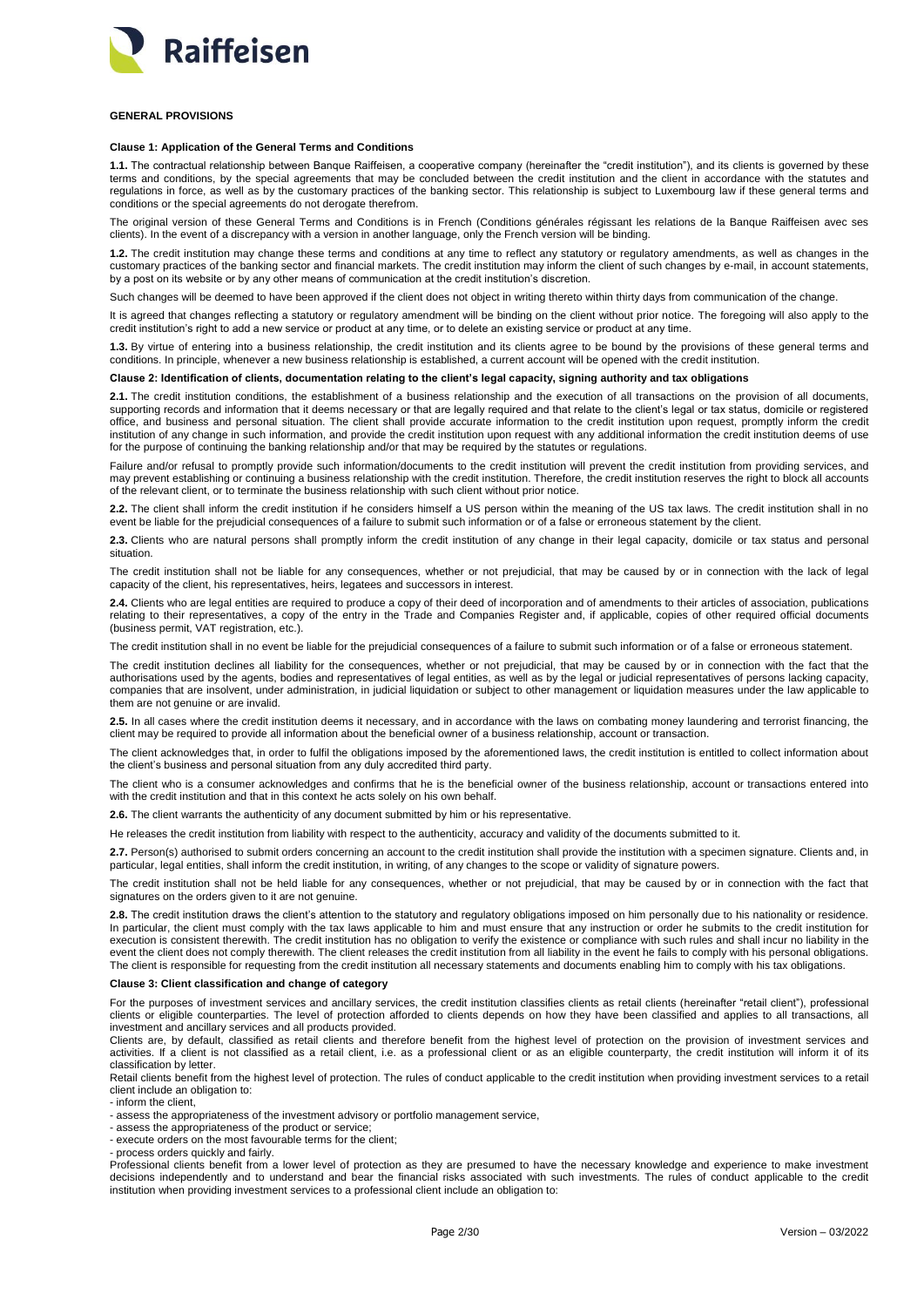

- inform the client,

- execute orders on the most favourable terms;

- process orders quickly and fairly.

Eligible counterparties benefit from the lowest level of protection. The credit institution is not required to comply with all obligations on the provision of information to clients, the obligations relating to the assessment of suitability and appropriateness (except where applicable, the provision of appropriate reports on the service provided), the obligations relating to the execution of orders on the most favourable terms for the client, and the obligations relating to the rules for processing clients' orders.

Subject to certain conditions and in accordance with prevailing regulations, a client may ask for its classification to be changed:

- a professional client may ask to be classified as a retail client (higher protection) or as an eligible counterparty (lower protection);

- an eligible counterparty may ask to be classified as a professional client (higher protection);

- a retail client may ask to be classified as a professional client (lower protection).

In all cases, the credit institution will analyse the request to change classification and decide whether or not to accept the request. The client will be informed of its new classification by letter. The credit institution may also, on its own initiative, change the classification of its clients. In such circumstances, the relevant clients will be duly informed by letter.

In the case of group accounts or joint accounts, from among the investor profiles of the joint holders, the credit institution will take into account the one with the lowest risk in order to determine the default portfolio investment instructions.

For the purposes of payment services, each client is classified either as a "consumer" client or a "non-consumer" client.

The terms and conditions governing the execution of payments, as well as the respective rights, obligations and responsibilities of the client and the credit institution, vary depending on the client's classification.

For the purposes of investment services, the credit institution will inform the client of the category applied and of the consequences of this classification, as well as the possibility of changing category. In the case of group accounts or joint accounts, the credit institution will take into account from among the investor profiles of the joint holders, the one with the lowest risk in order to determine the default portfolio investment instructions.

For the purposes of payment services, the credit institution will inform the client of the category applied, any eventual change in the category applied, and the consequences of this classification.

The credit institution will classify a "non-consumer" client as a "consumer" client effective immediately when the client meets the definition of "consumer client" provided in the section below.

The credit institution will classify a "consumer client" as a "non-consumer client" after having given two months' notice as from the time the client ceases to meet the definition of "consumer client" provided in the section below.

# <span id="page-2-0"></span>**Clause 4: Necessary information to provide certain investment and payment services**

Providing the client with certain investment services requires complete and up-to-date client documents, which may concern the client's financial position/financial capacity to absorb losses and the objectives/risk tolerance associated with the client's investment (if the service provided to the client is portfolio management or investment advice) and his investment experience with and knowledge of the specific type of product or service offered or requested.

Investment advice consists of providing personalised recommendations to a client, either at the client's request or at the credit institution's initiative, about one or more transactions involving financial instruments within the meaning of MiFID (Markets in Financial Instruments Directive).

The credit institution provides non-independent investment advice based on a range of financial instruments issued or offered by the credit institution or by other entities with close links or any other legal or economic relationship with the credit institution. When providing non-independent investment advice, the credit institution is subject to less stringent rules concerning, among other things, the selection procedure for recommended financial instruments or its links with the issuers or suppliers of the proposed financial instruments.

The non-independent investment advice provided to the client may be based on:

- a more limited analysis of financial instruments available on the market. For example, the credit institution may favour investment funds or structured products issued or offered by entities with close or contractual links to the bank.

- investment funds, exchange traded funds (ETFs), structured products, bonds from the list of selected products available to clients from the credit institution.

The credit institution is not required to periodically assess the appropriateness of the financial instruments that have been recommended.

Furthermore, for the purposes of providing payment services, it is the client's responsibility to provide the credit institution with all relevant information enabling the credit institution to assign the client either to the category of consumer clients or of non-consumer clients.

The client shall provide the information on request, ensure that the information provided to the credit institution is accurate, and promptly inform the credit institution in the event of any change to this information.

The client shall provide the credit institution upon request with any additional information the credit institution deems of use for the purpose of continuing the banking relationship and/or that may be required by the statutes or regulations.

The client's failure and/or refusal to provide such information will prevent the credit institution from providing investment and payment services, and may prevent establishing or continuing a business relationship with the credit institution.

# <span id="page-2-1"></span>**Clause 5: Bank secrecy**

**5.1.** Bank secrecy, as provided for in or pursuant to the statutes and regulations applicable to credit institutions, applies to all persons who are in the service, or involved in the business activities, of the credit institution in any capacity. Consequently, the credit institution will not provide any information to third parties about either its business relationships with the client nor the transactions carried out by the client (the "Information"), other than in accordance with the client's instructions or with the client's express consent.

**5.2.** In addition, in certain cases expressly specified by financial laws, and applicable to all Luxembourg credit institutions, the credit institution is required to provide information requested by the judicial or prudential supervisory authorities in the exercise of their respective specific legal powers.

**5.3.** The credit institution may subcontract, in whole or in part, certain services or tasks and/or activities to third-party regulated or unregulated service providers in Luxembourg or elsewhere (the "Service Providers"), with a view to ensuring that the services provided to the client are provided in an optimal manner and in accordance with high quality standards, and also in order to comply with regulations and to procure technical services from qualified specialists. Some or all of the tasks and activities (together referred to as the "Outsourced Services") listed in the Annex entitled "Outsourced Services" are therefore outsourced.

**5.4.** The credit institution ensures and will ensure that it complies with all its regulatory obligations in this area and that the Outsourced Services are carried out in compliance with regulatory obligations applicable in Luxembourg. The Service Providers are either subject to a legal duty of professional secrecy or contractually bound by strict confidentiality rules. The client hereby acknowledges and accepts that the Service Providers are not all systematically subject to the Luxembourg professional secrecy rules and that the professional secrecy duty/duty of confidentiality that applies to them may be less stringent than the Luxembourg law on professional secrecy. In certain circumstances, despite the confidentiality undertakings they provide, they may be legally required to disclose Information to third parties, including judicial or other authorities. The client hereby instructs the credit institution to engage the Service Providers to provide the relevant Outsourced Services and provides its express consent to the transfer and disclosure to the Service Providers of any Information they require to properly carry out the outsourced tasks and activities, in compliance with the laws and regulations applicable to the credit institution.

**5.5.** To the extent permitted by applicable laws and regulations, the client confirms that he agrees to bear all consequences resulting from the transfer and/or disclosure of the Information to the Service Providers and accepts that the credit institution may not be held liable in any manner whatsoever for any losses, damage or costs caused or incurred in connection with the transfers or disclosure of the aforementioned Information.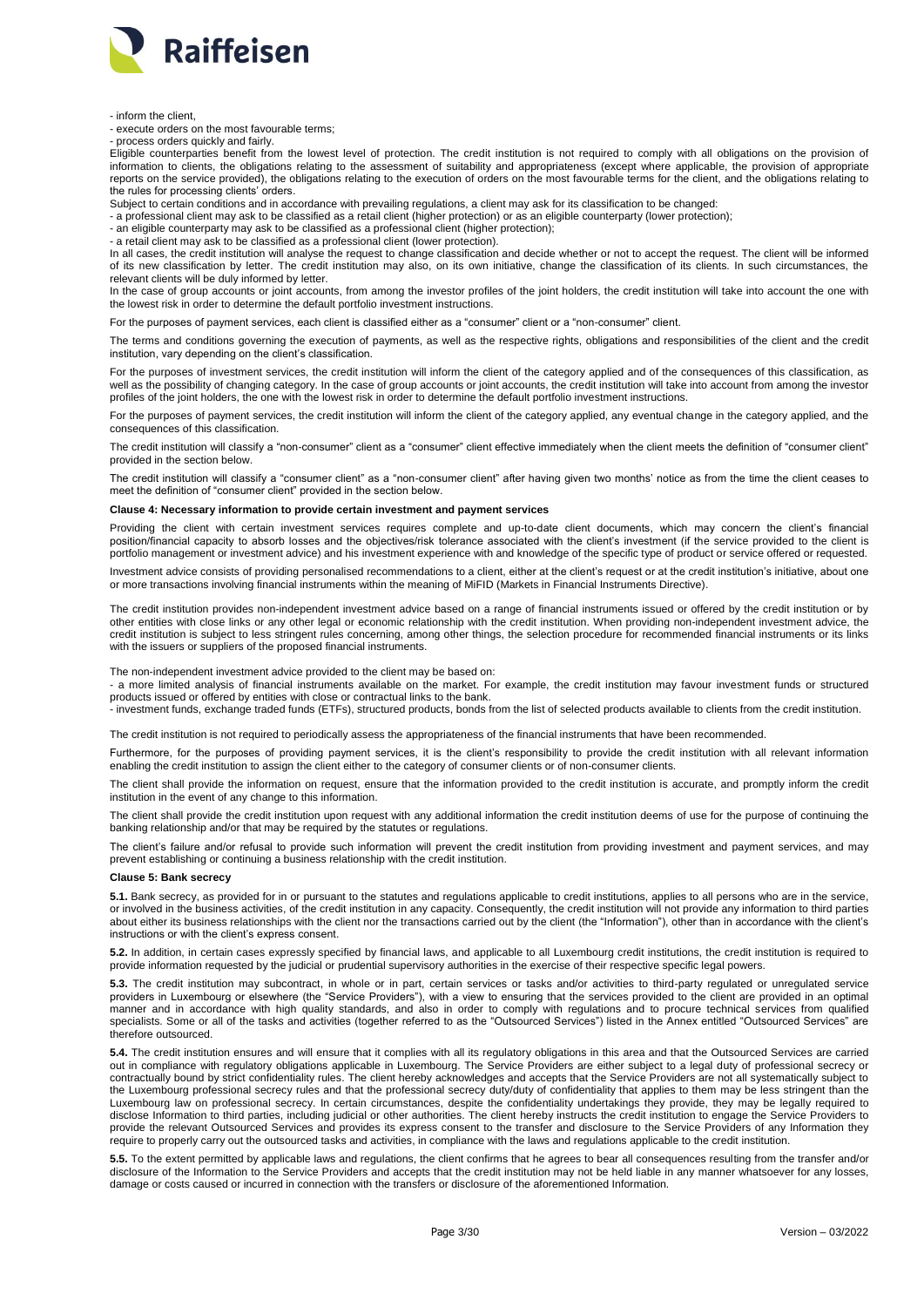

5.6. For as long as the client remains in a contractual relationship with the credit institution, the Information will be transferred to and/or available to the Service Providers. The unequivocal withdrawal by the client of his consent, sent in writing (and in no other form) to the credit institution, constitutes notice of termination of the contractual relationship, taking effect on the date on which it is received by the credit institution, without prejudice to the credit institution's right to retain the Information sent to the Service Providers for the aforementioned purposes for the retention period set by the procedures of the credit institution and/or applicable laws.

#### <span id="page-3-0"></span>**Clause 6: Correspondence**

**6.1.** All communications shall be deemed to have duly reached the addressee if the credit institution has sent them to the last address provided by the client. In the event of the client's death, communications from the credit institution will continue to be validly sent to the client's last known address or to the address of any of his heirs.

The credit institution shall be informed of any change of address at its branches, by writing, or any other duly authorised means of communication, bearing the signature(s) filed with the credit institution for the operation of the account holder's account.

All records and documents the credit institution forwards to the client or a third party on the client's behalf are sent at the client's risk. The credit institution shall not be held liable for any consequences, whether or not prejudicial, that may be caused by or in connection with the client's failure to receive such communications.

**6.2.** If a communication is returned to the credit institution with a message stating that the addressee is unknown at the address indicated or no longer lives at that address, the credit institution shall be entitled to keep such communication in its files, as well as any subsequent mail to be sent to that client at the same address, as well as to adapt the frequency for sending communications, under the client's responsibility. In such case, the credit institution shall be entitled to charge the client the costs in connection with holding this mail, in accordance with the current schedule of fees and charges. The credit institution may, in the same case, decide to stop all production of communication intended to the client and it will only restart the production of the communication retroactively (from the date of the suspension on) if asked by the client.

**6.3.** Cash, securities and, in general, valuables of any kind shall be shipped solely at clients' risk and expense; the credit institution accepts liability only for risks covered by insurance and only to the extent that the claims are paid. Special risks are covered only pursuant to formal instructions provided to the credit institution in writing. The credit institution has no obligation to take out insurance unless it has received formal instructions from the client.

**6.4.** The credit institution bears the risk associated with sending the client payment instruments or any personalised security information therefor. The credit institution reserves the right to send payment instruments by registered letter with acknowledgement of receipt at the client's expense.

**6.5.** Correspondence relating to transactions the credit institution carries out on behalf of more than one person will be sent to the address indicated by these persons or, if no address is indicated, to the address of any of these persons.

**6.6.** The dispatch of correspondence to the client shall be validly proved by the credit institution's production of a copy of such correspondence. The date on the duplicate or on the dispatch list in possession of the credit institution is presumed to be the date of dispatch.

**6.7.** Mail held on file by the credit institution is deemed delivered on the date thereof. The duplicate constitutes proof of dispatch.

**6.8.** In the event the client does not receive the documents, account statements or other notices in relation to a specific transaction within the normal postal delivery times, the client shall inform the credit institution immediately upon becoming aware of this fact.

**6.9.** The credit institution shall not be liable for any consequences that may result from keeping the documents or correspondence held at its branches and, if applicable, from the collection or failure to collect them or the late delivery thereof.

**6.10.** However, the credit institution reserves the right to send clients correspondence held by it whenever it deems it appropriate. Furthermore, the credit institution reserves the right to contact the client, using any means of communication and, in particular, by post, if it deems it appropriate or if required or authorised by the applicable laws.

**6.11.** In general, account statements and correspondence held by a branch and not collected by clients, as well as account statements and correspondence returned to the branch undelivered or not accepted, may be automatically destroyed by the credit institution after a period of 12 months from the date of the account statement or correspondence.

# <span id="page-3-1"></span>**Clause 7: Languages**

The credit establishment may communicate with the client in the language agreed therewith or, to the extent possible, in the client's native language or in any other language the client understands. This clause shall not be construed as imposing an obligation on the credit institution.

#### <span id="page-3-2"></span>**Clause 8: Information and communications**

**8.1.** The client agrees that all information to be provided by the credit institution to clients may be provided in paper format, on its website or in any other form agreed by them. Clients will be informed of any changes to this information in the same manner, unless otherwise agreed.

**8.2.**The client also agrees that the credit institution and eventually enlisted third party service providers, on which it may rely, have the right to organise within the limits of the legal and regulatory provisions, the transmission of information, notifications, votes and other messages towards and coming from listed companies exclusively through www.raiffeisen.lu or other freely eligible electronic ways.

**8.3.** Communications of the credit institution that are available on the website at http://www.raiffeisen.lu/ will be deemed received by the client the day after they are posted online.

#### <span id="page-3-3"></span>**Clause 9: Telephone orders and electronic transmissions**

**9.1.** The transmission of orders by telephone, fax and e-mail is expressly prohibited. However, exceptionally, the credit institution may agree to execute instructions transmitted by telephone, fax or e-mail, without ever having the obligation to do so and without assuming any liability.

The client represents that he is familiar with and understands all risks associated with the use of the means of communication referred to in the previous paragraph and agrees in advance to bear all consequences and assume full responsibility therefore, particularly in the event of (non-exhaustive list):

- the usurpation of his identity, or the theft, loss or alteration of data due to the wrongful use by an unauthorised third party of the means of communication that the client uses to transmit orders to the credit institution;

- incorrect execution due to a misunderstanding or the non-execution of orders as a result of the transmission of orders by telephone, fax or e-mail;

- the loss or delay in the execution of an order transmitted due to technical malfunctions of the system, overloading of the internet, stoppage for maintenance, etc.;

- the interception or copying of information sent via e-mail, particularly if it contains a virus;

- the non-execution or late execution of an order transmitted by e-mail due to the fact the bank employee to whom the order is sent is away;

- the misinterpretation of instructions given by the client in the case of orders issued remotely.

Consequently, the client expressly waives any claim in relation to the execution of orders transmitted by fax, telephone or e-mail.

However, the credit institution reserves the right to require and wait for the client's verbal or written confirmation of these orders before executing them and to postpone the execution of orders placed in any of the forms referred to in the first paragraph of this clause and in clause 9.2 if it deems them to be incomplete, unclear or of doubtful authenticity. For this purpose, the credit institution, at its discretion, reserves the right to contact the client by telephone, fax, e-mail, post or via the online banking application. However, it will endeavour to choose a means of communication enabling it to contact the client quickly.

If the client sends the credit institution writing intended to confirm or modify an order being executed, without however specifying that it is a confirmation or modification, the credit institution shall be entitled to consider this writing as a new order in addition to the first order.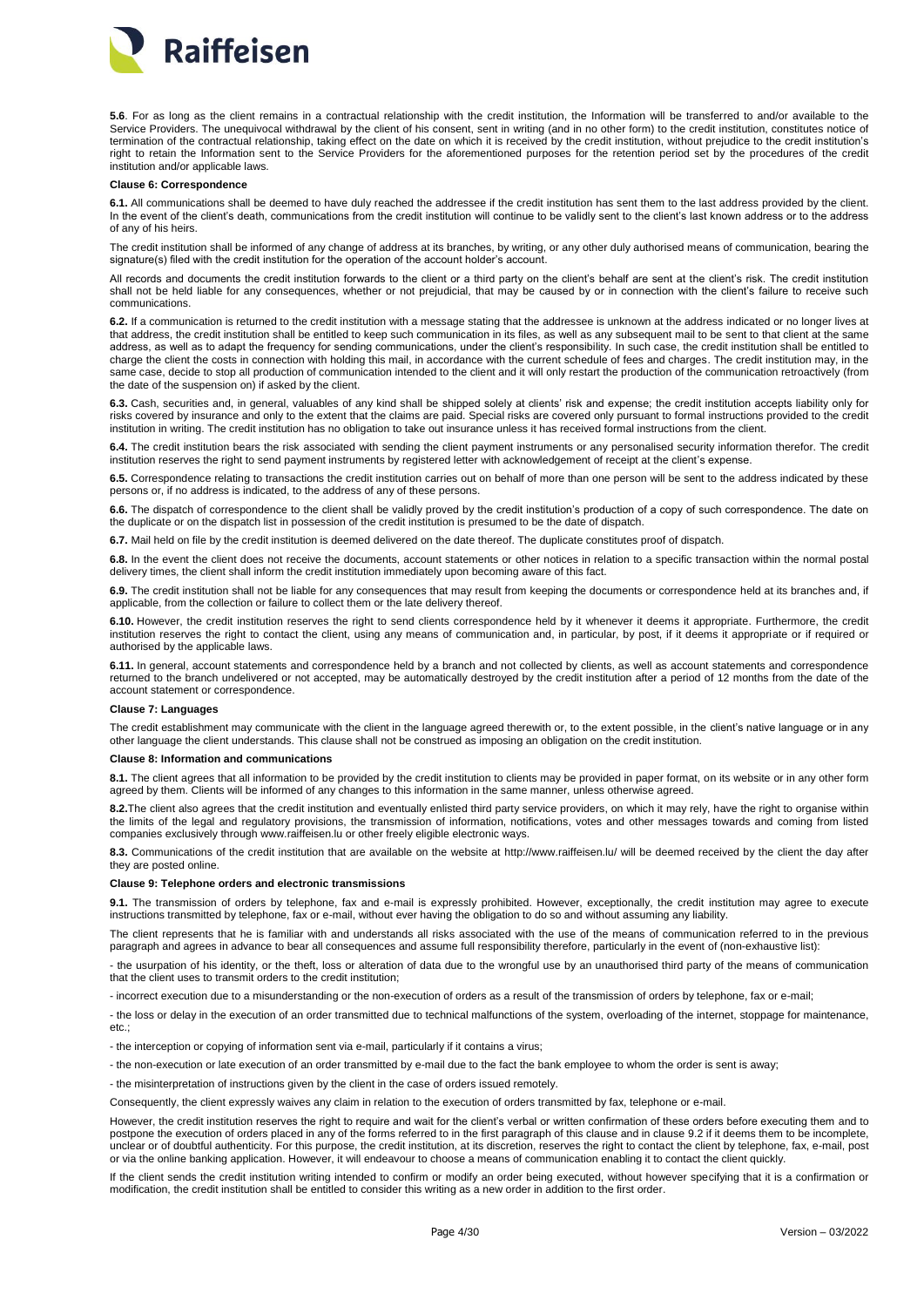

**9.2.** If the client requests the credit institution to accept and process orders or transactions by telephone or e-mail, he expressly authorises the credit institution to record the telephone conversations, as well as the relevant electronic communications, for the purposes of proving the existence and content of the communications (including the information required by law), orders and transactions. It is agreed that such recordings are covered by bank secrecy and shall not be used for purposes other than those indicated above. The recordings may be used in court and shall have the same probative value as writing. The credit institution and the client agree that the terms of the order transmitted will be proved by the recording made by the credit institution. Clients who place orders for transactions in transferable securities by telephone or e-mail will be entitled to access these recordings by submitting a request to the credit institution, in accordance with the procedures to be agreed therewith.

**9.3.** In the case of transactions for which a handwritten signature has been replaced by a personal and confidential means of identification or an electronic signature, such as typing an identification number on a keyboard or the electronic communication of a password, or by any other technical process that has been or will be implemented by the credit institution (e.g. a signature on the screen of an electronic tablet), such means shall bind the client to the same extent as a handwritten signature.

**9.4.** The credit institution shall keep the recordings made pursuant to sub-clause 9.2. above in accordance with the statutes in force.

Except in the case of transactions in transferable securities, the failure to make or keep a recording shall in no event be asserted against the credit institution.

#### <span id="page-4-0"></span>**Clause 10: Single account, set-offs and interconnected transactions**

**10.1.** In accordance with the statutes, regulations and agreements governing specially earmarked accounts (for example, for notaries, guardians or conservators), all accounts of the same client of which he is the holder or joint holder, whether such accounts are denominated in a single currency or different currencies, whether special or different in nature, whether term accounts or immediately payable accounts, including accounts with different interest rate, are in fact and in law sub-accounts of a single and indivisible current account, whose negative or positive balance vis-à-vis the credit institution will be established only after the balances in foreign currency have been converted into a currency that is legal tender in Luxembourg on the date the account statements are drawn up.

The balance of the single account, after conversion, is guaranteed by the *in rem* and *in personam* security interests attached to any of the sub-accounts. It is payable immediately, as well as all interest on overdrawn amounts and costs.

**10.2.** The foregoing notwithstanding, it is agreed that the credit institution is entitled to set off at any time, without formal notice or prior authorisation, the positive balance of a sub-account against the negative balance of any other sub-account, up to the overdrawn amount of such sub-account, making any currency conversions necessary for such purpose.

Furthermore, the credit institution may, but is not required to, liquidate any negative balance on an account by setting it off against the positive balance of another account of the same client and, if necessary, by selling the financial instruments it chooses at its discretion up to the amount of the negative balance.

**10.3.** All transactions of the client with the credit institution are interconnected. The credit institution is therefore entitled not to perform its obligations if the client does not perform any of his obligations.

# <span id="page-4-1"></span>**Clause 11: Guarantees in favour of the credit institution, general pledge**

**11.1.** It is expressly agreed that the receivables, valuables, securities, bills and goods owned by the client and deposited either with the credit institution or on behalf of the credit institution with third parties, but at the client's own risk, shall be pledged to the credit institution for the purpose of securing and guaranteeing repayment of the client's debts regardless of the origin thereof, in accordance with the laws applicable in this respect. The credit institution reserves the right to realise its pledge in accordance with the laws in force.

**11.2.** Without prejudice to any special guarantees it may have been granted and those resulting from the foregoing provisions, the credit institution is entitled to demand, at any time, that guarantees be furnished or that guarantees already provided to it be increased to cover it against all risks it incurs due to the transactions carried out with the client, whether they are already due or will fall due in the future, and whether they are unconditional or subject to a condition precedent or condition subsequent.

# <span id="page-4-2"></span>**Clause 12: Processing of personal data, video surveillance and telephone recordings**

**12.1.** The credit institution processes and collects personal data about the client in accordance with applicable European and Luxembourg laws. These processing operations are necessary to provide services to clients, for the operation of the credit institution and for its compliance with applicable legal obligations. Some processing operations are carried out in connection with specific programmes (games, competitions). Information about these processing operations and clients' rights may be obtained on the credit institution's website in the section entitled "Data Protection" or, on request, by contacting the credit institution's Data Protection Officer (DPO):

- by e-mail: charge-de-protection@raiffeisen.lu

- by post:

Banque Raiffeisen *Chargé de Protection des Données* BP 111 L-2011 Luxembourg

Video surveillance of certain areas of the credit institution's premises is carried out, and telephone recordings are made of certain telephone lines of the credit institution, in compliance with applicable statutes and regulations. Information about these operations may be obtained on the credit institution's website in the section entitled "Data Protection" or from the branches.

**12.2.** In accordance with the law, the credit institution may disclose certain information pursuant to the automatic exchange of tax information, which obliges the credit institution to report required information to the Luxembourg Tax Administration (*Administration des Contributions Directes*), in particular the identity, account numbers, balances and interest income of clients who reside in a Member State of the European Union other than Luxembourg or in another country that participates in the international exchange of tax information, which will be forwarded to the competent authorities of the client's country of residence.

If the credit institution requests information from the client in this connection which the client fails to provide within the prescribed time limits, such refusal will have consequences with respect to the reporting of information to the Luxembourg Tax Administration.

According to the law, the credit institution might be required to transmit certain information concerning the shareholders identity of listed companies (independently of the country in which they have their registered offices.).The information that is required to establish the identity is at least:

- the name and contact details of the shareholder and, where the shareholder is a legal person, its registration number or, if no registration number is available, a unique identifier, such as the Legal Entity Identifier (LEI code);

- the number of shares held by the shareholder; and

- if requested by the company, the categories or classes of shares held and the date of their acquisition.

**12.3.** Personal data included in or provided with certain transactions, including but not limited to funds transfers (payment or standing direct debit orders), is processed by the credit institution and other specialised companies, such as SWIFT (Society for Worldwide Interbank Financial Telecommunication), as necessary to execute and document such transactions. These processing operations may be carried out in centres located in other European countries and in the United States, in accordance with local law. As a result, the authorities of the relevant countries may request access to personal data held in these operational centres in connection with the performance of their legal duties, including for the purposes of preventing money laundering and terrorist financing. A client who instructs the credit institution to execute a payment order or other similar transaction expressly authorises the credit institution to transfer and process outside Luxembourg the data necessary to properly execute the transaction, including if the relevant country does not provide a level of personal data protection equivalent to that required by European law.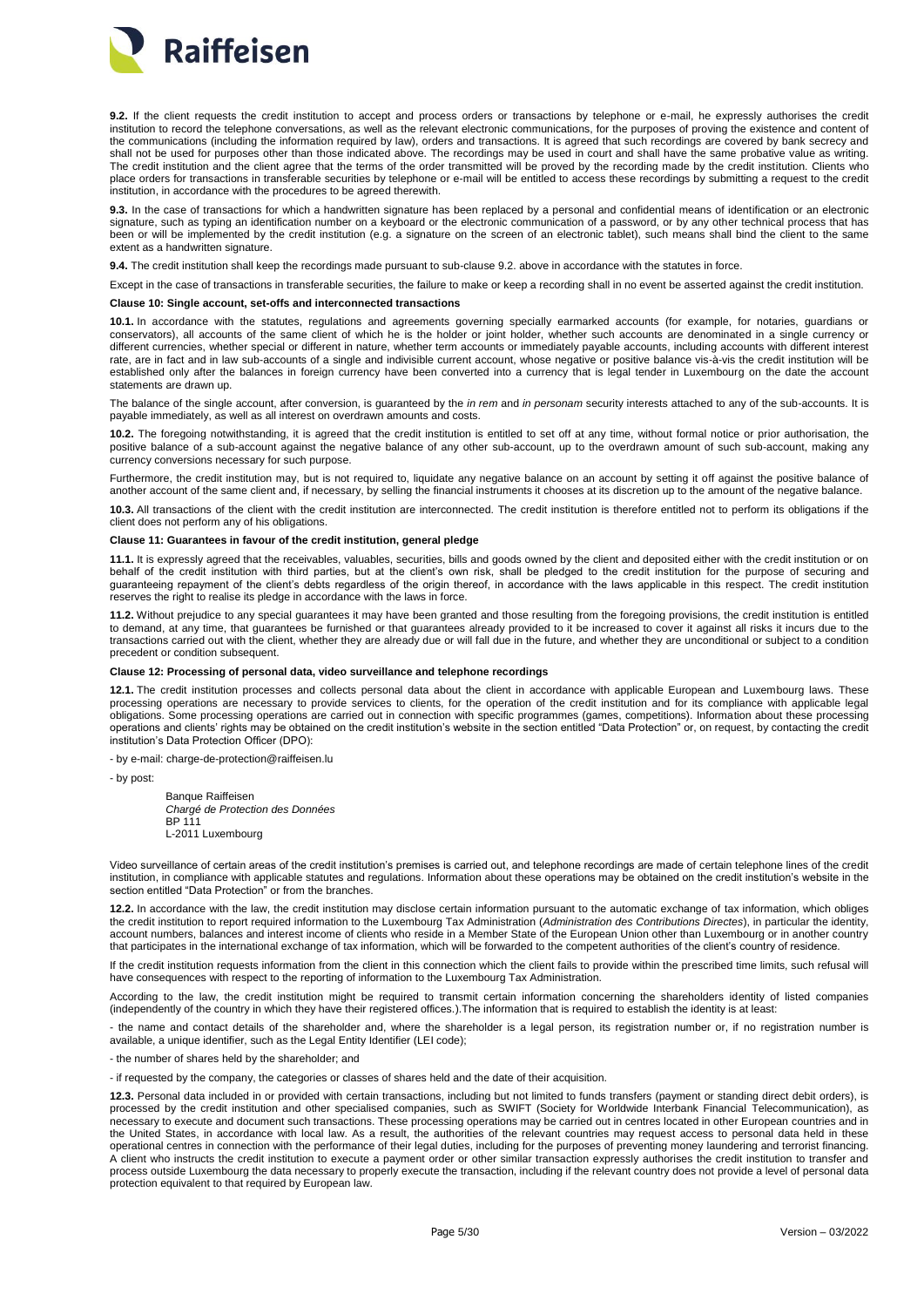

In conjunction with the surveillance of the IT system, the management of incidents and security events as well as the protection of the IT system against internal and external threats, as malicious intrusions, the credit institution may rely on specialised companies (having their headquarter respectively their branches within or outside the European Union), PSF or not. In conjunction with outsourcing, the mandated companies linked to the credit institution through non divulgation arrangements, may have access to personal data in order to fulfil their contractual obligations and mission. Operational activities that may be transferred via remote control to specialised companies are: supervision, detection and analyse of cyber security related incidents through detection tools and correlation events. The mandated companies may however not connect themselves to equipment belonging to the credit institution in order to effectuate modifications during the remediation of the security incidents.

In the case of securities orders executed by external service providers (which have their registered offices inside or outside the European Union) or securities in the custody of external service providers or the use of external service providers concerning the exercise of certain rights in relation to the general meetings of listed companies by clients holding shares in those companies; such service providers may be subject to national statutes and regulations (e.g. for the purposes of preventing money laundering and terrorist financing) or other rules that require collecting personal data from clients or, if applicable, from their legal representatives, beneficial owners, ultimate originators or securities depositors, and transferring such data to the competent judicial or supervisory authorities at the national level, to securities issuers or to other third parties involved in the execution of securities orders or the custody of securities. In such cases, the credit institution is required to transmit the personal data of clients and their legal representatives, beneficial owners, ultimate originators or securities depositors to the external service providers. The client or his legal representatives confirm that they have informed the beneficial owners and any other relevant third party of the credit institution's obligations described above, that they have obtained their authorisation and agreement to the transfer and processing of the data in question, and that they will provide it to the credit institution upon request. The client or their legal representatives expressly instruct the credit institution, in their own name and on behalf of the beneficial owners and any other relevant third party, to transfer and process the data necessary for the proper execution of securities transactions, or for placing securities in custody with external service providers in Luxembourg or abroad, and instruct the credit institution to make said transfers, even if such countries do not have the same level of personal data protection as that provided by European law. This instruction also applies with regard to the use of external service providers concerning the exercise of certain rights in relation to the general meetings of listed companies by clients holding shares in those companies.

**12.4.** The credit institution may request the client to provide personal data in connection with the conclusion or performance of service contracts (including, but not limited to, personal data relating to his identity). Providing this data is mandatory. If the client refuses to provide such data, or if the client subsequently exercises the rights conferred by law with respect to the processing of such data and thereby hinders the credit institution's legitimate processing operations on such data, the credit institution reserves the right not to enter into such contracts or to automatically terminate the relevant contracts without notice and without compensation for the client.

#### <span id="page-5-0"></span>**Clause 13: Financial and commercial information**

Financial and commercial information is provided to the client without any warranty and without incurring any liability, in accordance with customary practice and in compliance with bank secrecy. The credit institution assumes no liability for the use the client makes thereof.

# <span id="page-5-1"></span>**Clause 14: Mandates and powers of attorney**

**14.1.** If they have been accepted by the credit institution, mandates and powers of attorney are valid until they are revoked by the client or by any other event terminating the mandate, provided the credit institution is duly informed by registered letter or by a revocation of the mandate signed by the client at a branch.

Unless otherwise expressly provided, mandates and powers of attorney the client grants to the credit institution or to third parties in connection with the relationship between the credit institution and the client will end upon the death of the principal.

**14.2.** The credit institution shall not be liable for transactions carried out in accordance with the mandate before notice of the end of the mandate is received.

**14.3.** The mandate shall be governed by the provisions of Article 1984 of the Civil Code (*Code Civil*).

#### <span id="page-5-2"></span>**Clause 15: Inheritance**

**15.1.** The credit institution shall be informed promptly of the death of a client or his spouse. In the absence of such notice, the credit institution declines all liability in the event that, after the client's death, the joint holders or agents dispose of assets held in an account or safe-deposit box.

**15.2.** Without prejudice to the specific provisions governing joint accounts, and as required by law, the credit institution must be provided with documents proving the devolution of estate, as well as the written agreement of all beneficiaries, before delivering or transferring assets to them. The credit institution shall not be liable for the authenticity of the documents produced.

**15.3.** The credit institution may respond to any request for information relating to the deceased's accounts and assets submitted by an heir or universal legatee, and bill costs in connection therewith to the estate.

**15.4.** Unless otherwise specified, the credit institution will send correspondence relating to the relevant accounts to the last known address, or the address of any of the heirs.

**15.5.** In the event of the death of a client who has granted a post-mortem mandate, the representative may only obtain the assets deposited in the accounts covered by the mandate if:

- he certifies in writing that he has informed the principal's heirs of the existence of the contract;

- he provides the credit institution, under his sole and exclusive responsibility, with the full identity of the heirs who have been informed, as well as any other information relating to the devolution of the principal's estate that the credit institution may require. The credit institution reserves the right to suspend the performance of the mandate to enable the heirs to take a position. The credit institution assumes no liability for the accuracy and veracity of the information provided by the agent.

### <span id="page-5-3"></span>**Clause 16: Evidentiary provisions**

**16.1.** The credit institution's books and records shall be considered conclusive until proven otherwise. The client may refute microfilm copies and computer records made by the credit institution from original documents only by a document with the same legal value.

**16.2.** Clients in possession of a payment card with a magnetic stripe and/or chip enabling access to ATMs expressly agree that transactions carried out at an ATM or point-of-sale terminal may be proved by the records made by the ATM and/or point-of-sale terminal system, and that these records will be binding both between the credit institution and the client and vis-à-vis third parties.

These provisions also apply if the client carries out banking transactions using online or remote banking services with an electronic signature or any other validation process contractually agreed with the client.

The credit institution shall be entitled, including in legal proceedings, to produce in its own defence copies of originals of all documents and records if the copies have been made pursuant to a regularly monitored management method and comply with the requirements prescribed by the applicable laws. Therefore, they can be reproduced from microfilm, electronic optical recordings or any other permissible medium.

#### <span id="page-5-4"></span>**Clause 17: Account statements and tax statements**

**17.1.** The client or any other person he may designate will receive, on a periodic basis, an account statement listing the entry (ies) made, thereby enabling them to monitor and verify the transactions.

**17.2.** The client will receive the account statements in paper format by post, as well as in electronic format if they have signed a special online banking agreement, unless they have expressly requested that account statements will be provided only in electronic format in PDF format.

**17.3.** The account statement does not change the nature and, more specifically, the indivisibility of the single account.

**17.4.** The credit institution shall in no event be liable for the use made by the recipient of the banking information contained in the account statement.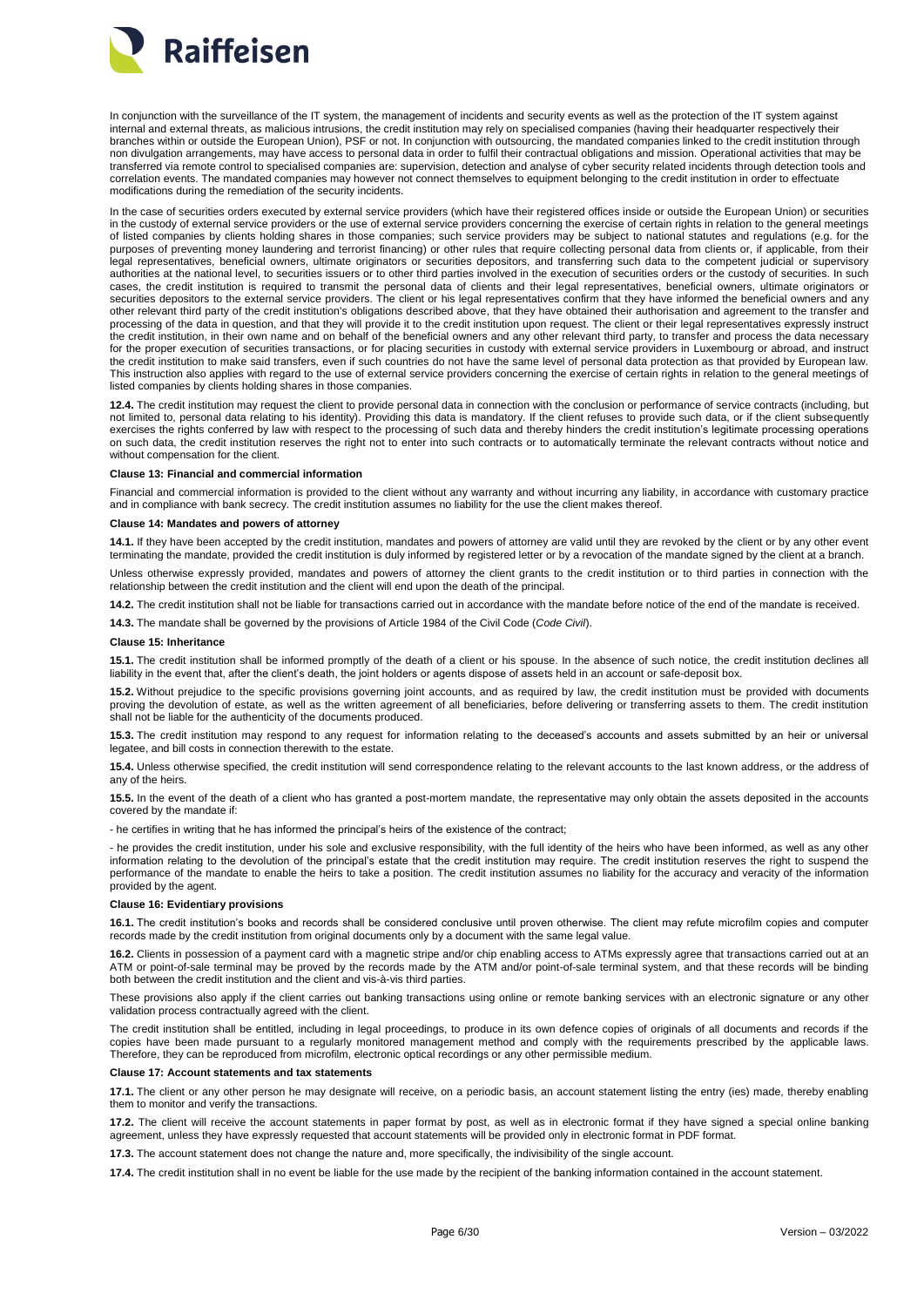

**17.5.** The tax statement is a document that is provided automatically, for information purposes, to clients who have entered into an R-Gestion and/or R-Conseil contract and on request to other clients in accordance with the current schedule of fees and charges.

# <span id="page-6-0"></span>**Clause 18: Complaints, correction of account errors, suspicion of fraud, and non-judicial proceedings**

**18.1.** The client shall inform the credit institution of any errors that may be contained in the documents (other than the tax statement) and account statements provided to them by the credit institution, including in electronic format. If no written complaint is made within 30 days from the dispatch of documents and account statements or from the time the information is made available on an electronic medium, the information contained therein will be considered accurate, and the client will be deemed to have approved these documents and account statements, unless there is a manifest clerical error.

However complaints concerning a stock exchange order must be reported to the credit institution within the period and the clauses set out in article 86.8.

**18.2.** If the credit institution has mistakenly debited or credited a client's account, it shall be entitled to correct the clerical error. If an amount has been erroneously credited to an account, the credit institution shall be entitled to debit the corresponding amount from the account without the need to obtain the client's prior consent.

**18.3.** The credit institution shall inform the client in a secure manner in the event of suspected or confirmed fraud or a security threat in relation to a payment transaction.

The credit institution shall make available/provide the client with the secure procedure it applies in order to enable the client to inform it of suspected or confirmed fraud or security threats.

### This procedure is available on the following website: www.raiffeisen.lu

18.4. In the event of a complaint, the client shall submit the complaint in writing to the credit institution. If the client does not receive any response or does not obtain a satisfactory response from the credit institution within one month from submitting his complaint, he shall be entitled to refer the matter to the *Commission de Surveillance du Secteur Financier* (the Luxembourg financial sector supervisory authority) within a period of one year from the date on which he submitted his complaint to the credit institution, under the conditions and in accordance with the procedures laid down in CSSF Regulation 16 - 07, which is available on the www.cssf.lu website, or any other regulation that may supersede it.

#### <span id="page-6-1"></span>**Clause 19: Termination of agreements**

**19.1.** In the case of agreements between the credit institution and the client that do not stipulate a term or prior notice, either party may terminate the mutual relationship at any time, without the need to provide a reason, effective immediately.

**19.2.** In all cases, if the credit institution discovers that the solvency of its client is compromised, that the security interests obtained are insufficient or that the security interests requested have not been furnished, or if it discovers that it may risk liability if it continues its relationship with its client, or that its client's transactions may be contrary to public policy or morality or risk damaging the reputation of the credit institution, it may terminate the mutual relationship effective immediately, without giving prior notice to cure. The foregoing also applies in the event it is served with any investigative or freezing measure against the client by a national or foreign authority.

**19.3.** After termination of the agreements, the credit institution may make all assets on the accounts or on deposit available to the client in the manner it deems appropriate. These assets will cease to earn interest from the date of termination of the agreements.

## <span id="page-6-2"></span>**Clause 20: Limitations on the credit institution's liability**

In general, in its relationship with its clients, the credit institution shall be liable only in the event of its wilful misconduct (*faute lourde*). It shall not be liable for any damage that may be caused by or in connection with:

- (a) the lack of legal capacity of the client or his representatives, heirs, legatees and successors in interest;
- (b) the death of the account holder, so long as the credit institution has not been notified thereof;
- 
- (c) any error in the devolution of a deceased client's estate;<br>(d) an inaccurate statement by the representative of a dece existent and the representative of a deceased client regarding the information provided to the depositor's heirs about the existence of the mandate, or the provision of inaccurate information by the representative as to the identity of the heirs informed;
- (e) the fact that authorisations used by the representatives, bodies and representatives of legal entities or companies that are insolvent, under administration, in judicial liquidation or subject to other management or liquidation measures under the law applicable thereto are not genuine or are invalid;
- (f) the fact that the signatures on orders given to the credit institution are not genuine;
- (g) errors and delays in the transmission of orders, as well as delays in the execution of an order, unless the client has specifically informed the credit institution of the deadline by which the order should be executed, in which case the credit institution's maximum liability shall be the loss of interest caused by the delay;
- (h) the failure to make a protest or a delay in making a protest;
- (i) any irregularity in judicial or non-judicial opposition procedures;
- 
- $j$  the failure to carry out or to correctly carry out applicable withholding tax obligations;<br>(k) acts of third parties the credit institution appoints to execute the client's orders, if the acts of third parties the credit institution appoints to execute the client's orders, if the third party was chosen by the client or if the credit institution chose the third party and gave it its instructions with due care;
- (l) the initiation or execution of falsified orders and/or payment transactions produced to it;
- $(n)$  the transmission of information in accordance with clause 8 of these general terms and conditions;<br> $(n)$  the fact that the client does not receive communications from the credit institution;
- $\overrightarrow{(n)}$  the fact that the client does not receive communications from the credit institution;<br>(o) any event, in general, of a political, economic or labour-related nature that ma
- any event, in general, of a political, economic or labour-related nature that may disrupt, disorganise or interrupt, in whole or in part, the credit institution's services, even if such events are not force majeure events;
- (p) any foreign laws;<br>(g) the use of the tax
- the use of the tax statement or its content:
- (r) abnormal and unforeseeable circumstances beyond the control of the party asserting such circumstances, the consequences of which would have been unavoidable despite all measures taken;
- (s) legal obligations under national or Community laws that bind the credit institution.

### <span id="page-6-3"></span>**Clause 21: Liability of the credit institution in the event of unauthorised payment transactions**

**21.1.** The credit institution's liability is limited to correctly executing payment transactions, in accordance with the payment orders given by the client. In the event of an unauthorised payment transaction, the credit institution will reimburse the client the amount of such transaction immediately upon becoming aware of the transaction or having been informed thereof and, in any event, no later than the end of the next business day, unless the credit institution has reasonable grounds to suspect fraud and reports these grounds, in writing, to the *Commission de Surveillance du Secteur Financier* (hereinafter "CSSF"). Where applicable, the credit institution will restore the payment account debited to the state in which it would have been had the unauthorised payment transaction not taken place. The value date on which the payer's payment account is credited shall be no later than the date on which it was debited.

If a payment transaction is initiated through a payment initiation service provider, the credit institution will refund the amount of the unauthorised payment transaction immediately after becoming aware of the transaction or having been informed thereof and, in any event, no later than the end of the next business day and, if applicable, it will restore the payment account debited to the state in which it would have been had the unauthorised payment transaction not taken place.

**21.2.** The payer shall bear all losses caused by unauthorised payment transactions if such losses are the result of its fraudulent acts or the fact that the payer has intentionally or in a grossly negligent manner breached one or more of its obligations under clauses 36.1. and 36.2. of the general terms and conditions.

### <span id="page-6-4"></span>**Clause 22: Payment transaction executed using an inaccurate unique identifier**

A payment order executed in accordance with a unique identifier is deemed executed for the payee identified by such unique identifier.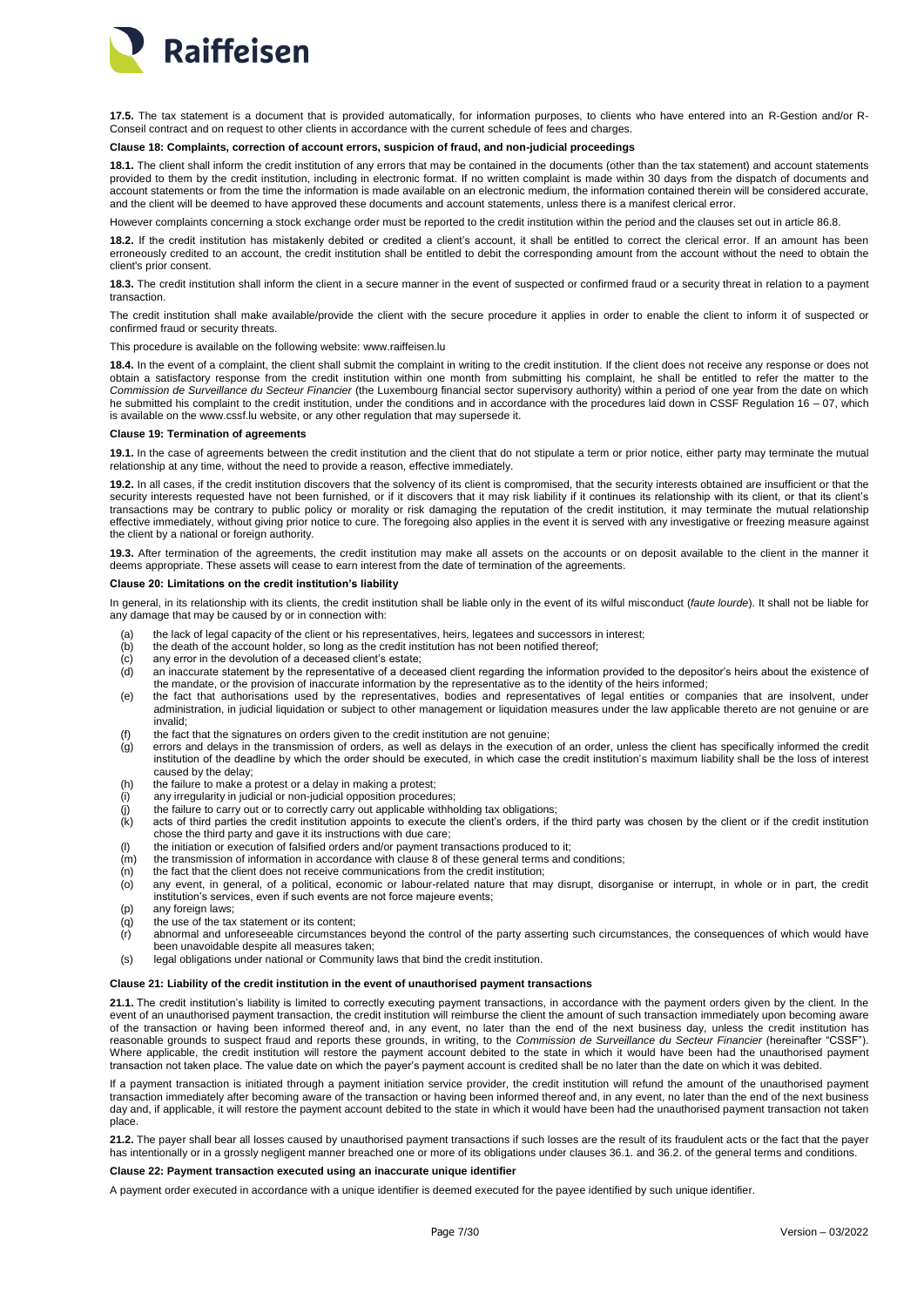

If the unique identifier furnished by the client is inaccurate, the credit institution will not be liable for the non-execution or improper execution of the payment transaction. However, the credit institution will endeavour, to the extent reasonable, to recover the funds disbursed pursuant to the payment transaction. If it is not possible to recover the funds, the credit institution will provide the payer, upon written request, with all information available to it that is of use to the payer to enable him to initiate legal action to recover the funds. In such cases, it reserves the right to charge collection costs to the client.

#### <span id="page-7-0"></span>**Clause 23: Non-judicial objections**

**23.1.** Under the objecting party's responsibility, the credit institution may take into account non-judicial objections lodged with it concerning its client's assets. In such case, the credit institution will freeze these assets for a short time in order to enable the objecting party to initiate the necessary legal proceedings

**23.2.** The credit institution is not required to assess the merits of the non-judicial objection. It shall not be liable for any consequences, whether or not prejudicial, that may be caused by or in connection with improper non-judicial objection procedures in general, and shall not be liable for the consequences of any protective measures it takes or does not take as a result of such objection.

### <span id="page-7-1"></span>**Clause 24: Costs and expenses**

**24.1.** In addition to banking fees and charges strictly speaking, the client shall pay, in particular, postage, courier and research costs, costs incurred in the event contact is lost with the client, costs incurred by the credit institution in connection with any legal proceedings initiated against a client to obtain payment or collect a debt owed by it or as a result of measures taken against the client by the authorities, and costs the credit institution incurs in the interest of the client or its successors in interest.

The credit institution may set off the costs in relation thereto against the client's account or assets.

**24.2.** All stamp duty or registration fees, all fees owed in connection with the conveyance of property, all taxes, duty or fees payable on the grounds of or in connection with any transaction with the credit institution shall be paid by the client. Taxes on securities income that the credit institution pays as obligor or intermediary shall be borne by the payee of such income. The credit institution is therefore authorised to debit from any account of the client any sums it is legally required to deduct in relation to transactions, income received and other distributions posted to this account.

#### <span id="page-7-2"></span>**Clause 25: Change in commissions, remuneration and rates applied**

**25.1.** Unless otherwise stipulated, based on prudential and commercial considerations, the credit institution may at any time change the debit and credit interest rates, as well as the interest calculation method.

The client will be notified of the changes by the method selected in accordance with clause 1.2. of these general terms and conditions. In addition, the credit institution reserves the right to adjust its fees and charges.

**25.2.** Any change in fees, charges and rates will entitle the client to terminate the contract if the cost incurred becomes excessive compared to the expected cost when the contract was concluded, subject to the condition that the client must oppose to the modification within 30 days after it has been notified.

**25.3.** The current version of the "Rates and Terms and Conditions – Excerpt" is available to clients from the credit institution. The credit institution reserves the right to unilaterally change its rates at any time.

### <span id="page-7-3"></span>**Clause 26: Retrocessions and benefits**

Remuneration, fees or non-monetary benefits paid or received by the credit institution in connection with an investment service are deemed to improve the quality of the service provided to the client, in particular by increasing access to a broader range of products. The client acknowledges and accepts that when the credit institution transmits an order to another professional on behalf of the client or when it provides another investment service or ancillary service to the client, it may be remunerated by a retrocession of the fee of the professional to whom the order is transmitted or it may receive a remuneration or benefit from a third party, and it may also pay or provide a remuneration or benefit to a third party. If the credit institution receives retrocessions in connection with the R-Gestion investment service, they will be paid to the client.

The client represents that he will refer to the document entitled "Rates and Terms and Conditions – Excerpt" which provides additional information on these retrocessions and benefits.

# <span id="page-7-4"></span>**Clause 27: Guarantee for deposits and investment transactions**

**27.1.** The credit institution is a member of a deposit guarantee fund, called the Luxembourg Deposit Guarantee Fund (hereinafter "FGDL"), whose main purpose is to provide compensation for clients/depositors (the holder of a deposit or, in the case of a joint account, each of the holders of a deposit) in the event their deposits become unavailable. The FGDL covers all eligible deposits of the same depositor, regardless of the number thereof and the currency in which they are denominated, up to an amount equivalent to €100,000, subject to the exclusions provided for in Article 172 of the Act of 18 December 2015 on the default of credit institutions and certain investment firms.

**27.2.** A deposit is deemed unavailable if it is due and payable, but has not been paid by the credit institution in accordance with the legal and contractual conditions applicable thereto, and if:

1. the CSSF determines that, from its point of view, for the time being and for reasons directly related to its financial situation, the credit institution does not appear to be in a position to return the deposit and that the institution has no short-term prospects of being able to do so; or

2. the Luxembourg district court (*tribunal d'arrondissement*) hearing commercial matters orders the suspension of payments or the liquidation of the credit institution for reasons directly related to the credit institution's financial situation.

**27.3.** Pursuant to Article 175 of the aforementioned Act, the debts of the client/depositor to the credit institution are taken into account to calculate the repayable amount if they are due on or before the date of the determination or order referred to above, in accordance with the regulatory and contractual provisions governing the contract between the credit institution and the client/depositor.

**27.4.** To calculate the repayable amount, the laws on setoffs and the claims to be set off apply in accordance with the legal and contractual provisions applicable to the deposit.

**27.5.** In addition, the credit institution is a member of an investor compensation system, called the Luxembourg Investor Compensation System (hereinafter "SIIL"). The SIIL covers all investment transactions carried out by the same client/investor, regardless of the number of accounts or currency, up to an amount equivalent to €20,000, subject to the exclusions provided for in Article 195(2) of the Act of 18 December 2015 on the default of credit institutions and certain investment firms.

27.6. The amount of the claim of a client/investor is calculated in accordance with legal and contractual conditions, in particular those concerning setoffs and the claims to be set off, applicable to determine the amount of the funds or the value, defined if possible on the basis of the market value, of the instruments owned by the client/investor that the credit institution is not able to repay or return. This amount is calculated on the date the CSSF determines that, from its point of view, for the time being and for reasons directly related to its financial situation, the credit institution does not appear to be in a position to fulfil its obligations with respect to the investors' claims or that there are no short-term prospects that it will be able to do so, or on the date of the order referred to in clause 27.2(2) above.

**27.7.** It is expressly agreed that all loans or credit facilities the credit institution grants to the client/depositor/investor will be deemed to terminate automatically in the event any of the situations listed in clause 27.6.(1) and (2) above occurs and, therefore, they will be taken into account for purposes of calculating the repayable amount.

**27.8.** No claim may be compensated twice under the two systems.

**27.9.** The credit institution is authorised to provide both systems with any information and documents necessary for it to fulfil its legal obligations.

**27.10.** The key features of these deposit guarantee and investor compensation systems are/will be available on the following website: http://www.fgdl.lu.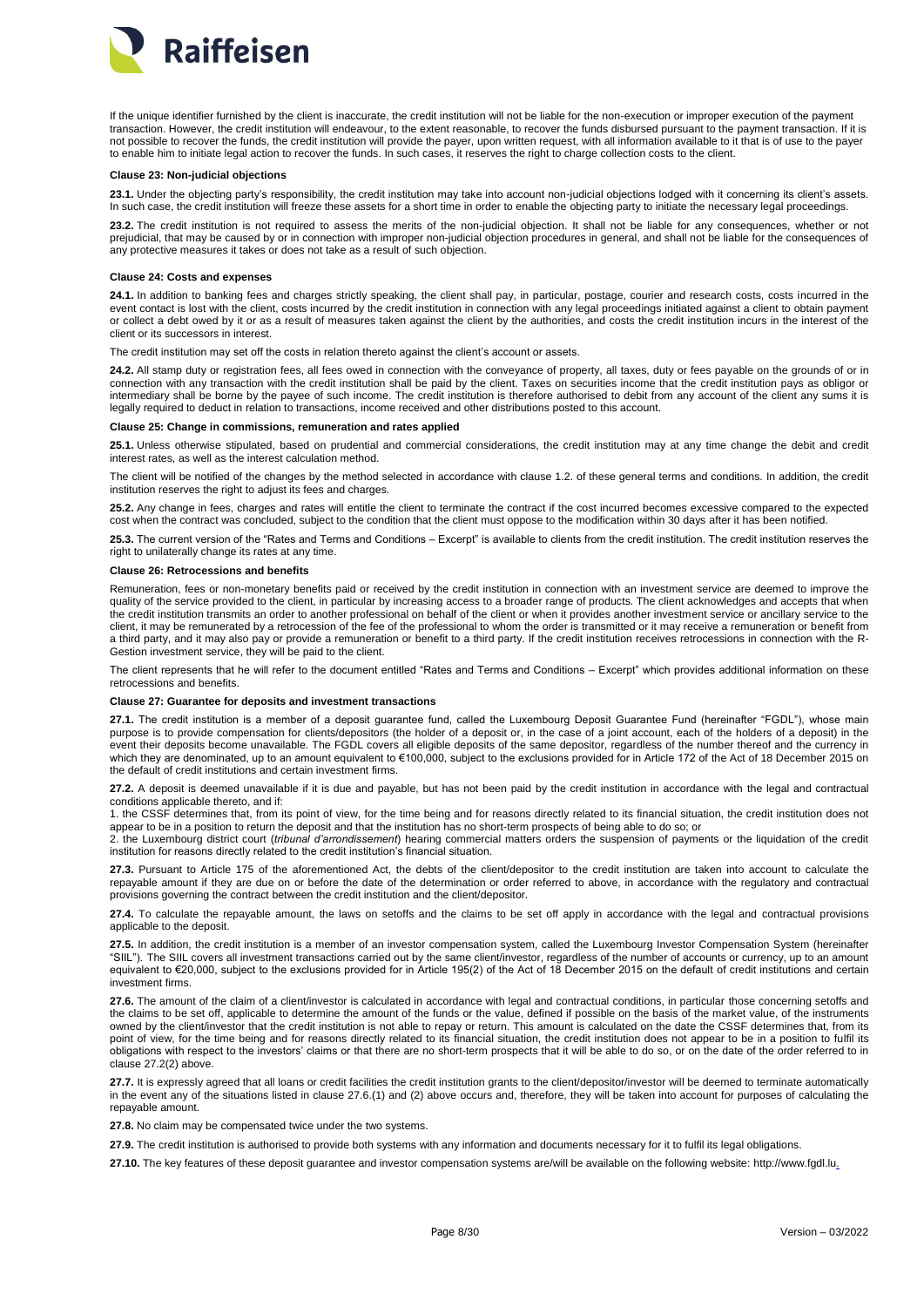

## <span id="page-8-0"></span>**Clause 28: Archiving and production of records**

In accordance with the applicable provisions of the Commercial Code (*Code de Commerce*) and without prejudice to other applicable legal provisions, the credit institution's documents are retained on any appropriate medium for a period of ten years from the end of the year to which they relate. Consequently, the credit institution is entitled to destroy documents and records in its archives that are more than ten years old.

# <span id="page-8-1"></span>**Clause 29: Address for service, governing law and jurisdiction**

**29.1.** Unless otherwise provided, the place for performance of the credit institution's obligations shall be its registered office.

**29.2.** Relationships with clients and correspondents are subject to Luxembourg law.

**29.3.** For the purposes of his relationship with the credit institution, the client shall at all times comply with the law applicable to him depending on his nationality, domicile or place of transaction. The client shall be solely liable for any prejudicial consequences that the breach of such a rule could cause him, the credit institution or a third party.

**29.4.** The courts of the Grand Duchy of Luxembourg shall have sole jurisdiction over any dispute between the client and the credit institution. However, the credit institution may refer a dispute to any other court that would ordinarily have had jurisdiction over the client in the absence of the above election of iurisdiction

# <span id="page-8-2"></span>**Clause 30: End of the business relationship**

The general terms and conditions shall remain in force until the business relationship is fully settled.

The end of the business relationship automatically terminates all contracts concluded between the credit institution and the client.

#### <span id="page-8-3"></span>**SPECIFIC PROVISIONS**

In general, the credit institution reserves the right to limit the total amount of funds that the client may deposit in the account(s) held with it.

# <span id="page-8-4"></span>**A. ORDINARY BANKING PRODUCTS**

**1. Opening ordinary bank accounts**

# <span id="page-8-5"></span>**Clause 31: Current accounts**

**31.1.** The credit institution may open current accounts, in euros or in foreign currencies, for individuals or legal entities it approves in accordance with the legal requirements in force.

**31.2.** Unless otherwise agreed, the accounts are balanced, at the credit institution's election, every three, six or twelve months for the purpose of calculating and posting the interest generated by the accounts. Current accounts in euros or in foreign currencies earn interest only in accordance with an agreement to that effect.

A negative interest rate may be applied to accounts with a credit balance depending on changes in the euro or relevant currencies markets. In such cases, the credit institution may deduct the resulting interest from its clients' accounts.

**31.3.** For the purpose of calculating both credit and debit interest, the credit institution will take into account the value dates, which may differ for cash payments and withdrawals, in accordance with special terms and conditions or banking practices.

### <span id="page-8-6"></span>**Clause 32: Group accounts and joint accounts**

**32.1.** The credit institution may open group accounts, as well as accounts in the name of two or more individuals or legal entities. A special agreement may be concluded when the business relationship is established to determine the terms and conditions governing these accounts.

**32.2.** A group account operates under the joint signature of all holders.

**32.3.** The principle of joint and several authority to act applies to joint accounts, which means that each holder has the right to operate the account under his individual signature. It is agreed that in the event a joint account has an overdrawn balance, the principle of joint and several liability will apply, meaning that each holder will be liable to the credit institution for the entire overdrawn balance.

# <span id="page-8-7"></span>**Clause 33: Foreign currency accounts**

**33.1.** The assets of the credit institution corresponding to clients' foreign currency assets are held with correspondents established in the country of origin of the relevant currency or in another country. The client shall bear, in proportion to his share, all economic and legal consequences that may impact the credit institution's assets in the country of the currency or in the country where the funds are invested as a result of measures taken by such countries or third countries, as well as due to force majeure events, insurrections, wars and other acts external to the credit institution.

**33.2.** Without prejudice to the provisions of clause 10 of these general terms and conditions regarding the single account and setoffs, the credit institution will perform its obligations in the currency in which the account is denominated. The client may not require that assets be returned to him in a currency other than the currency in which the assets are denominated. In the event the relevant currency is unavailable, the credit institution may, but shall not be obliged to, return the corresponding amount of funds in the national currency, in which case any foreign exchange or other losses shall be borne by the client.

**33.3.** The credit institution will validly perform its obligations in connection with accounts in foreign currencies by making credit or debit entries in the country of the currency with a correspondent credit institution or a credit institution designated by the client. In the latter case, the client will also bear the risk of insolvency of such credit institution.

# **2. Operation of ordinary bank accounts**

#### <span id="page-8-8"></span>**Clause 34: "Cash In" for current accounts**

**34.1.** "Cash-In" is a payment service for accounts that enables clients to deposit cash, exclusively in euros, into their current account using specially equipped ATMs.

**34.2.** To be able to deposit banknotes using these ATMs, the client must first enter the secret code of his V-Pay debit card linked to the current account into which this deposit is to be made. The banknotes must not be folded, stapled or crumpled. The client must then confirm the amount being deposited, as counted by the ATM and displayed on the ATM's screen. This screen will display a breakdown of the various banknotes deposited, showing both the banknotes approved as genuine and those considered suspicious, i.e. those identified as counterfeit or whose authenticity must still be verified. All of this information will be provided on the receipt printed by the ATM, which will be provided to the client after validation of the transaction.

**34.3.** Only the banknotes that have been approved will be posted to the current account when the transaction is validated by the client.

**34.4.** The client expressly acknowledges that any banknotes deposited and deemed suspicious will not be returned to him and will either be retained on the grounds they are suspicious or will be posted to his account if the transaction is subsequently authenticated and approved.

**34.5.** In the event the client disagrees, only the amount the client validates in connection with the ATM deposit process and that is stated on the aforementioned receipt will be binding on the parties.

**34.6.** The deposit made will become irrevocable when the banknotes are delivered in accordance with the process described above.

**34.7.** The credit institution may set a maximum amount of cash that may be deposited per transaction and shall be entitled to object to deposits of significant amounts due to the operational risks associated therewith and/or its anti-money laundering legal obligations.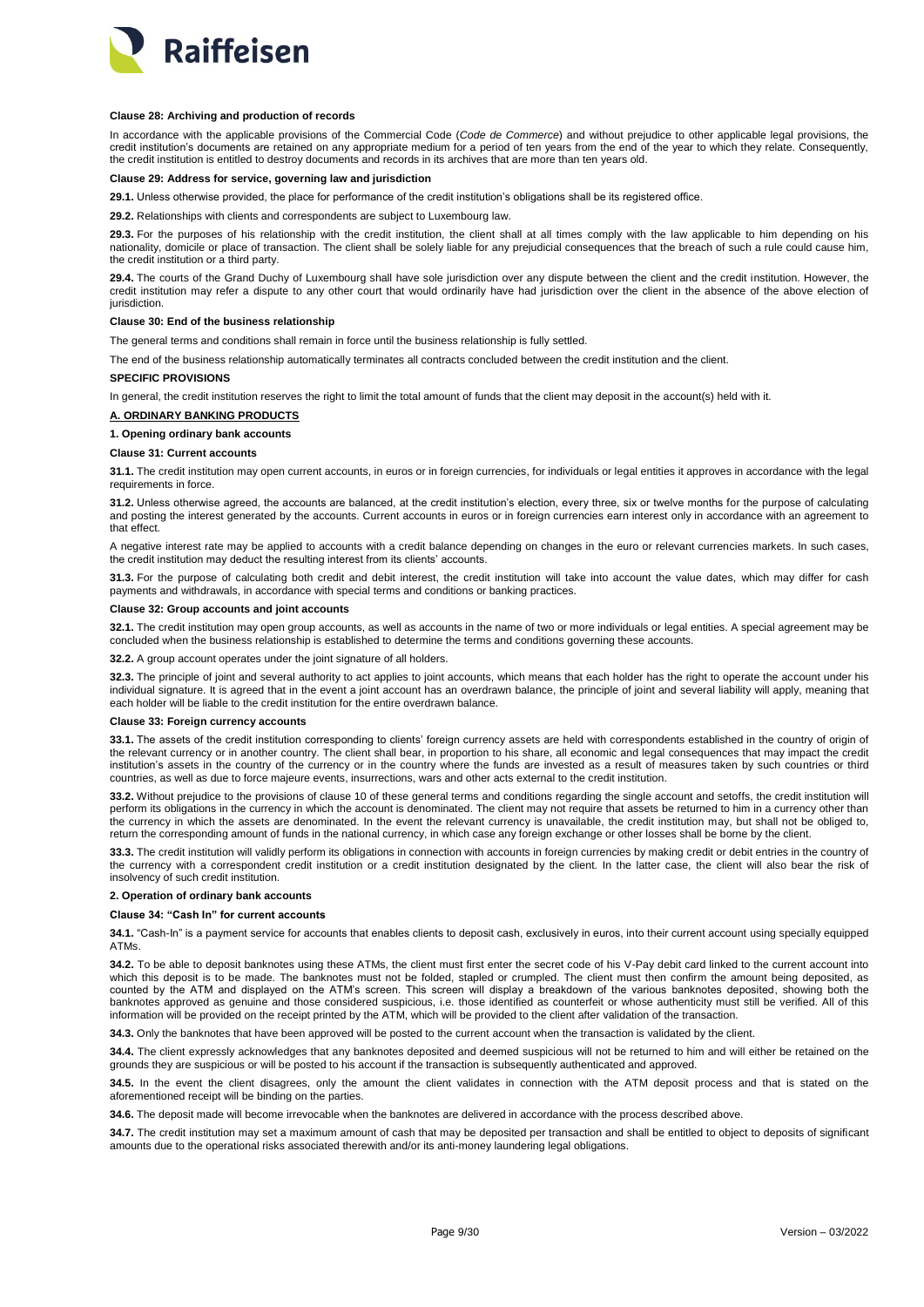

### <span id="page-9-0"></span>**Clause 35: Cash withdrawals**

Clients who wish to be assured that they will be able to withdraw an amount greater than or equal to EUR 5,000, or the equivalent in foreign currency, on a given date must notify the credit institution at least three business days before such date. For foreign currencies, the notice period shall be set by mutual agreement with the credit institution.

The credit institution reserves the right to fulfil its obligation to return funds other than in cash, in particular by providing the sums by a credit transfer or a cashier's cheque.

## <span id="page-9-1"></span>**Clause 36: Payment instruments provided for current accounts**

**36.1.** At the request of an account holder, the credit institution may provide cashier's cheques, credit cards, debit cards, ATM access cards or any other payment instruments. They may be governed by special terms and conditions.

The client must use payment instruments in accordance with the terms and conditions governing the issuance and use of such payment instruments.

As from the time they receive these payment instruments, clients shall take all reasonable measures to ensure the security of their personalised security features. The client may agree with the credit institution on spending limits for payment transactions executed using the specific payment instruments listed above in the specific contracts therefor. Payment transactions that exceed the agreed limits shall require the prior consent of the credit institution.

**36.2.** The client shall immediately report the loss, theft, misappropriation or fraudulent or unauthorised use of the payment instruments received from the credit institution, using the telephone number provided for this purpose. Payment instruments may be delivered by post to the client or, if applicable, their representative.

The client shall be personally liable for all consequences that may result from the loss, theft, improper or fraudulent use, forgery or use of the payment instruments delivered to him or his representative. The client is hereby informed that payment instruments provided by third-party providers are subject to specific regulations.

**36.3.** All payment instruments issued remain the property of the credit institution and must be returned to it upon request.

The credit institution reserves the right to block the payment instrument for objectively justified reasons such as the security of the payment instrument, a presumption of unauthorised or fraudulent use of the payment instrument or, in the case of a payment instrument with a credit line, a significantly increased risk that the payer will be unable to meet his payment obligations.

In such cases, the credit institution will inform the client, in the agreed manner, of the blocking of the payment instrument and the reasons therefor, if possible before the payment instrument is blocked and no later than immediately thereafter, unless providing such information is not acceptable for objective justified security reasons.

The credit institution shall unblock the payment instrument or replace it with a new payment instrument when the reasons for blocking it no longer apply.

# <span id="page-9-2"></span>**Clause 37: Ordinary cheques for current accounts**

**37.1.** The credit institution may issue chequebooks to the holders of current accounts; however, the credit institution remains the owner of such cheques. When the account is closed, the client shall return any unused cheques to the credit institution.

**37.2.** The holder of a chequebook is liable for the use thereof. In particular, he will bear all consequences resulting from the loss, theft or wrongful use of the cheques he holds. He shall immediately report to the credit institution the loss, theft or wrongful use of these cheques. The credit institution shall not be liable for the payment of lost, stolen or falsified cheques.

**37.3.** If the client stops payment, in writing, of a lost or stolen cheque, the credit institution reserves the right to keep the amount thereof unavailable on the client's account or on a separate account, until a non-contentious or legal solution to the dispute between the issuer and the holder(s) is reached.

**37.4.** The credit institution shall incur no liability for stopping payment and blocking the funds. The client shall compensate the credit institution for any loss it may sustain in connection with a stop payment order.

**37.5.** The credit institution reserves the right to refuse payment of cheques that are issued without funds or with insufficient funds, cheques that are not from a chequebook it issues, or cheques whose signature does not match the specimen signature on file.

**37.6.** The requirements to be followed for the collection of cheques are set out in the relevant provisions below in section E on commercial paper.

#### <span id="page-9-3"></span>**Clause 38: Payment orders for current accounts**

**38.1.** The client may instruct the credit institution to carry out all types of transfers within the Grand Duchy of Luxembourg and abroad. Such transfers will be executed in accordance with any applicable laws.

**38.2.** Outbound payment orders given by the client by telephone, fax and e-mail (in accordance with the provisions of clause 9), mail (on paper) or orally must reach the credit institution no later than 4.15 pm and for payment orders received by the online banking application no later than 5.00 pm. Any payment order received after this cut-off time will be deemed to have been received on the next business day.

If it is agreed with the credit institution that a payment order initiated by the client will be executed on a given date or after a specified period or on the date on which the client provides the funds to the credit institution, the order will be deemed to have been received on the agreed date.

If the date on which an order is transmitted or the date agreed is not a business day for the credit institution, the payment order will be deemed to have been received on the next business day.

**38.3.** For payment orders that come within the scope of the Act of 10/11/2009 on payment services, as amended, the credit institution will ensure that, after receipt of the payment order, the amount of the payment transaction is credited to the account of the service provider managing the payee's account no later than the end of the next business day. The client's account will not be debited before receipt of the payment order.

This period will be extended by an additional business day if the payment order is made in paper format.

In cases where outbound payment orders from clients require a conversion between the euro and an "EEA" currency, as defined in Clause 52, except in cases where (i) the conversion is carried out in the State where the "EEA" currency is the official currency and (ii) the cross-border transfer is made in euros, the credit institution will ensure that the amount of the payment transaction is credited to the account of the service provider managing the payee's account no later than the end of the fourth business day thereafter. This time limit also applies to outbound payment orders made by clients that require a conversion between the euro and a currency other than an "EEA" currency.

**38.4.** Payments into an account held with the credit institution are not subject to a cut-off time, but the credit institution reserves the right to establish a cut-off time for inbound funds.

Cash deposits into a client account will be given a value date and will be available to the client no later than the business day following receipt of these funds.

"Cash-In" deposits made using ATMs specially equipped for this purpose will be given a value date no later than the business day after they are posted to the account.

**38.5.** The debit value date for outbound payment orders will be the transaction date.

Inbound payments will be credited to the client's account with a value date corresponding to the date the credit institution is credited.

**38.6.** The client acknowledges that, in connection with a payment transaction, the credit institution may be required to provide identification information, including, but not limited to, the name, account number of the originator, his address, date and place of birth, identification number or any other legally required information.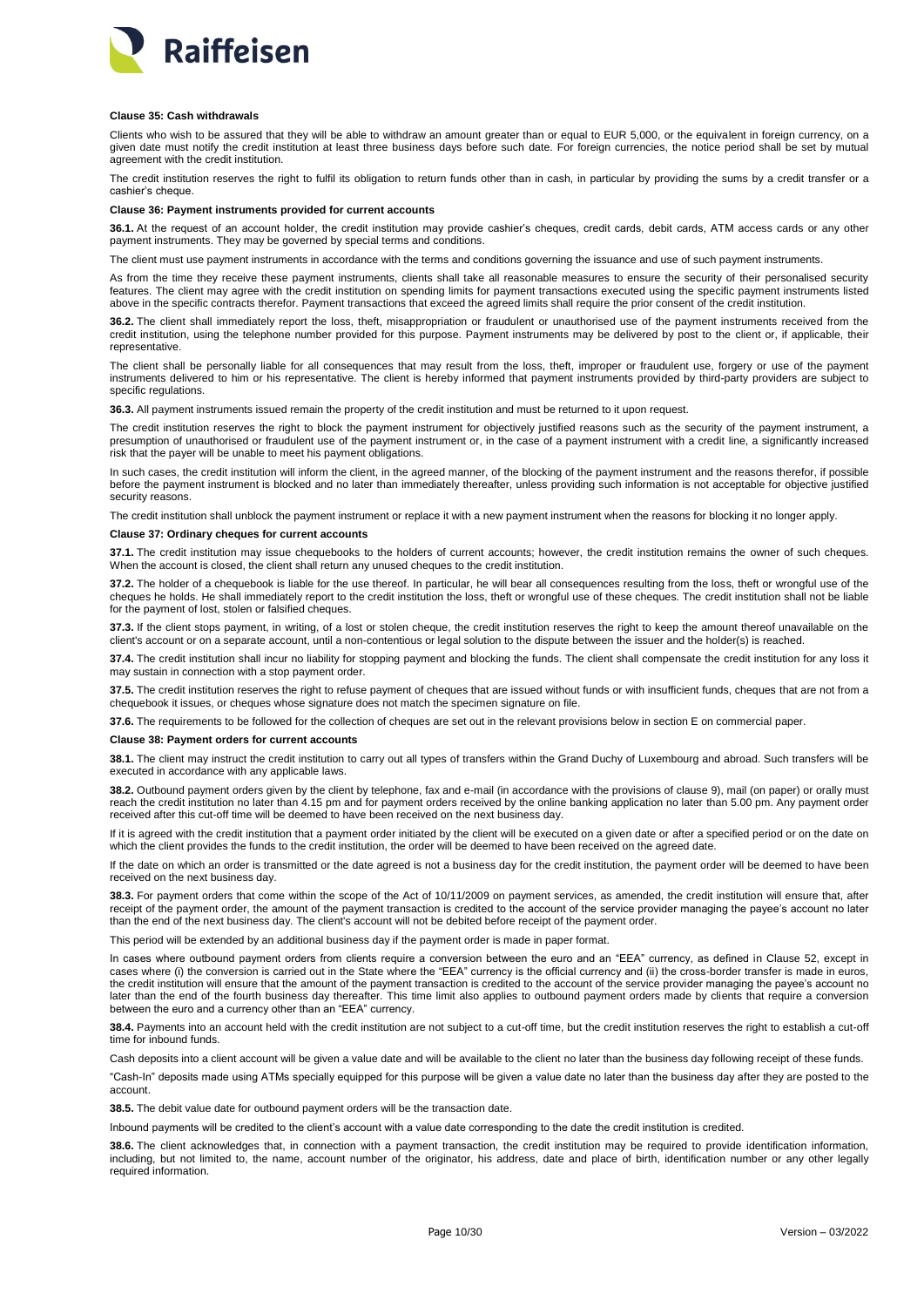

**38.7.** The credit institution shall be entitled to assume that the account number indicated on a payment order it receives is correct and is that of the beneficiary designated on that payment order, without the need to verify its accuracy.

**38.8.** Unless otherwise instructed by the originator, the credit institution reserves the right to credit to the payee's account held with it the amounts to be transferred to such payee, or to have such amounts paid by any of its branches or correspondents.

**38.9.** The client will be definitively entitled to transfers or remittances from a correspondent of the credit institution abroad only as from the time the funds are actually credited to the credit institution's account with the correspondent, notwithstanding prior receipt of a transfer advice or the posting of an entry crediting the payee's account with the credit institution.

**38.10.** The credit institution reserves the right not to execute orders that are not made on the forms it makes available to the client.

**38.11.** For transfer orders, the credit institution may, at the risk of the originator, use the services of its correspondents or third parties, as well as clearing systems.

**38.12.** The instructions of the originator must be complete and precise in order to avoid any errors. The credit institution reserves the right to suspend the execution of an order to request additional instructions, without incurring any liability as a result. However, if the originator has intentionally chosen not to indicate the name and/or address of the payee of a payment order, the credit institution shall be entitled to execute the order solely on the basis of the name of the credit institution and the account to be credited.

**38.13.** A client payment order must reach the credit institution by any of the means of communication specified in these terms and conditions or agreed with the client.

The credit institution may refuse a payment order if the rules set out in these general terms and conditions for payment orders are not met.

In such case, the client will be informed within one business day of the decision to reject the order, the reason for the rejection and the means for correcting the error, by a notice provided in paper format, by e-mail or on another durable medium enabling this information to be stored.

of this notification shall be borne by the client. A payment order whose execution has been refused is deemed not to have been received.

At the request of a payment service provider that issues payment instruments linked to a card, the credit institution, as manager of the payment account, may be required to confirm thereto the availability of the amount necessary to execute a payment transaction linked to a card. Upon request, it will provide the client with the name of the relevant payment service provider and the response made thereto.

**38.14.** In principle, payment orders transmitted to the credit institution are irrevocable. They will be executed only if there are sufficient funds therefor. The credit institution is not required to execute payments in the order in which instructions are received.

**38.15.** In the event the currency of the account to be credited or debited is different from the currency of an inbound or outbound payment order, the credit institution will carry out a conversion at the best market rate at the time. The credit institution reserves the right to apply a margin in its favour.

**38.16.** The credit institution reserves the right to debit an account that has been credited in error if the disputed payment credit entry is technically impossible to cancel.

**38.17.** Funds will be reimbursed for the amount originally issued, less costs incurred by the credit institution. The client bears any currency risk.

# <span id="page-10-0"></span>**Clause 39: Standing orders for current accounts**

**39.1.** The client may give the credit institution standing instructions for the execution of various periodic payments.

**39.2.** The credit institution is not required to execute standing orders in the event of insufficient funds. In such case, it may terminate the standing order.

# <span id="page-10-1"></span>**Clause 40: Direct debit orders for current accounts**

# **40.1. SEPA direct debit orders**

The provisions of clause 40.1 apply to SEPA (Single Euro Payments Area) direct debits.

**40.1.1** A SEPA direct debit is a direct debit in euros initiated by the creditor (= payee of the payment) of a client on the basis of a direct debit mandate granted to it by the client. The creditor must have obtained the client's authorisation to debit the amount(s) owed directly from the client's account held with the client's credit institution. The creditor and client, as well as their respective credit institutions, may be domiciled in two different SEPA countries (Member States of the European Union + Iceland, Liechtenstein, Monaco, Norway, Switzerland and San Marino).

**40.1.2** A distinction is made between SEPA "Core" and "Business-to-Business" direct debits. SEPA "Core" direct debits are for consumer and business clients, and SEPA "Business-to-Business" direct debits are for business clients. For these purposes, business clients are defined as clients acting in connection with their trade, business or profession.

**40.1.3** In all cases, the client, whether a consumer or a business, must sign a specific SEPA direct debit mandate authorising either a single direct debit or recurring payment transactions. The client will then deliver this direct debit mandate to its creditor, which will retain it. By signing a direct debit mandate, the client therefore instructs the credit institution, unless instructed otherwise, to debit its account on the basis of collection requests submitted to it by its creditor or the creditor's credit institution.

**40.1.4** Requests for collection received from the creditor (or its credit institution) must include *inter alia* the client's name and account number, the amount(s) to be debited, the execution date(s), the identification number of the direct debit mandate, the date it was signed and the creditor's identifier.

**40.1.5** In general, the credit institution is not required to verify the authenticity, accuracy or origin of the collection request in relation to the direct debit mandate and does not incur any liability in this respect. The credit institution is expressly not bound by the terms and amounts agreed by the client and the creditor in connection with SEPA "Core" direct debits.

In the event of a dispute between the client and the creditor in relation to the execution of a collection request, the credit institution is merely a third party and, therefore, has no duties or obligations. The client must deal directly with his creditor.

The credit institution shall be entitled to refuse to execute a collection request due to a lack of funds in the client's account on the date of its execution. In addition, the institution reserves the right to refuse any collection request on the basis of a SEPA direct debit mandate submitted to it more than 36 months after the last collection request under the same direct debit mandate.

Before executing the first collection request on the basis of a SEPA "Business-to-Business" direct debit mandate, the credit institution must verify that the information on the collection request submitted to it is consistent with the information provided to it by the client (clause 40.1.6(3), (4) and (5). In the event of a discrepancy or if the client fails to provide the information, the credit institution will contact the client before debiting the client's account in order to obtain confirmation of the terms of its direct debit mandate. If the client cannot be reached before the cut-off time for executing the collection request, the credit institution will not execute the request. The consequences of this non-execution shall under no circumstances be attributed to the credit institution and shall be the sole responsibility of the client.

**40.1.6.** A consumer or business client is entitled to request the credit institution not to execute one or more collection requests and to refuse to accept SEPA direct debits. In such cases, provided the credit institution receives this request no later than 3.00 pm on the business day before the execution date of the collection request, the credit institution may reject a collection request.

A consumer or business client is entitled to request, without providing a reason, the credit institution to refund the amount debited from his account on the basis of a collection request pursuant to a SEPA "Core" direct debit. Such request must be submitted to the credit institution within eight weeks from the date on which the account is debited.

A business client shall immediately provide the credit institution with a copy of the SEPA "Business-to-Business" direct debit mandate(s) countersigned by him or inform the credit institution, in writing, of the signature of such direct debit mandate(s) or of the content thereof. A business client shall also promptly inform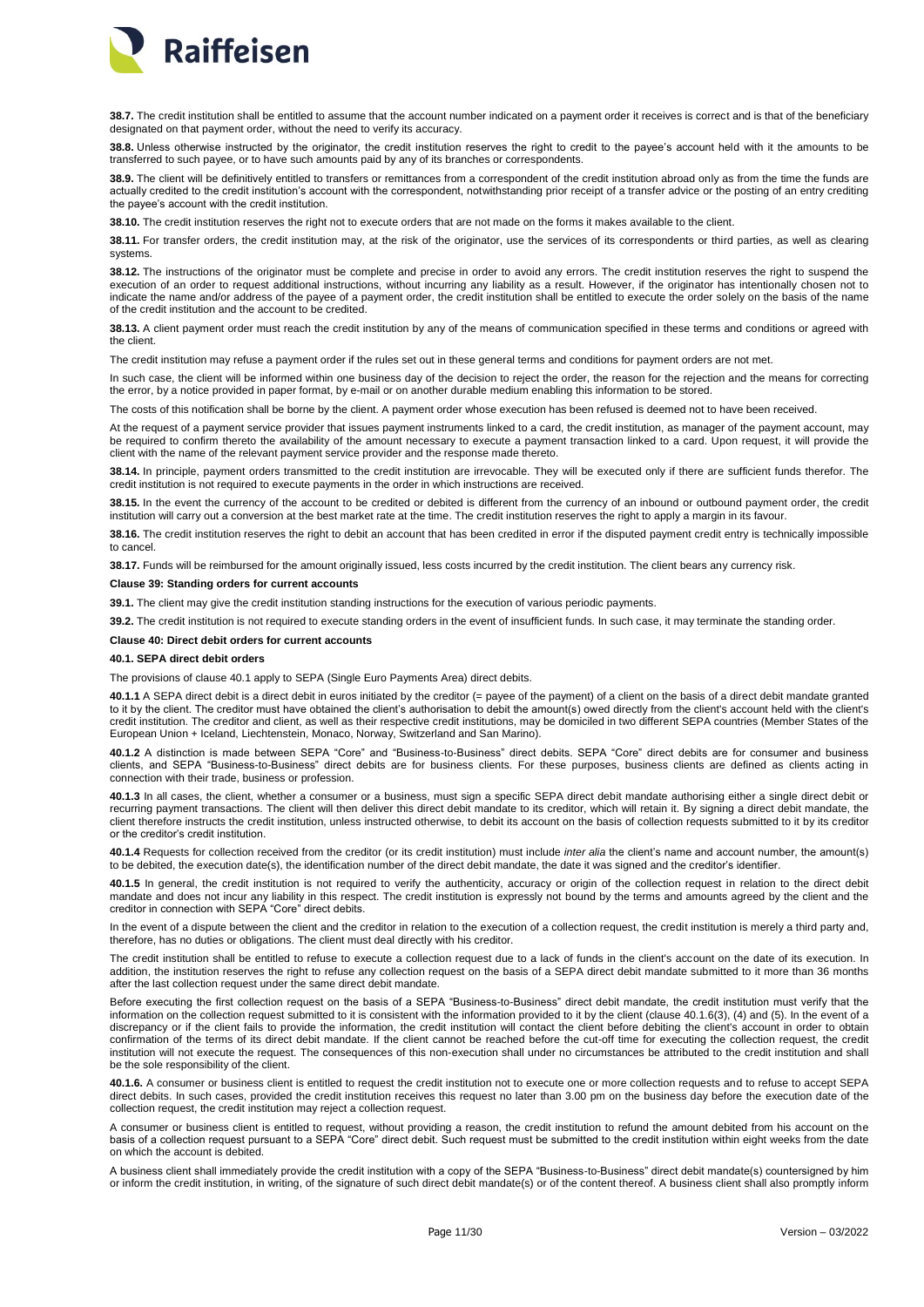

the credit institution, in writing or using an agreed communication channel, in the event the direct debit mandate or any component thereof is amended and/or revoked.

Any change in the status of a business client must be reported to the credit institution. Business clients must also inform the credit institution if they cease acting in connection with their business activities.

The credit institution must be informed in the event any direct debit is amended or cancelled. If a collection request is submitted to the credit institution on the basis of a prior direct debit mandate and the credit institution has not been informed of such change, the collection request will be executed and the credit institution shall not be liable for any resulting loss.

# **40.2. National direct debit orders**

**40.2.1.** National direct debit mandates signed before 1 February 2014 with creditors remain executable, unless the client formally revokes it, objects or signs a new direct debit mandate with the creditor. However, the credit institution reserves the right to execute collection requests on the basis of existing national direct debit mandates in accordance with the new SEPA rules.

Any existing national direct debit mandate shall be deemed consent granted to the credit institution to execute payment transactions under a SEPA direct debit mandate.

**40.2.2.** The credit institution may refuse to collect a claim if the debtor does not hold a current account with the credit institution.

**40.2.3.** The credit institution is not required to execute a collection order in the event of insufficient funds and, in such case, may terminate the collection order.

**40.2.4.** The creditor is responsible for the accuracy of the information provided to the credit institution, which shall not be liable for the frequency of the collection orders submitted or for the amounts deducted from the debtor's account.

**40.2.5.** The credit institution reserves the right to reverse amounts credited subject to collection within five business days from the execution date.

**40.2.6.** The credit institution will charge the client for all expenses incurred in connection with a collection order that is not executed due to insufficient funds.

#### <span id="page-11-0"></span>**Clause 41: Online or remote banking system for current accounts**

**41.1.** At the client's request, and provided a special agreement is concluded, the credit institution may provide him with online banking products enabling him to carry out banking transactions remotely on his accounts.

**41.2.** Although it endeavours to take all measures to secure these transactions to the extent possible in light of technical progress, the credit institution draws the client's attention to the fact that these means of communication involve certain risks of disclosure or reduced confidentiality, of non-transmission or erroneous transmission of orders, and of the involvement of third parties through fraudulent intrusion into the client's computer system. The client agrees to release the credit institution from any liability in relation to the disclosure of the client's personal information or the improper execution or transmission, or the non-execution or non-transmission, of orders, unless the wilful misconduct of the credit institution can be proved.

# <span id="page-11-1"></span>**B. SAVINGS PRODUCTS**

# <span id="page-11-2"></span>**Clause 42: Common provisions**

**42.1.** The credit institution may open sight or term savings accounts, in euros or in foreign currencies, and demand or term deposit accounts, in euros or in foreign currencies, for individuals or legal entities it approves. In particular, these savings products may include ordinary savings accounts, youth savings accounts, business savings accounts, term savings accounts, demand deposits and term deposits, without prejudice to the commercial name given to these savings products.

**42.2.** Transactions carried out on savings accounts are recorded in account statements.

Securities transactions may not be carried out on a savings account; they are automatically posted to a current account.

**42.3.** Deposits may be made by delivering or transferring funds, regardless of the amount. The credit institution reserves the right to limit, if necessary, the total amount of funds that may be deposited in savings accounts.

**42.4.** The interest rate paid on each type of savings account is set by the credit institution. The rates paid are indicated in a special leaflet available at the credit institution's branches or published by any other means. In general, they are subject to change at any time, including for existing term savings accounts. Therefore, account holders accept the interest terms currently applicable to any savings account in their name.

A negative interest rate may be applied to accounts with a credit balance depending on changes in the euro or relevant currencies markets. In such cases, the credit institution may deduct the resulting interest from its clients' accounts.

Except in the event of full repayment during the year, and without prejudice to any exception in clauses 43 to 49 below that may apply, interest is in principle paid on 31 December of each year and is payable only after the annual balancing of the account. Accrued interest not withdrawn will be added to the principal and will itself bear interest at the prevailing rate.

In addition to the basic interest, the credit institution may award loyalty bonuses and growth bonuses for certain types of savings accounts on the conditions it determines.

**42.5.** Savings accounts must have a credit balance at all times.

The actual balance of the savings account is shown on the credit institution's books.

**42.6.** The credit institution reserves the right, without having to provide a reason, to repay and terminate all types of savings accounts, including term accounts, by giving the holders one week's notice by registered letter. Sufficient proof that this letter has been sent will be provided by the receipt issued by the post office.

Clients who hold a savings product may claim the repayment of all or part of their deposit. However, the credit institution reserves the right to require, if necessary, certain notice periods, within the limits and under the conditions set out in clause 35 above.

**42.7.** The provisions above (clauses 42.1. to 42.6.) supplement the provisions applicable to all accounts referred to in clauses 43 to 49 below.

### <span id="page-11-3"></span>**Clause 43: Demand deposits**

**43.1.** The credit institution reserves the right to limit the total amount of funds that may be deposited in such accounts.

**43.2.** Amounts deposited in euros will bear interest and will cease to bear interest (in the event of withdrawal) in accordance with the conditions indicated in a special leaflet available at the credit institution's branches or published by any other means.

# <span id="page-11-4"></span>**Clause 44: Term savings accounts**

**44.1.** Each account must have at least the minimum balance required by the credit institution.

**44.2.** The interest rate paid varies depending on the duration of the term, which may be one, two, three, five or ten years. The account's maturity date will be set at the time the account is opened

**44.3.** The interest and maturity date for each account are calculated from the business day following the date the deposit is made. Sums withdrawn will cease to bear interest from the business day preceding the withdrawal.

**44.4.** Interest may be withdrawn after the annual balancing of the account. Accrued interest not withdrawn will be added to the principal and will in turn bear interest at the prevailing rate.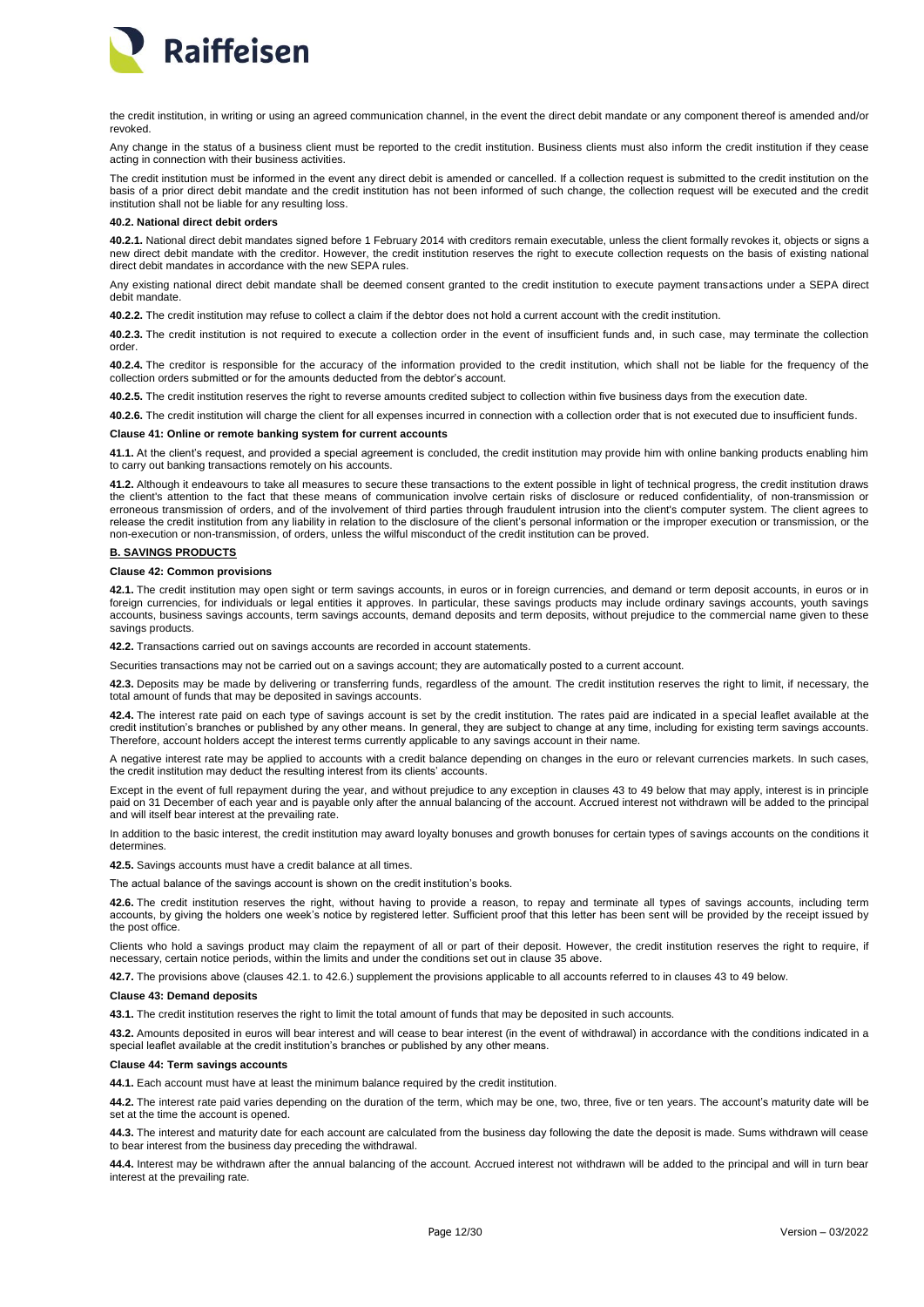

**44.5.** Unless the account holder gives an order to the contrary before the maturity date, the savings account will be extended automatically each time for the period originally stipulated, at the rate in force at the time of the renewal.

44.6. Accounts may be cancelled or repaid early, in whole or in part, if at least half the term has elapsed. Early withdrawal, before the expiry of half of the term, requires the approval of the credit institution. In either case a penalty will apply, which will be calculated pro rata the period remaining until the end of the term. However, after the savings have been on deposit for six months, the minimum interest paid on sums withdrawn early shall not be less than a rate of return equal to the rate paid on sight savings accounts without bonuses.

#### <span id="page-12-0"></span>**Clause 45: Term deposits**

**45.1.** The credit institution may open short-, medium- or long-term deposit accounts, in euros or in foreign currencies, on the terms and conditions it determines. The term, interest rates and conditions applicable to these accounts will be confirmed to the client when they are opened. Any subsequent change will be confirmed in writing.

**45.2.** Unless otherwise agreed, fixed-term deposit accounts will commence two business days after the date the credit institution receives the funds and/or instructions. When the term expires, this deposit will be renewed by the credit institution for the same term under market conditions, unless the credit institution receives instructions to the contrary at least two business days before the maturity date.

**45.3.** Interest is calculated on an annual basis. Interest will be paid at the end of the term. If the fixed-term deposit account is extended, interest may be compounded.

**45.4.** The credit institution shall be entitled to refuse the early repayment of term deposits unless there is a special agreement between the two parties, in which case term deposits may be withdrawn early, in whole or in part, against payment of a penalty. In the event of early repayment, the credit institution shall be entitled to charge the client for the refinancing costs for the remaining term, plus administrative costs.

45.5 Term deposits with a maturity date of one year or more opened or to be opened for legal entity clients may be partially or totally reduced in the event of the exercise by resolution authorities of their write-down and conversion rights in applying the bail-in tools under Article 48 of Directive 2015/59/EU.

# <span id="page-12-1"></span>**Clause 46: Savings accounts for minors**

**46.1.** Such savings accounts can be opened from the birth of a child until it reaches its majority.

**46.2.** In principle, the application to open a savings account must be signed by the legal representative.

**46.3.** The account can be funded by deposits and transfers and is frozen until the holder reaches his majority. The sums deposited will bear interest as from the next business day after the deposit is made. Sums withdrawn, if any, will cease to bear interest from the business day preceding the withdrawal.

**46.4.** Unless otherwise instructed by the account holder, when the account holder reaches his majority, the balance will be automatically transferred to a current account or savings account at the discretion of the credit institution.

## <span id="page-12-2"></span>**Clause 47: Youth savings accounts**

Clauses 47.1. to 47.5. apply to all youth savings accounts opened before 4 September 2009, inclusive, by adults who meet the conditions below. The provisions below do not apply to youth savings accounts opened as from 4 September 2009, inclusive, and such accounts are governed by the provisions set out in the Annex on "GREEN CODE KIDS"/"GREEN CODE 12-18" current accounts and the "GREEN CODE 18-30" current account/"GREEN CODE 18-30" savings account.

**47.1.** Such savings accounts can be opened by any adult up to the age of 32.

**47.2.** In principle, funds deposited into such an account may be withdrawn only after the third full year following the date the account was opened. Before then, funds may be withdrawn for the purpose of financing the setting up of a business or vocational training, the founding of a family, the purchase of a parcel of land or the construction of a first home. However, in such cases, a fee will be charged on the amount withdrawn, as determined by the credit institution.

**47.3.** The sums deposited will bear interest as from the next business day after the deposit is made; sums withdrawn will cease to bear interest on the business day before the withdrawal.

**47.4.** The account will mature when the account holder turns 35. Unless otherwise instructed by the account holder, at such time, the balance will be transferred to a current account or savings account at the discretion of the credit institution.

**47.5.** Interest accrued annually may be withdrawn at any time.

After the savings have been on deposit for at least three years, the account holder will be eligible for a loan on preferential terms. No restrictions are placed on the use of such loan. The amount of the loan may be up to 150% of the savings previously accumulated.

#### <span id="page-12-3"></span>**Clause 48: "Home savings" accounts**

The credit institution will open "Home savings" accounts that will operate under the terms and conditions set out in an agreement signed by the parties.

# <span id="page-12-4"></span>**Clause 49: "Conditional deposit" accounts**

**49.1.** Any adult may open a conditional deposit account and make deposits into such account in the name and on behalf of a minor.

**49.2.** The terms and conditions applicable to such account will be set out in a contract signed by the depositor.

**49.3.** This conditional deposit may not be modified or revoked except with the consent of the depositor and the account holder or their legal representative.

# <span id="page-12-5"></span>**Clause 50: Certificates of deposit (***bons de caisse***)**

**50.1.** Certificates of deposit are bearer securities that the credit institution issues to evidence a claim arising from an interest-bearing loan it takes out and by which it agrees to repay the principal and interest to the holder of the security, after deducting the tax charges applicable at the time of payment, in accordance with the procedures defined for this security.

**50.2.** Certificates of deposit are fixed-rate products and bear annual interest from the date the security is acquired. Certificates of deposit cease to accrue interest as from their maturity date or in the event of prepayment. The principal may be invested under two different approaches:

- The first approach, known as the distribution approach, entitles the holder to receive monthly, quarterly, half-yearly or annual interest, with repayment of the principal at maturity;

- The second approach, known as the capitalisation approach, enables the holder to compound interest, which remains frozen for the entire term. At maturity, the initial deposit is repaid, plus capitalised compound interest.

If the holder opts for monthly, quarterly or half-yearly interest payments, the certificate of deposit will bear interest at a rate equivalent to the annual rate of return.

**50.3.** The holder is entitled to obtain prepayment of the certificate of deposit at any time against the possible payment of refinancing costs calculated at the time of the prepayment, as well as a possible fixed penalty to be determined by the credit institution

**50.4.** The credit institution will be validly discharged of its obligations by making payments to the holder of the security. The final repayment can be made only against return of the certificate of deposit.

**50.5.** In the event of involuntary dispossession, the legal provisions on the involuntary dispossession of bearer securities will apply to the certificate of deposit. Objection rights shall be exercised in accordance with the legal procedure.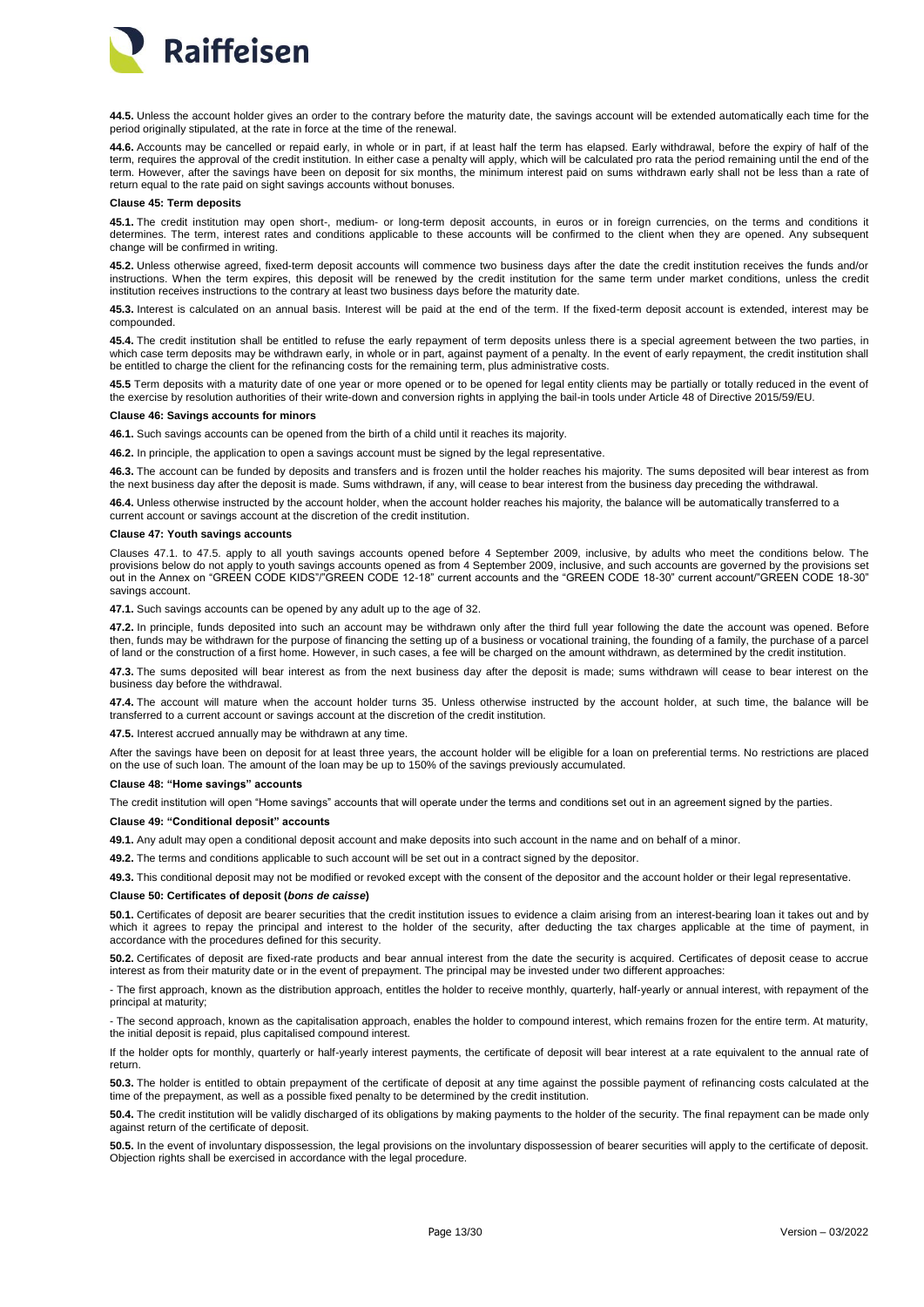

## <span id="page-13-0"></span>**Clause 51: Tax withholding**

In accordance with the applicable tax laws depending on the client's residence, the credit institution may be required to withhold tax on accrued interest or to report the interest paid pursuant to the automatic exchange of information.

# <span id="page-13-1"></span>**C. SPECIAL PROVISIONS APPLICABLE TO PAYMENT SERVICES FOR CONSUMER CLIENTS**

# <span id="page-13-2"></span>**Clause 52: Scope**

The provisions of this section apply to payment services provided within the European Economic Area, in euros or in the currencies of Member States of the European Economic Area, to the credit institution's consumer clients, if the other payment service provider is located in a Member State of the European Union, Iceland, Norway, Liechtenstein, Switzerland, San Marino or Monaco. The provisions of Sections A and B shall continue to apply so long as the provisions of this section do not derogate therefrom.

### <span id="page-13-3"></span>**Clause 53: Definitions**

- a) Consumer client: an individual who, with respect to payment services, acts for a purpose other than his trade, business or profession and carries out a payment transaction in an "EEA" currency.
- b) Payment account: an account held in the name of one or more payment service users that is used to execute payment transactions and that meets the following conditions:
	- 1. the account can be used without restriction to execute payment transactions, i.e. to deposit, debit or transfer funds. This includes, in particular, ordinary bank accounts, but excludes savings products;
	- 2. the account is held with a financial institution located in the relevant geographical area, i.e. in the European Union, Iceland, Norway, Liechtenstein, Switzerland, San Marino or Monaco;
	- 3. the account is held in the currencies of the EU Member States or in one of the following currencies: CHF, NOK, and ISK.
- c) "EEA" currencies: For the purposes of these terms and conditions, "EEA" currencies mean the currencies of the Member States of the European Union, ISK, NOK and CHF.
- d) Payment transaction: an act initiated by or on behalf of the payer or by the payee to pay, transfer or withdraw funds, irrespective of any underlying obligations between the payer and the payee.
- e) Payment order: an instruction by a payer or a payee to its payment service provider requesting the execution of a payment transaction.
- f) Payment services:

- services enabling cash deposits into a payment account or cash withdrawals from a payment account, as well as all the operations required for operating a payment account;

- the execution of payment transactions, including transfers of funds on an account with the credit institution or with another payment service provider within the meaning of the Act of 10/11/2009 on payment services, as amended, as well as transactions for which the funds are covered by an overdraft granted to the client:

- the execution of direct debts;
- the execution of payment transactions through a payment card or similar device;
- the execution of credit transfers, including standing orders;

- issuing and/or acquiring payment instruments, such as those described in clauses 36 and 37 of these general terms and conditions.

### <span id="page-13-4"></span>**Clause 54: Information required to use a payment service**

For its own services, the credit institution will provide the client with all information he needs to initiate or execute payment transactions. In particular, and before the execution of a payment transaction, the client may obtain, by telephone or at the branch, the maximum execution time, as well as the costs and a breakdown of the costs applicable to the specific payment transaction.

It will assign a unique identifier (IBAN (International Bank Account Number)) to each payment account of the client, as well as to each account that is held in the name of one or more users carrying out payment transactions, and that is used to execute or initiate payment transactions.

# <span id="page-13-5"></span>**Clause 55: Payment orders – information to be provided by the client**

For the execution of a payment order, the client must provide at least the following information to the credit institution:

- BIC code of the credit institution (optional for payments in EUR if the payee's IBAN is provided)

- Payee's IBAN
- Name of the payee's credit institution name (optional)
- Payee's name
- Payee's address
- Notice to the payee
- Payer's IBAN
- Payer's name
- Payer's address
- Desired execution date (optional)
- Amount - Currency
- Allocation of costs (shared costs, costs to be paid by the originator, costs to be paid by the payee)
- Request for a debit notification with the account statement (optional)
- Date and signature

# <span id="page-13-6"></span>**Clause 56: Revocation or cancellation of a payment order**

Subject to the paragraphs below, the client may not revoke a payment order after it has been received by the credit institution.

If a payment transaction is initiated by a payment initiation service provider or by or through the payee, the client may not revoke the payment order after having authorised the payment initiation service provider to initiate the payment transaction or after having authorised the execution of the payment transaction to the payee. However, in case of direct debits, the client may revoke the payment order no later than the end of the business day preceding the date agreed for debiting the funds.

If it is agreed with the credit institution that a payment order initiated by the client will be executed on a given date or after a specified period or on the date on which the client provides the funds to the credit institution, the payment order may be revoked no later than 3.00 pm on the business day before the agreed date.

After expiry of the cut-off times in the situations described in the paragraphs above, the order may be revoked only by agreement between the client and the credit institution. In the case of payment transactions initiated by or through the payee and in the case of direct debits, revocation of an order after the expiry of the cut-off times also requires the payee's consent.

In the case of a group account, the order must be revoked by all holders of such account. For joint accounts, each joint holder acting alone may order that a payment order shall not be executed.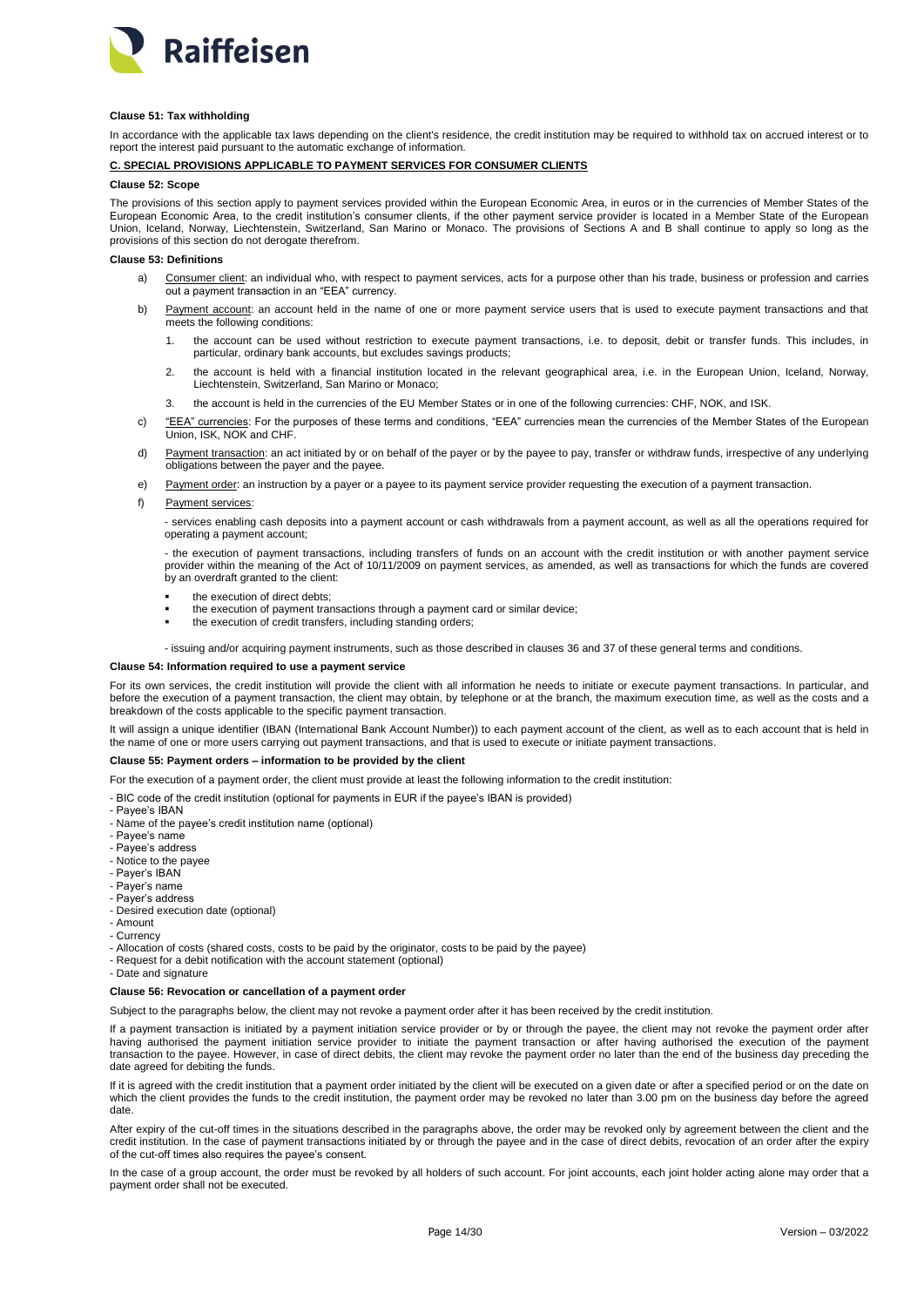

The credit institution may charge the client a fee for revoking a payment order.

# <span id="page-14-0"></span>**Clause 57: Complaints and burden of proof**

To obtain the rectification of an unauthorised or incorrectly executed payment transaction, the client shall inform the credit institution without undue delay on becoming aware of any such transaction giving rise to a claim, and no later than thirteen months after the debit date. Failure to provide such notice within the time limits and in the form described will result in forfeiture of the right to rectification of the payment transaction. This time limit will not apply if the credit institution has not provided or made available to the client information about the payment transaction. The credit institution bears the burden of proving that the transaction was authorised and executed correctly and that it has complied with the information requirements imposed on it with respect to payment services.

## <span id="page-14-1"></span>**Clause 58: Losses due to the unauthorised use of a lost or stolen payment instrument or the misappropriation of a payment instrument**

58.1. The client may be obliged to bear losses in relation to any unauthorised payment transaction, up to a maximum of EUR 50, resulting from the use of a lost or stolen payment instrument or the misappropriation of a payment instrument. This paragraph will not apply if (i) the loss, theft or misappropriation of a payment instrument was not detectable by the client before the payment except if the client acted fraudulently or (ii) the loss was caused by an act or failure to act of an employee, agent or branch of a payment service provider or an entity to which its activities are outsourced.

After the notice provided for in clause 36.2. of the general terms and conditions, the client will not bear any financial consequences resulting from the use of a lost, stolen or misappropriated payment instrument, unless the client has acted fraudulently.

#### <span id="page-14-2"></span>**Clause 59: Credit institution's liability for non-execution or defective execution of a payment order or late execution of payment transactions**

**59.1.** The credit institution is responsible for the proper execution of payment transactions initiated by the client.

**59.2.** If a payment order is initiated directly by the payer, the credit institution shall, without prejudice to clauses 57, 60 and 20(r) and (s), be liable to the client for the proper execution of the payment transaction, unless it can prove to the payer and, if applicable, to the payee's credit institution that the payee received the amount of the payment transaction within the execution periods.

If the credit institution is liable under this paragraph as the payer's credit institution, it shall promptly return to the payer the amount of the non-executed or defectively executed payment transaction and, if applicable, restore the payer's account to the state in which it would have been had the defective payment transaction not taken place. The value date on which the payer's payment account is credited shall be no later than the date on which it was debited.

If the credit institution is liable under this paragraph as the payee's credit institution, it shall immediately place the amount of the payment transaction at the payee's disposal and, if applicable, credit the corresponding amount to the payee's payment account. The value date on which the payee's payment account is credited shall not be later than the date the amount would have been value dated had the transaction been executed correctly. If a payment transaction is executed late, the payee's credit institution shall ensure, at the request of the payer's credit institution acting on behalf of the payer, that the value date at which the payee's payment account is credited is no later than the date the amount would have been value dated had the transaction been executed correctly.

**59.3.** If a payment order is initiated by or through the payee, the payee's credit institution shall, without prejudice to clauses 57, 60 and 20(r) and (s), be liable for correct transmission of the payment order to the payer's credit institution within the time limits agreed between the payee and the payer's credit institution. If the credit institution is responsible under this paragraph, it shall retransmit the relevant payment question to the payer's credit institution. In the case of a late transmission of the payment order, the amount shall be value dated on the payee's payment account no later than the date the amount would have been value dated had the transaction been executed correctly.

The payee's credit institution is also responsible for the immediate availability of the funds and the value date applied to the payment transaction. If the payee's credit institution is liable under this paragraph, it shall ensure that the amount of the payment transaction is at the payee's disposal immediately after that amount is credited to the payee's credit institution's account. The amount of this transactions shall be value dated on the payee's payment account no later than the date the amount would have been value dated had the transaction been executed correctly

In the case of a non-executed or defectively executed payment transaction for which the payee's credit institution is not liable under this paragraph, the payer's credit institution shall be liable to the payer. As appropriate and without undue delay, the payer's credit institution shall return the amount of the nonexecuted or defectively executed transaction and restore the payment account debited to the state in which it would have been had the defective payment transaction not taken place. The value date on which the payer's payment account is credited shall be no later than the date on which it was debited. The obligation under this paragraph shall not apply to the payer's credit institution if it proves that the payee's credit institution received the amount of the payment transaction, even if the execution of the payment transaction is merely delayed. In such case, the payee's credit institution shall value date the amount of the transaction on the payee's payment account no later than the date it would have been value dated had the transaction been executed correctly.

If a payment order is initiated by the payer through a payment initiation service provider, the credit institution shall, without prejudice to clauses 57, 60 and 20(r) and (s), refund to the payer the amount of the non-executed or incorrectly executed payment transaction and, if applicable, restore the payment account debited to the state in which it would have been had the incorrectly executed payment transaction not taken place.

**59.4.** After discovering an incorrectly or non-executed payment transaction if the payment order was initiated by or through the client, the credit institution shall, regardless of liability, upon request, make immediate efforts to trace the payment transaction and notify the client of the result of this search, at no cost to the client.

# <span id="page-14-3"></span>**Clause 60: Costs and charges in relation to a payment service**

Charges payable (including charges associated with the manner in and frequency with which information is provided or made available) and, if applicable, the breakdown of such charges are available to the client on a durable medium upon request. The client shall be informed of the exact amount of the costs and charges before the payment order is initiated. In addition, the credit institution reserves the right to charge fees for processing rejected orders.

## <span id="page-14-4"></span>**Clause 61: Consumer rights and resolution of payment service disputes**

In the event of a complaint, the client shall submit the complaint in writing to the credit institution. If the client does not receive any response or does not obtain a satisfactory response from the credit institution within one month from submitting his complaint, he shall be entitled to refer the matter to the CSSF, which is the competent authority to resolve, in a non-judicial setting, disputes concerning information conditions and requirements and the rights and obligations in relation to the provision and use of payment services covered by the Act of 10/11/2009 on payment services, as amended.

Further information on consumer rights with regard to payment services can be found in the specific brochure available on the following website: www.raiffeisen.lu.

# <span id="page-14-5"></span>**Clause 62: Exchange and interest rates and changes thereto**

# **62.1.** Exchange rates

For outbound payments in an "EEA" currency to a country subject to the European Payments Services Directive and for inbound payments if both currencies are "EEA" currencies, the credit institution shall inform the client, in particular on its website, of the exchange rates to be applied or, if the credit institution uses reference exchange rates, of the date and basis used to determine such reference exchange rate.

Any change to an exchange rate determined on the basis of a reference exchange rate due to a change in such reference exchange rate shall apply immediately and without prior notice.

A change to an exchange rate that is not based on a reference exchange rate may be proposed by the credit institution with two months' notice. The client shall be deemed to have accepted the change if he does not inform the credit institution, before the proposed effective date of the change, that he does not accept the change.

However, changes in exchange rates not based on a reference exchange rate that are more favourable to the client may be applied without notice.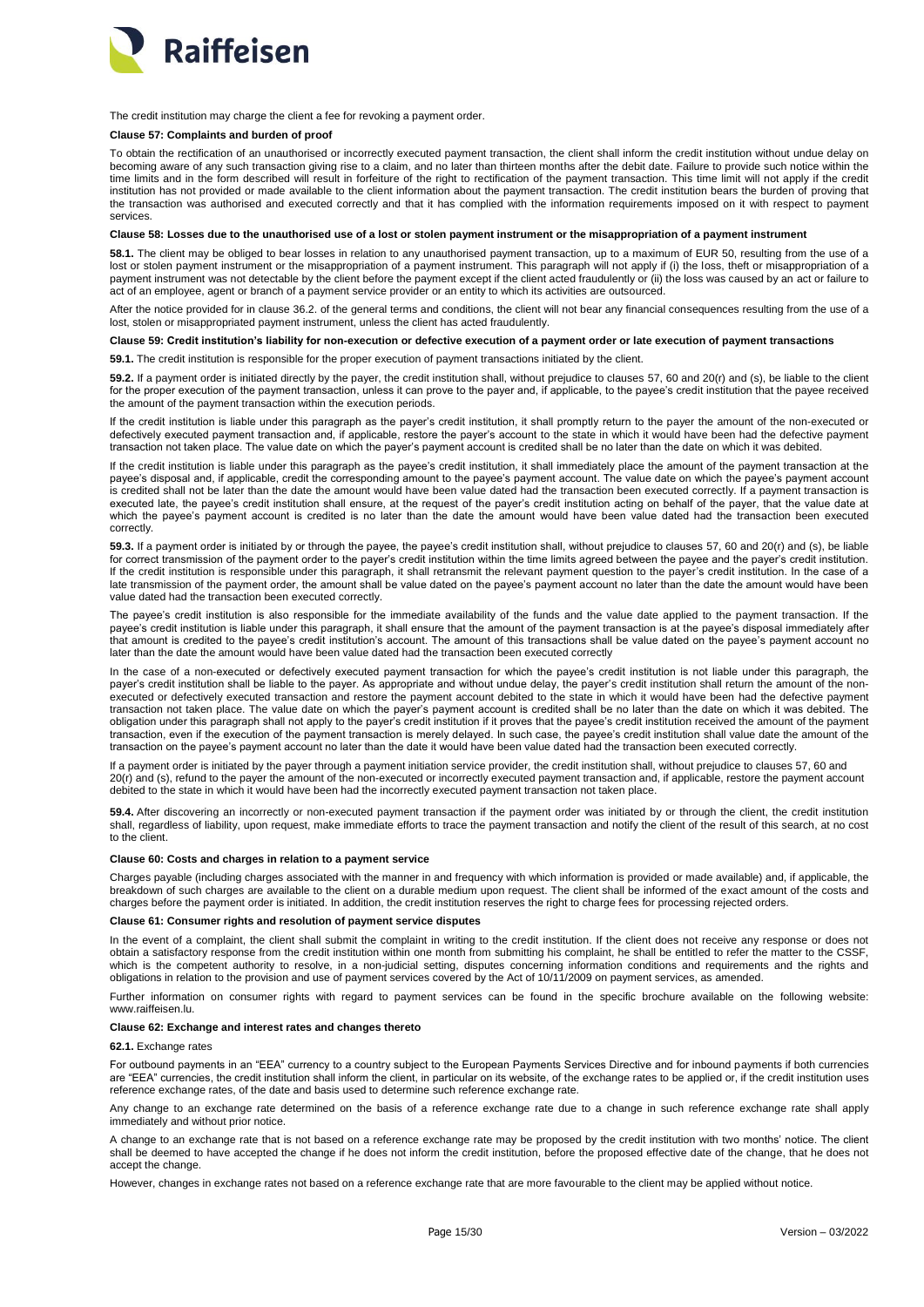

#### **62.2.** Interest rates

At clients' request, the credit institution will inform him of interest rates not based on an applicable reference interest rate or, if the credit institution uses reference interest rates, of the method used to calculate the actual interest (including a fixed margin) and the date and index or basis used to determine such reference interest rate. The replacement of an reference interest rate by another similar reference interest rate leads to its automatic and immediate application to all concerned contracts.

Any change to an interest rate determined on the basis of a reference interest rate due to a change in such reference interest rate or the method used to calculate the actual interest shall apply immediately and without prior notice.

A change to an interest rate that is not based on a reference interest rate may be proposed by the credit institution with two months' notice. The client shall be deemed to have accepted the change if he does not inform the credit institution, before the proposed effective date of the change, that he does not accept the change.

However, changes in interest rates not based on a reference interest rate that are more favourable to the client may be applied without notice. The client will be informed of any change in the interest rate as soon as possible, unless the credit institution and the client have agreed on a specific frequency or method for providing or making the information available.

### <span id="page-15-0"></span>**Clause 63: Payment orders for current accounts**

For payment orders in "EEA" currencies, the credit institution will use the services of its correspondents or third parties, as well as the clearing systems, at its own risk.

Cash deposits into a client account will be given a value date and will be available to the client upon receipt of these funds.

In derogation of clause 38.4, paragraph 3, the value date will be the date the transaction is posted.

### <span id="page-15-1"></span>**Clause 64: Direct debit orders and right to a refund**

For direct debits (= payment transactions initiated by or through the payee), the client may request that the credit institution, upon production of factual evidence, makes a full refund of payment transactions initiated by or through the payee that have already been executed, provided the debit authorisation did not specify an exact amount and the amount of the payment transaction exceeded the amount that he could reasonably have expected, taking into account his previous spending pattern and the relevant circumstances of the case.

This request must be made within a period of eight weeks after the date on which the funds are debited, and the credit institution shall refund the total amount within ten business days, unless it refuses on justified grounds.

However, the payer may not rely on foreign exchange reasons if the reference exchange rate agreed with the credit institution has been applied.

The payer shall not be entitled to a refund if he has given consent to the execution of the payment transaction directly to the credit institution and, if applicable, information on the future payment transaction was provided or made available to the payer in a manner agreed by the credit institution or the payee at least four weeks before the due date.

#### <span id="page-15-2"></span>**Clause 65: Non-judicial claims and complaints:**

The client may submit complaints to the CSSF in the event of an alleged breach of the special provisions applicable to payment services set out in section C of the general terms and conditions. Such complaints shall be without prejudice to the right to initiate legal action before the ordinary courts.

#### <span id="page-15-3"></span>**Clause 66: Termination of agreements**

The client and the credit institution are entitled to terminate the payment services contractual relationship and any agreement in relation thereto, without having to provide any reason, by giving two months' written notice if the termination is at the credit institution's initiative or by giving one month's written notice if the termination is at the client's initiative.

Without prior notice and effective immediately, the credit institution may terminate the agreements in the cases listed in clause 19.2., as well as agreements entered into with individuals who have any connection with the United States of America.

If the credit institution terminates a framework agreement, the client shall not incur any charges as a result of such termination.

In the event of termination by the client, and unless the contractual relationship has been in existence for less than six months at the time of termination, the credit institution shall only receive account fees on a pro rata basis for the portion elapsed of the current quarter on the date of termination.

Fees regularly applied for the payment services provided by the credit institution will be owed by the client pro rata the period elapsed on the date of termination of the contract. If paid in advance, such fees shall be reimbursed prorated to time.

# <span id="page-15-4"></span>**Clause 67: Changes to the provisions in this section**

The client shall be notified of any changes to the provisions in this section no later than two months before the effective date thereof and the changes shall be deemed approved if the client does not object in writing during that period.

The refusal to accept the proposed changes will entitle the credit institution or the client to terminate, free of charge, the payment services contractual relationship, effective at any time up to the date on which the change would have been applied.

### <span id="page-15-5"></span>**Clause 68: Provision of information**

All information to be provided to the client in relation to a payment service shall be provided on paper, by e-mail, in account statements or on any other durable medium that enables the client to store this information and reproduce it without alteration. The client may request that information concerning individual payment transactions be provided or made available periodically and at least once a month. The client is entitled to receive a version of these general terms and conditions, at any time, on paper, by e-mail or any other durable medium. If the use of electronic means of communication to provide information has been agreed, the client may request information from the credit institution concerning the technical requirements applicable to his equipment.

### <span id="page-15-6"></span>**D. PROVISIONS SPECIFIC TO THIRD-PARTY PAYMENT SERVICE PROVIDERS**

# <span id="page-15-7"></span>**Clause 69: Definitions and scope**

- a) Raiffeisen channel: any secure online (banking) system and/or electronic communication channel provided by the credit institution or an interface of the credit institution through which the credit institution can receive payment orders and requests for information about accounts accessible online that the client holds with the credit institution.
- b) Payment service user: an individual or legal entity who is a client of the credit institution and who uses a third-party payment service, whether as payer, payee or both.
- c) Account information service: an online service that provides consolidated information about one or more payment accounts the payment service user holds either with another payment service provider or with more than one payment service provider.
- d) Payment initiation service: a service used to initiate a payment order at the request of the payment service user concerning a payment account held with another payment service provider.
- e) Third-party payment service provider: an account information service provider or a payment initiation service provider, that is duly authorised by the competent authorities, and that carries out the activities listed in points 7 and 8 of the annex to the Act of 10/11/2009 on payment services, as amended.

This section applies only if a third-party payment service provider uses a Raiffeisen channel on behalf of the client to initiate payment orders or receive information about an account held by the client with the credit institution.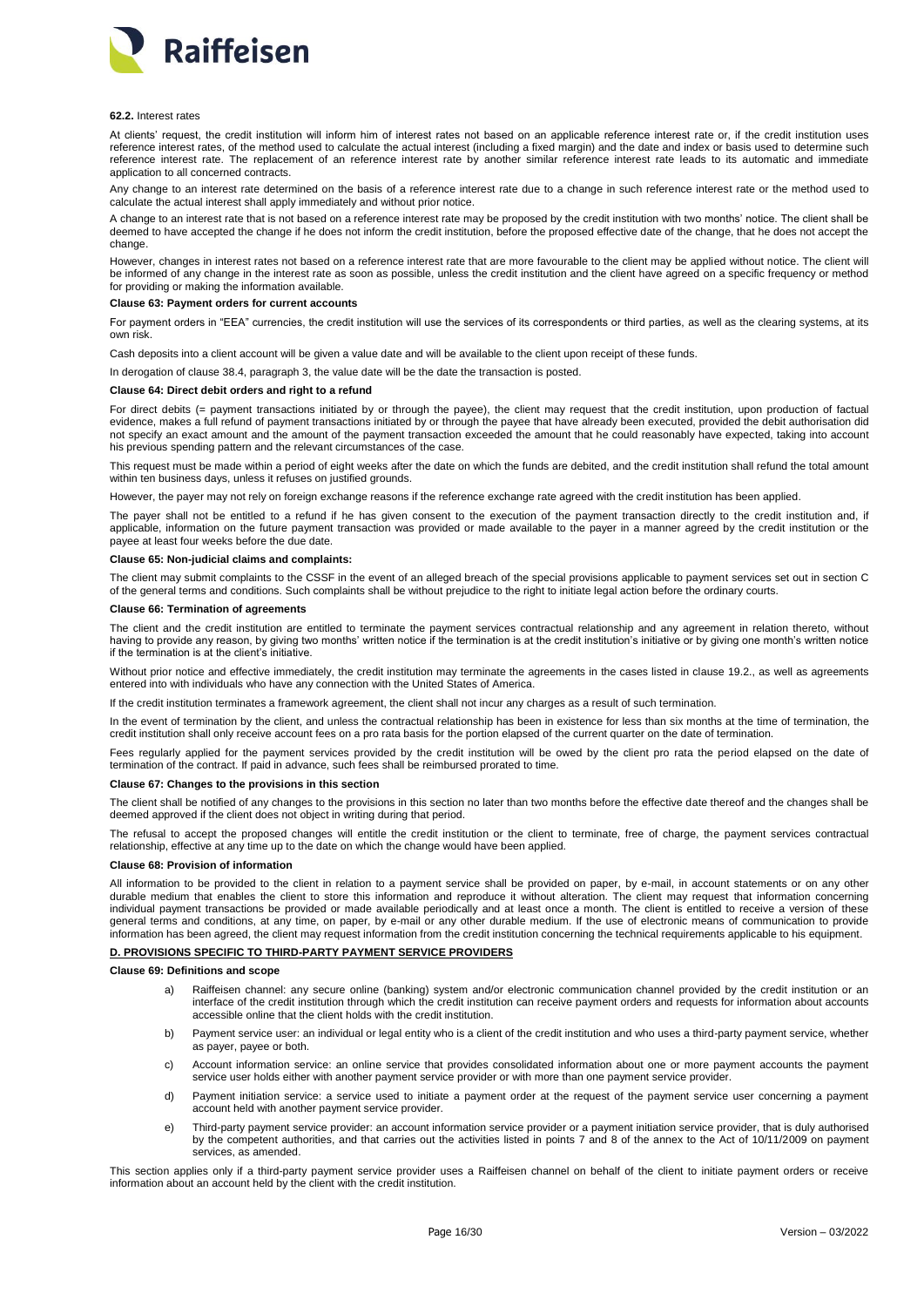

# <span id="page-16-0"></span>**Clause 70: Involvement and liability of the credit institution and the client**

**70.1.** The client is entitled to use the services offered by third-party payment service providers to initiate payments, provided these service providers hold a licence granted by the competent authorities designated to grant such licence.

**70.2.** The credit institution shall receive and execute payment orders from a third-party payment service provider and/or provide information about the client's accounts to a third-party payment service provider provided that:

- the use of a Raiffeisen channel for these services has been accepted by the third-party payment service provider;
- a payment order has been transmitted in accordance with the credit institution's requirements and with the consent of the relevant client in the form agreed by the client and the payment service provider;
- the client who is the account holder has authorised the third-party payment service provider to transmit payment orders to the credit institution or to request information about the client's account from the credit institution.

**70.3.** The client hereby expressly acknowledges and agrees that the credit institution will be entitled to rely on all authorisations and consents transmitted to the credit institution by a third party payment service provider, and that they will remain in effect until the credit institution receives written notice to the contrary from the client.

**70.4.** Unless otherwise required by law, the credit institution reserves the right to refuse any access request and/or payment transaction initiated by the client using account information or the payment initiation services of third-party payment service providers in the following cases:

- if the client has not explicitly granted access to his personal data;
- if the client has not consented to the execution of a payment transaction or series of payment transactions (given in the form agreed by the client and the payment service provider);
- for reasonable security reasons:
- on the grounds of a prohibition under other relevant EU or national laws; or
- so long as the third-party payment service provider has not been licensed as a payment service provider by the competent supervisory authorities.

**70.5.** In the event of unauthorised or fraudulent access to the payment account by such third-party payment service provider, including unauthorised or fraudulent initiation of a payment transaction, the credit institution shall inform the client that access to the payment account has been refused and the reasons for such refusal, unless providing such information is not acceptable for security reasons or is prohibited under a provision of European Union law or relevant national law.

The client's identification and authentication credentials for accessing accounts accessible online are strictly personal and non-transferable.

The client shall take all necessary measures to preserve the security and confidentiality of his identification credentials and shall bear all risks and losses resulting from a transfer of said identification credentials to any third party he authorises.

**70.6.** The client acknowledges and agrees that when a third-party payment service provider initiates payment transactions or accesses his accounts, the credit institution will transmit or make available to that service provider all information on the initiation of the payment transaction and all information to which the credit institution itself has access concerning the payment transaction, as well as all other data from the payment accounts to which the client has granted access to the service provider. The client acknowledges and agrees that, as from the time such data is transmitted to the third-party payment service provider, the third-party payment service provider shall be solely responsible for providing adequate protection therefor in accordance with the professional secrecy and personal data protection laws, the levels of which may differ depending on the country in which the service provider is established.

Payment transactions initiated on behalf of the client by a third-party payment service provider are subject to the provisions of these general terms and conditions, in particular in terms of cut-off times and charges.

The credit institution shall in no event be liable for the execution, non-execution, defective execution or late execution of a payment order as the result of a breach, error or negligence of the third-party payment service provider.

# <span id="page-16-1"></span>**E. LOANS, CREDIT FACILITIES AND UNAUTHORISED OVERDRAFTS**

<span id="page-16-2"></span>**Clause 71: Form of loans and credit facilities**

**71.1.** The credit institution may grant the client personal loans with or without guarantees, short-term loans with or without in rem guarantees, home loans, student loans, investment loans as well as, if applicable, any other type of loan that may be agreed by the parties.

**71.2.** The credit institution may grant the client credit facilities, generally in the form of current account credit, overdraft facilities, cash advances, client or supplier discount credits, direct credits "subject to collection", bank guarantees and surety bonds.

**71.3.** The credit institution enters into finance lease transactions in accordance with the laws in force. These transactions are the subject of specific agreements.

# <span id="page-16-3"></span>**Clause 72: General terms and conditions of loans and credit facilities**

**72.1.** All loans and credit facilities are subject to the credit general terms and conditions and the terms and conditions of loan and credit agreements signed by the parties, without prejudice to the provisions of these general terms and conditions.

**72.2.** If a loan or credit facility is granted in the name of several individuals or legal entities or of a de facto association, the joint holders or partners shall be jointly and severally liable for the payment of any negative balance. They may not compel the credit institution to exhaust other obligors' assets first (*bénéfice de discussion*) or to compel the credit institution to proceed against other obligors (*bénéfice de division*), regardless of their merchant or non-merchant status, unless otherwise agreed.

The credit institution's claim is indivisible and may be asserted, in whole or in part, against each of the co-debtors or co-obligors or their successors in interest.

**72.3.** Loans, credit lines, overdrafts, open credits and advances of any kind granted by the credit institution, as well as pledges, collateral agreements and grants of mortgages signed in connection with such transactions, shall be evidenced by notarised instruments and/or instruments of the credit institution, a copy of which will be filed in the institution's archives.

# <span id="page-16-4"></span>**Clause 73: Provisions concerning interest, fees and charges**

**73.1.** The provisions concerning interest, fees and charges for the various types of loans and credit facilities are governed by the specific agreements concluded between the client and the credit institution, as well as by the provisions of these general terms and conditions.

**73.2.** Unless otherwise provided, if a variable rate is applied, the credit institution shall be entitled to adjust such rate in accordance with general fluctuations in interest rates.

**73.3.** If the client has an unauthorised overdraft on any of his accounts, such overdraft, without formal notice, will incur:

- debit interest, which will be set by the credit institution on the basis of current market conditions by applying a margin of no more than 10 percentage points to interbank rates, and which it is agreed may be adjusted in accordance with general fluctuations in interest rates;

- an overdraft fee, which will be calculated on the balance exceeding the credit limit previously authorised and prorated to time. This provision shall not be deemed an authorisation for the holder of an account or for the co-holder of a group or joint account to have an overdrawn balance.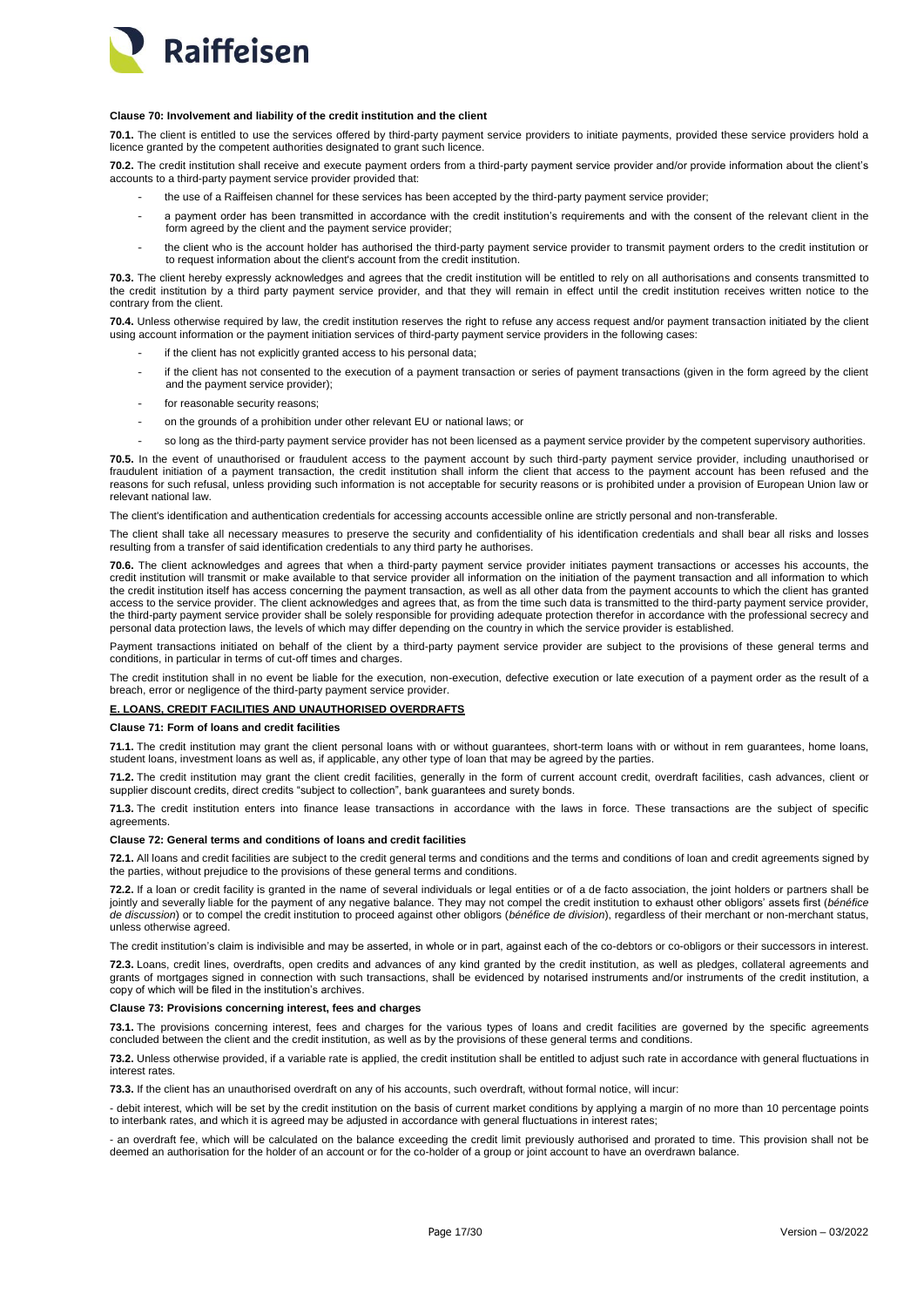

**73.4.** Unless otherwise expressly provided in the credit agreement, debit interest, default interest and fees and charges will accrue quarterly on 31 March, 30 June, 30 September and 31 December of each year for current account credits. In the case of loan contracts, debit interest will be determined on the last business day of each period with a value date prior to the last business day of the period.

However, the credit institution may suspend posting debit interest and/or other fees and charges on disputed claims, without notifying the client and without prejudice to the credit institution's right to claim them subsequently as from the date of the suspension.

### <span id="page-17-0"></span>**F. BILLS**

## <span id="page-17-1"></span>**Clause 74: General provisions**

**74.1.** In these general terms and conditions, the term "bills" includes, but is not limited to, promissory notes, warrants, cheques, documentary collections, etc.

**74.2.** After acceptance of the file, the credit institution will be responsible for collecting and discounting all bills and documents conferring a right to payment, both in Luxembourg and abroad, such as cheques, promissory notes, receipts, etc.

**74.3.** Any credit facility granted by the credit institution upon receipt of any remittance shall be understood to be subject to collection.

**74.4.** The credit institution shall not be liable for the consequences of the incorrect execution of an order if the remitter's instructions are inaccurate, incomplete or erroneous. Similarly, the credit institution shall not be liable for the consequences of a correspondent's misinterpretation of instructions received. In addition, it shall not be liable in the event of the correspondent's insolvency.

**74.5.** The credit institution shall not be liable for the authenticity of any information and signatures on the documents submitted for collection.

**74.6.** The credit institution and its correspondents are only required to comply with the formalities and deadlines prescribed by law for retaining the rights attached to the documents remitted for collection to the extent of their physical possibilities. Consequently, the credit institution declines all liability in the event it fails to comply with the legal deadlines prescribed for presentation for acceptance or payment, for the preparation of protests, for notices of non-acceptance and non-payment or for completion of the corresponding formalities abroad. Furthermore, the credit institution assumes no liability for presenting or lifting protests, on the required date, for bills that are not remitted to it in a timely manner or bills that can be collected by a third party.

**74.7.** The credit institution assumes no liability for any losses that may arise from the following:

- the irregularity of bills due to the manner of their creation, stamps or any other reason;

- irregular presentation of bills due to incomplete information for the address of drawees;

- loss of bills due to errors of the postal authorities, the loss or theft of correspondence or force majeure events;

- failure to present bills remitted to the credit institution for discounting or collection for the same reasons as above;

- problems with bills presented for acceptance as regards the validity of the signature of the accepter and especially the authenticity or proper nature of acceptance.

**74.8.** The credit institution shall do its utmost and act diligently to comply with requests for the return, free of charge, of bills that are no longer in its portfolio and bills remitted to it with instructions, but shall assume no liability in such cases and, especially, in the event of non-compliance therewith by the transferees.

**74.9.** Any bill on which the transferor has not specified "free of charge" or "without protest" or any other similar indication shall be considered to be subject to protest in the event of non-payment. However, the failure to make a protest shall not preclude the credit institution from reversing the bills or seeking repayment by any other means.

**74.10.** The credit institution may, but shall not be obliged, to honour at maturity any draft domiciled at the credit institution that is presented to it, if necessary by debiting the drawee's account, at the drawee's own risk, including in the absence of a domiciliation notice.

**74.11.** The remittance of documents must be accompanied by precise instructions as to the issuing of the documents, either against payment or against acceptance. The credit institution, reserving all rights of recourse, shall exercise due care in presenting these remittances in compliance, to the extent possible, with the instructions given, but assumes no liability for the authenticity and proper nature of the documents, or for the quantity, quality and value of the goods.

## <span id="page-17-2"></span>**Clause 75: Settlements**

**75.1.** The net amount of the remittance will be credited to the remitter's account or paid to them only after actual collection. The remitter may nevertheless be credited subject to collection after the credit institution receives an advice of collection from the correspondent. The credit institution is always entitled to automatically debit the amount of the remittance from the account if it remains unpaid. Any advances granted by the credit institution, plus non-payment fees, will be charged to the remitter.

**75.2.** Bills denominated in currencies other than the euro, the amount of which must be converted into euros, will be settled at the applicable bid rate, in accordance with current laws. If the document cannot be collected via the credit institution, it will be settled at the best rate. Any adjustments due to a change in rates may always be applied at a later time.

**75.3.** Foreign collections are made at the remitter's risk. The credit institution declines all liability for any restrictions or measures that may be introduced or imposed by the Luxembourg or relevant foreign authorities. The foregoing also applies to refunds the remitter of cheques or bills of exchange may be required to make under foreign laws concerning the fraudulent imitation or falsification of the signatures or information on such bills. The amount of bills returned under these conditions, plus any costs incurred as a result of such remittance, may be debited from the remitter's account without the remitter's prior consent.

**75.4.** The credit institution reserves the right to accept cheques or other payment instruments as payment for a document to be collected, but shall not be liable in the event the cheques or other payment instruments are dishonoured.

<span id="page-17-3"></span>**Clause 76: Collection of cheques - additional specific terms and conditions**

**76.1.** The credit institution will collect cheques in the client's name and credit his account, except if the checks are issued in USD or GBP currency which will not be accepted for collecting. If the credit is posted before the amount has been credited to the credit institution's account, this credit will be "subject to collection", i.e. on condition that the amount is actually credited to the credit institution's account. This agreement shall also apply if the amount to be collected is payable to the credit institution.

**76.2.** On the basis of this restrictive clause, the credit institution is authorised to reverse the credit if the collection fails or if it is foreseeable that the credit institution will not be entitled to freely dispose of the credited amount due to the obligor's financial situation, an action by a government entity or any other reason.

**76.3.** The credit institution may reverse the credited amount on the basis of this restrictive clause if the credited amount was collected abroad and has been reversed on the grounds of a foreign law or an agreement between a third party and the foreign credit institution. Credits based on cheques issued in Canada or based on forged cheques may be reversed in the event of fraud for a period of three years after the cheque is issued.

76.4. In the case of a direct restrictive clause, the credit institution may prevent the client from disposing of the credited amount. The credit institution may exercise this right including in the event of the termination of the business relationship.

**76.5.** In the event of the (partial) termination of the business relationship:

- all amounts owed will become immediately due and the credit institution will be released from all its obligations;

- the credit institution will be entitled to terminate all commitments made on behalf of the client, settle them and reverse any amounts credited "subject to collection";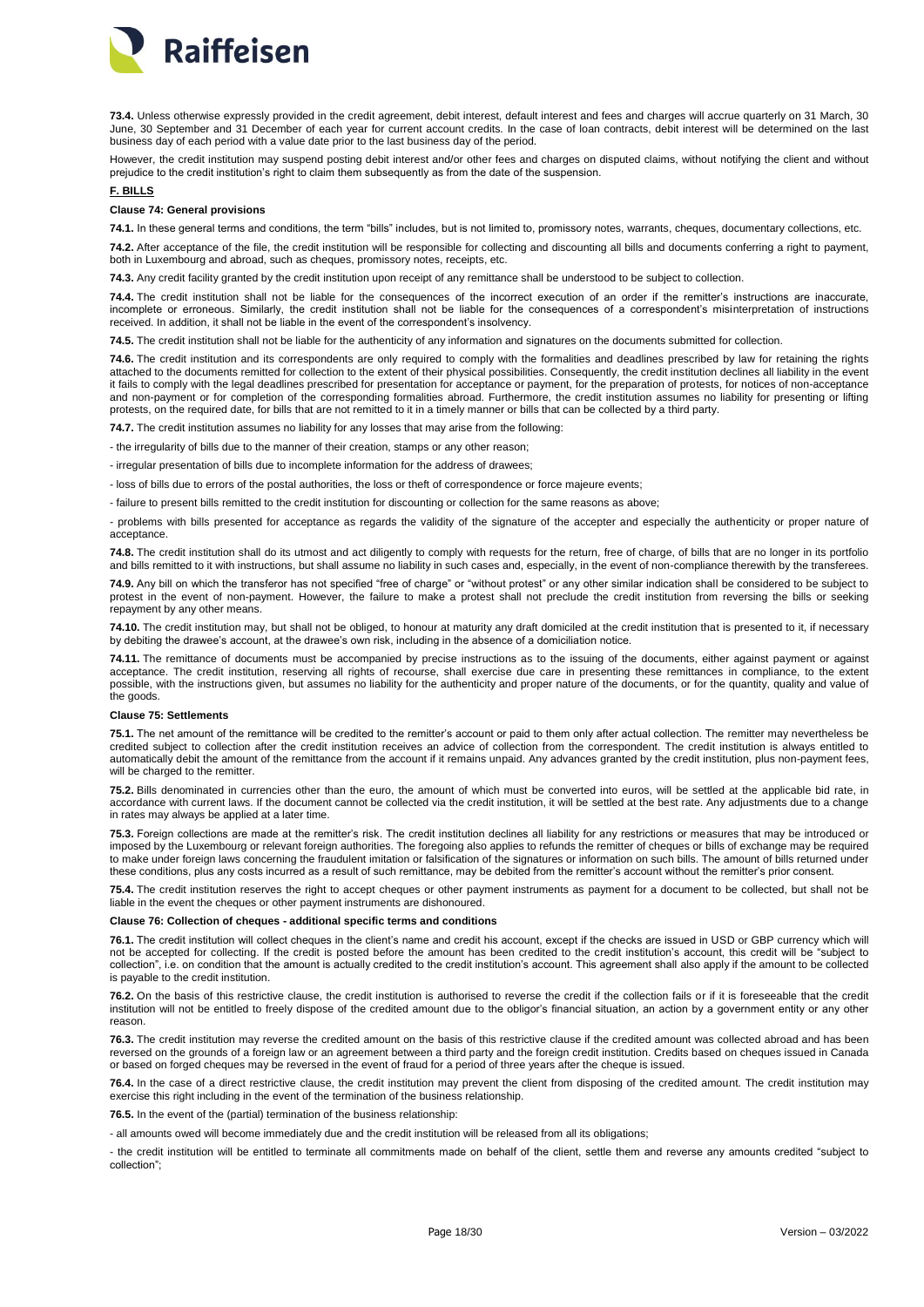

- the credit institution will be entitled to request a guarantee for amounts credited to the account based on the collection of cheques issued in Canada during the three years before the end of the business relationship.

#### <span id="page-18-0"></span>**Clause 77: Unpaid bills**

**77.1.** In the event bills are not paid (whether or not a protest is made for non-acceptance or non-payment), the credit institution may debit the amount thereof from the client's account, without prejudice to its right of recourse against the drawer, drawee, endorsers and any other obligor of such bills - even if not yet due - to which it will retain title until the final settlement of any negative balance. This right to reverse amounts credited and to retain title to all bills, whether or not due, shall continue in all cases, regardless of the client's credit or debit position with respect to the credit institution before the reversal. Collections of bills reversed will not be applied against the negative balance resulting from the reversal, for which the credit institution shall be entitled to lodge a claim in any liquidation proceedings.

**77.2.** A late advice of non-payment will entitle the remitter to claim damages only if he proves both that the credit institution acted with gross negligence (*faute grave*) and that he sustains a specific loss as a result.

# <span id="page-18-1"></span>**Clause 78: Domiciliation of bills**

**78.1.** The credit institution may agree that bills denominated in euros or other currencies drawn on the holder of an account opened with the credit institution may be domiciled at its branches. Pursuant to this general domiciliation arrangement, the holder authorises the credit institution to pay bills domiciled at the credit institution in the holder's name by debiting his account.

**78.2.** In the absence of a general domiciliation arrangement, the drawee client shall inform the credit institution at least one banking day before the date on which the payment will take place if the bill is payable in Luxembourg. If the bill is payable abroad, the instructions must reach the credit institution in a timely manner, taking into account the customary period required for the delivery of ordinary mail.

**78.3.** The client must ensure that the account is funded in a timely manner.

**78.4.** Unless otherwise instructed, the credit institution will not pay bills presented late. The foregoing shall also apply to bills whose due date does not match the date indicated in the domiciliation notice. Moreover, the credit institution will not pay bills if the instructions given are imprecise or ambiguous.

**78.5.** The credit institution declines all liability for the authenticity and validity of domiciled bills it pays pursuant to the client's instructions.

# <span id="page-18-2"></span>**G. SECURITIES TRANSACTIONS**

# <span id="page-18-3"></span>**Clause 79: Conflicts of interest**

The credit institution will take all appropriate measures to detect and avoid or manage possible situations in which conflicts of interest may arise between the interests of a client and the interests of the credit institution (including its officers, employees, tied agents and persons directly or indirectly linked to the credit institution through a control relationship) or the interests of another client when providing an investment service and any ancillary service or a combination of such services, including conflicts of interest generated by the receipt of inducements from third parties or by the remuneration structure and other incentive schemes specific to the credit institution.

A summary of the credit institution's policy on conflicts of interest may be provided to the client in paper format upon request.

## <span id="page-18-4"></span>**Clause 80: Definition of transferable securities**

**80.1.** For the purposes of these general terms and conditions, "transferable securities" means all financial instruments and other securities in the broadest sense of the term, including, in particular, certificates of deposit, savings certificates and all other securities representing ownership rights, claims or transferable securities, whether or not certificated, that may be transferred by registration in an account or by personal delivery, in bearer or registered form, and whether or not endorsable. The term "transferable securities" also includes securities representing a holding in the various forms of undertakings for collective investment under Luxembourg or foreign law, including, if applicable, supplementary pension funds.

**80.2.** Each type of financial instrument has its own characteristics and is subject to specific risks. Certain financial instruments may not be suitable for a particular client based on his classification (retail or professional client) or his profile.

**80.3.** Documents that include a general description of these financial instruments and the risks associated therewith shall be provided to the client in accordance with clause 8 of these general terms and conditions.

# <span id="page-18-5"></span>**Clause 81: Custody accounts and securities deposited for short selling**

**81.1.** The client may deposit or deliver Luxembourg and foreign securities in the custody of the credit institution. The deposit of any transferable securities requires that a cash current account be opened, unless the holder already has such an account. Amounts debited and credited in relation to purchases and sales of securities, transactions in securities and fee payments may be posted to the cash account associated with the custody account.

**81.2.** The credit institution assumes no obligation vis-à-vis the client other than the obligations specified in Article 1927 *et seq.* of the Civil Code.

**81.3.** The credit institution may act either as an agent or as a counterparty of the client for purposes of securities transactions.

**81.4.** The credit institution will provide the client with a deposit receipt that constitutes his deed of title, and which provides information such as the number and nominal value of the securities deposited, the name of the issuer, the coupons attached, the place of deposit and, if applicable, the numbers of the securities and the date of the deposit.

**81.5.** The securities deposited must be of good quality, i.e. authentic, in good physical condition, unencumbered by objections, forfeitures, or escrows in any location, and include all outstanding coupons. The client shall be liable for any loss resulting from a lack of authenticity or patent or latent defects of the securities they deposit. Any security deemed to be of poor quality after it has been deposited will be, if possible, removed from the client's custody account. Otherwise, the client shall be required to immediately replace the securities. Failing this, the client's cash account will be debited the current price thereof without any time limit.

**81.6.** Transferable securities deposited with the credit institution will be kept either as fungible or non-fungible deposits at the discretion of the credit institution. The credit institution may, at its discretion, keep the transferable securities in its own safes or deposit them with its authorised national or foreign correspondents that are subject to official supervision in Luxembourg or abroad, or with a recognised clearing system, without any obligation to inform the depositor.

**81.7.** The client will be definitively entitled to transfers or remittances of transferable securities from an authorised custodian of the credit institution abroad only as from the time the funds representing the transferable securities are actually credited to the credit institution's account with the correspondent, notwithstanding prior receipt of a transfer advice or the posting of an entry crediting the client's account with the credit institution.

**81.8.** The credit institution hereby informs the client that the authorised custodians selected by the credit institution may deposit the client's financial instruments with third-party entities in accordance with selection criteria that are not necessarily the same as those of the credit institution.

**81.9.** The accounts in which the client's financial instruments are held are subject to, and the client's rights are determined by, the laws, agreements and practices applicable to the deposit with the authorised custodians, which may include a grant of certain interests and liens over the financial instruments in their custody.

**81.10.** The client's financial instruments may be held by the credit institution in global accounts that do not allow the client's financial instruments to be segregated from the financial instruments of other clients of the credit institution deposited in the same account. The holding of the client's financial instruments in global accounts abroad will be governed by local rules. It is probable that the client will have no personal right to claim the financial instruments thus deposited with third parties.

**81.11.** If the financial instruments are lost or not returned due to an action or omission of the custodians chosen by the credit institution, or in the event of their insolvency (and, in particular, in the event of their bankruptcy), the credit institution shall only be liable if it was negligent in choosing such custodians. In the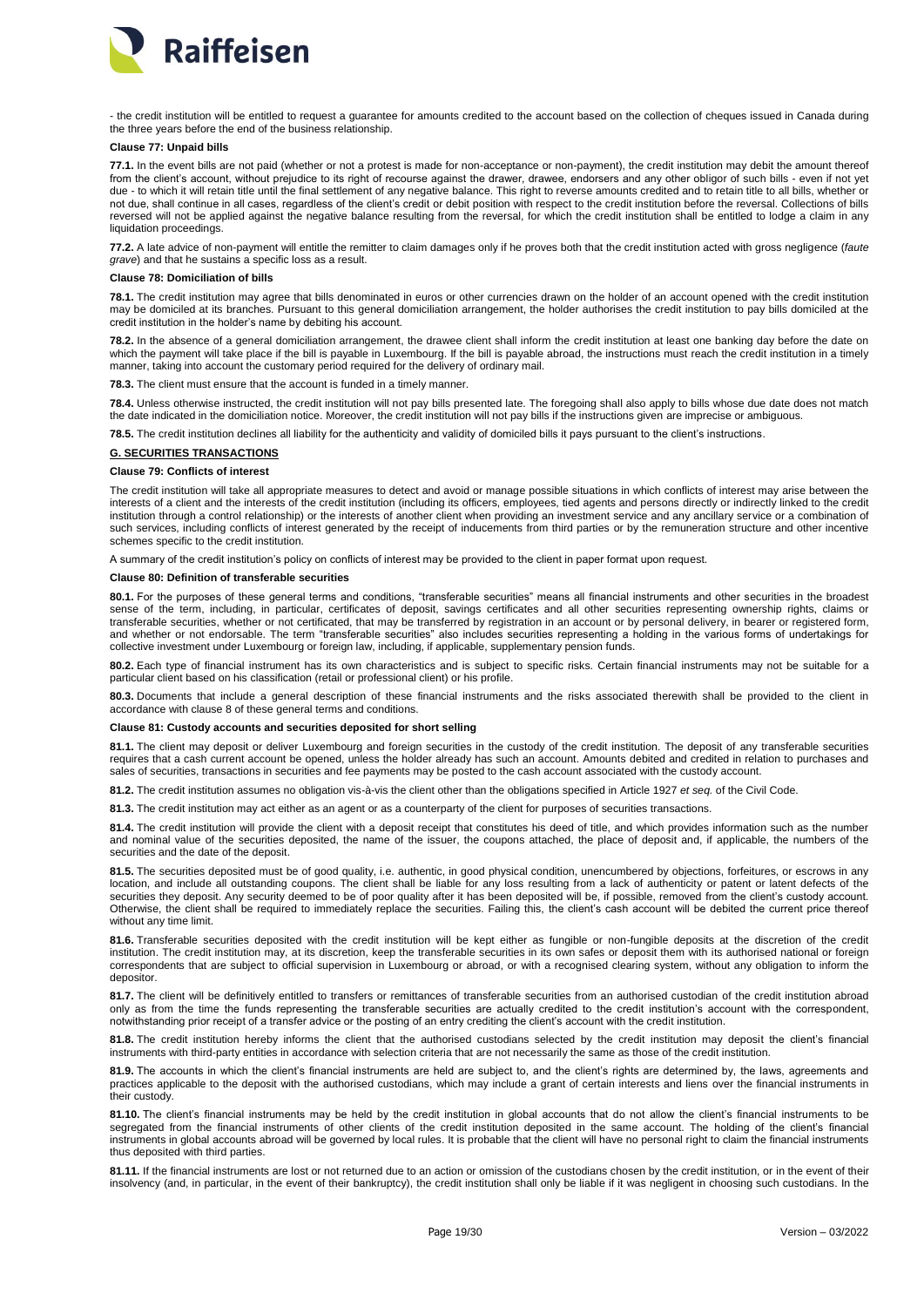

event that the number of identical financial instruments held for the credit institution on a global account that are returned to the credit institution is insufficient to meet its clients' requests for the return of their financial instruments, the credit institution shall be entitled to reduce its clients' claims in proportion to the financial instruments returned by the third party.

**81.12.** In the event that, on behalf of and at the risk of the client, the credit institution places securities deposited with it in the custody of correspondents and/or collective custody centres chosen by it in Luxembourg or abroad, its liability shall be limited to selecting and instructing with due care the third-party custodian it has appointed.

**81.13.** Securities deposited for short selling are listed on electronic statements provided to the client, who shall verify them. The credit institution assumes no liability in the event of an error in the registration of the securities' numbers.

**81.14.** In derogation of Article 1932 of the Civil Code and in accordance with the laws on the circulation of transferable securities and the laws concerning the involuntary dispossession of bearer securities, the client acknowledges that the credit institution is entitled to return securities of the same nature and quantity to them that do not have the same numbers.

**81.15.** Transferable securities may be physically withdrawn, provided they are not dematerialised and can be delivered, only pursuant to prior notice in compliance with the delivery time periods depending on the place where they are deposited.

**81.16.** Transferable securities will be transported or transferred at the expense of the depositor.

**81.17.** At least once a year, the client will be provided with a statement, drawn up at the end of the financial year, with the estimated value of the securities deposited. Any complaint the client may have concerning the accuracy of this statement must be submitted to the credit institution no later than 30 days after its dispatch.

**81.18.** Custody fees and other charges in relation to the deposit of securities will be debited periodically from the client's current account, without any further instruction from the client. In addition to reimbursement of expenses incurred, the credit institution shall be entitled to debit from the client's account a fee for its services that varies depending on the nature of the transaction.

**81.19.** In the event of a loss of the securities deposited, except upon the occurrence of a force majeure event and subject to clause 82.6., the credit institution may choose to return securities of the same value or pay the equivalent value thereof, without incurring any additional liability.

**81.20.** The credit institution may accept deposits under seal. The client shall not place hazardous or dangerous items in his deposits under seal. The credit institution is entitled to verify the content of the deposit in the presence of the depositor. In the event of a loss, the credit institution shall be discharged from its obligations by paying, at its discretion, the value declared by the depositor at the time of the deposit or the actual value of the deposit on the date on which the loss was discovered. In case of force majeure events and government acts, the credit institution shall be automatically discharged.

### <span id="page-19-0"></span>**Clause 82: Transactions relating to securities placed in custody**

**82.1.** The client shall give the necessary instructions for transactions to be carried out in relation to the securities placed in custody. In the absence of instructions, the credit institution will carry out ordinary administration transactions on the client's behalf to the best of its ability. In such case, it shall not be liable for the non-execution or late execution of such transactions, nor for the financial result thereof.

**82.2.** To the extent possible and to the best of its ability, the credit institution will exercise the rights not exercised by the client. If an investment requires payment of an additional amount, the credit institution will automatically debit the client's account. The proceeds of the sale will be credited to the current account.

**82.3.** The credit institution will inform the holder of the custody account of various transactions relevant to the securities held in the custody account on the basis of information published by the information providers and without incurring any liability in the event of delays, errors, omissions or any other reason attributable to the issuer or a third party.

This information will be provided to the client by sending him a securities transaction notice that includes the effective date and exercise period, a description of the transaction, the number of securities the client holds and the corresponding rights. The client shall be responsible for giving instructions within the prescribed deadlines.

**82.4.** Unless otherwise instructed, the credit institution will collect on the due dates all interest and dividends generated by the securities held in custody, as well as the equivalent value of redeemable securities. All of these operations will be carried out "subject to collection". Therefore, the equivalent value of coupons and redeemable securities that are returned unpaid for any reason will be claimed from the depositor at the price in effect on the date of the return, with no time limit, as well as late-payment interest, if any. An adjustment will be made to take into account changes to prices that occur before actual collection, which may be automatically applied to the account.

**82.5.** For purposes of collection, coupons will be detached from securities deposited before maturity. If the securities are withdrawn after the coupon has been detached but before maturity, they will be delivered without the coupons, and the proceeds thereof will be credited to the client's account in a timely manner.

**82.6.** If the terms of a loan provide for a choice between several currencies for the payment of coupons or the redemption of securities, the client shall clearly and precisely inform the credit institution of the currency he has chosen. If no instructions are received from the client or if the client's instructions are unclear, the credit institution will follow the decision taken by the trustee, tax agent or body designated in the terms of the loan.

**82.7.** From the date of the deposit, the credit institution shall be responsible for detaching coupons, verifying drawdowns, securities exchanges, coupon renewals and other similar transactions, provided these transactions have been sufficiently publicised.

**82.8.** In the event lots are drawn, the credit institution will use a method for securities in custody in a fungible account that ensures an equal chance for all depositors.

### <span id="page-19-1"></span>**Clause 83: Servicing securities**

**83.1.** The credit institution shall be responsible for servicing the securities both in the Grand Duchy of Luxembourg and abroad. Servicing securities includes *inter alia* the renewal of coupon sheets, exchanges, stamping and all similar operations. However, the credit institution will only perform supervision on an ancillary basis, as the client has primary responsibility for supervision.

83.2. The credit institution will obtain delivery, on behalf of its clients, of free securities allotted in connection with capital increases.

**83.3.** The credit institution shall also be responsible for the purchase, at the client's request, and the sale of allotment rights. The proceeds of the sale will be posted in the original currency, unless otherwise instructed by the client.

**83.4.** In the absence of instructions from the client within the required time limits, the credit institution will obtain delivery of the securities allotted or acquired in connection with an exchange proportional to rights held, and will automatically sell fractional rights.

**83.5.** The provisions governing stock exchange orders apply to the transactions described in this clause.

83.6. In the absence of specific instructions, the proceeds of securities that are the subject of a public tender offer will be recorded as redeemable securities i.e. in the original currency, or according to the client's standing instructions.

### <span id="page-19-2"></span>**Clause 84: Securities against which objections have been lodged and drawdown lists**

84.1. The depositor or seller of transferable securities shall bear all consequences resulting from the deposit or trading of securities against which objections have been lodged and/or that are forgeries. The client shall compensate the credit institution, upon request, for any loss it incurs. The credit institution reserves the right to automatically debit from the client's account(s), at any time, the amount of the loss incurred.

**84.2.** The credit institution is not required to check lists of drawdowns and objections for any coupons or securities that are not deposited in a custody account on behalf of the remitter.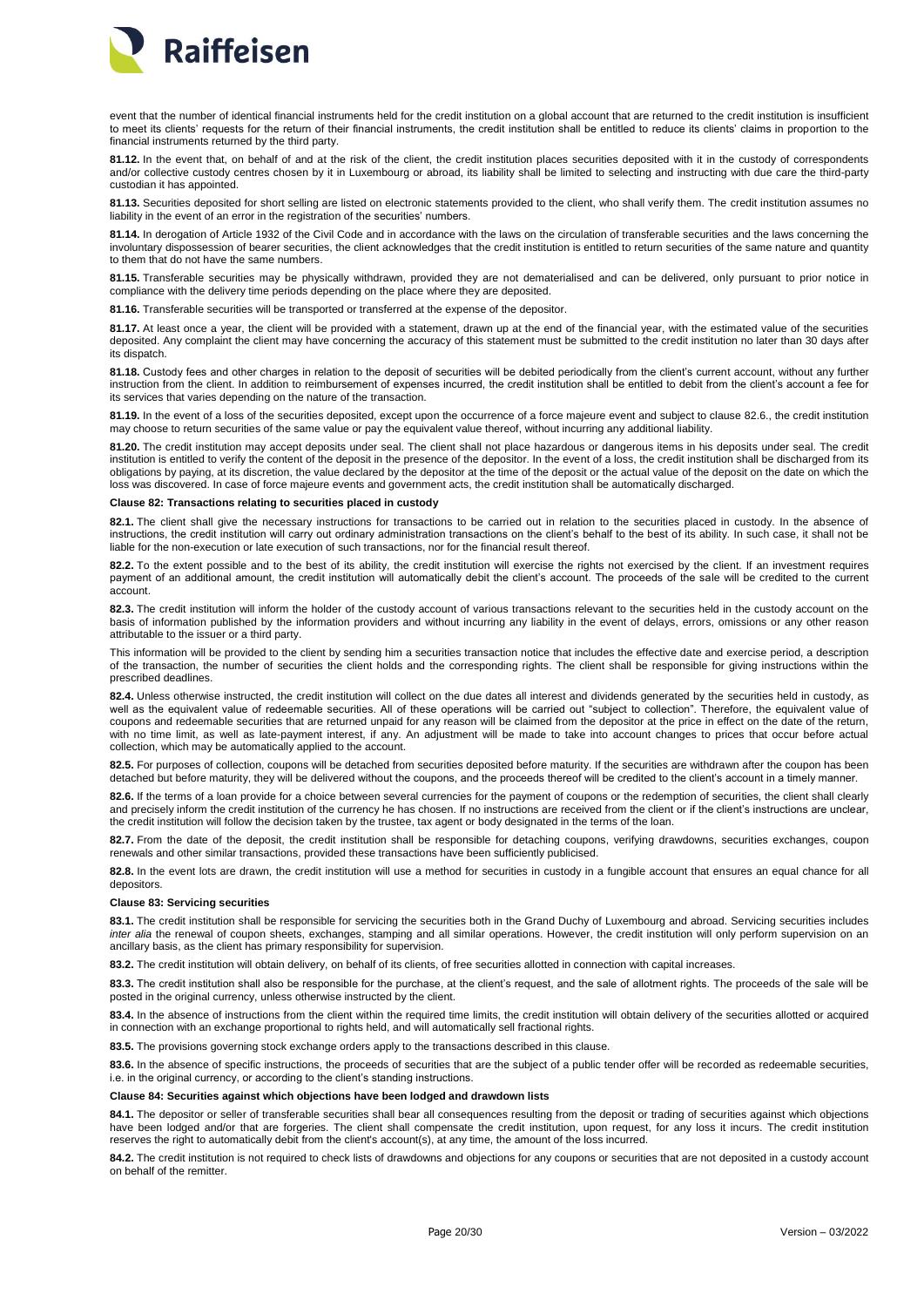

#### <span id="page-20-0"></span>**Clause 85: Securities lending**

The client expressly authorises the credit institution to use its transferable securities for lending transactions, provided such transactions take place on a market generally open to financial sector professionals and that is organised by stockbrokers, clearing systems or financial institutions. Such loan shall be at the risk and for the benefit of the credit institution, provided, however, that the credit institution's liability to its client shall in no circumstances exceed the liability of stockbrokers, clearing systems or financial institutions in accordance with the practices and rules applicable in the relevant market. If as a result of the loan the securities cannot be returned by the credit institution, the credit institution's liability shall be limited to returning securities of the same type, quality and value or the equivalent value thereof.

Unless otherwise agreed, no remuneration will be payable to the client, who acknowledges that the custody and safekeeping fees in relation to the custody account do not take into account the authorisation the client grants for securities lending.

#### <span id="page-20-1"></span>**Clause 86: Transactions in financial instruments**

**86.1.** The credit institution shall execute, or have executed, orders to purchase or sell financial instruments in the Grand Duchy of Luxembourg and abroad in accordance with instructions given by the client and in accordance with the laws and practices of the venue in which they are executed.

In the event of investments in certain financial instruments and in accordance with applicable statutes and requlations, the credit institution will be required to transmit information about the holder and/or the beneficial owner of such financial instruments, as well as, if applicable, information about the financial instruments (including the names and numbers of the financial instruments purchased or sold, the quantity, the date and time of execution, the transaction price), to domestic or foreign supervisory authorities or to the custodians of the financial instruments. Otherwise, these financial instruments may become unavailable (blockage and/or suspension of voting rights, dividend payments; temporary or permanent impossibility to trade or carry out acts of alienation or management) and/or may be sold. Therefore, the client authorises the credit institution to perform the actions and submit the reports required for the purpose to be achieved.

The credit institution reserves the right to submit at any time its services related to financial instruments to the conclusion of an online banking contract (R-Net). In this case, the client disposes of 30 days to conclude such a contract with the credit institution.

**86.2.** A client who gives the credit institution purchase or sale orders relating to investments and transactions in financial instruments is informed by the credit institution of the risks inherent in such transactions and represents that they have received an information brochure entitled "Investor's Guide" for this purpose.

**86.3.** In accordance with clause 4 above, the client shall provide accurate information about his financial situation/financial capacity to absorb losses, his experience and knowledge of investments, and his objectives/tolerance of the risks associated with the specific type of product or service offered or requested. If the client does not provide the required information and as a result the credit institution is unable to determine whether the service or product under consideration is suitable for the client, the credit institution reserves the right to refuse to provide the client with any investment service. If based on the information provided by the client the credit institution concludes that the relevant service or product is not suitable for the client, it shall inform the client. In such case, the credit institution assumes no liability for any losses the client may sustain as a result of his investment decisions.

**86.4.** If the service the credit institution provides to the client involves only the execution and/or reception and transmission of orders at the client's initiative relating to non-complex products, with or without ancillary services, the credit institution will not assess whether the instrument concerned by the order or the service the credit institution provides is suitable for the client and will not request or review information that would enable it to make such an assessment. In such case, when this service is provided, the client will be informed that the credit institution is not required to assess whether the instrument is suitable for the client and that the client does not enjoy the corresponding protection under the relevant conduct of business rules. However, if the service the credit institution provides to the client consists in executing orders at the client's initiative relating to complex products, with or without ancillary services, the credit institution is required to assess whether the financial instrument is suitable for the client based on his experience and knowledge of the investment.

**86.5.** Unless instructed otherwise, all securities purchased will be held in custody and will be subject to custody fees the date of purchase.

**86.6.** The credit institution reserves the right to:

- execute only orders that can physically be transmitted to the correspondent in a timely manner, in accordance with local practice;

- execute a purchase order linked to a sell order only after the sell order has been executed;

- purchase, at the instructing party's expense, securities that were the subject of a sell order if the securities that were to be sold were not delivered in a timely manner or were not deliverable;

- use the proceeds from the sale of securities to discharge the client's obligations to the credit institution.

The client authorises the credit institution to choose the execution venue for orders in accordance with its Policy of best execution of orders and selection of intermediaries, unless otherwise specified.

In all cases, orders to be transmitted to correspondents will only be executed if transmission thereof is physically possible in a timely manner, in accordance with local practice.

**86.7.** Limited orders to purchase or sell shares or zero-coupon bonds may be modified, depending on the practices of the various stock exchanges, by reducing the limit accordingly if, after receipt of the order, a dividend is announced for the official listing or a coupon is detached from the bonds.

**86.8.** Any complaint concerning the execution of a stock exchange order must be submitted to the credit institution on the same day that the statement or notice is received. In the event of non-execution, the complaint must be submitted to the credit institution on the date on which the execution notice or statement should have been received by the client. If no complaint is submitted, the transactions carried out will be deemed to have been approved by the client.

**86.9.** If the client sends the credit institution a document confirming or modifying an order being executed without specifying that it is a confirmation or modification, the credit institution shall be entitled to consider this document as a new order in addition to the first order.

#### <span id="page-20-2"></span>**Clause 87: Execution and selection of intermediaries policy**

**87.1.** When executing client orders involving financial instruments, the credit institution shall take all necessary steps to obtain the best possible result for its clients, taking into account various criteria such as price, costs, speed, likelihood of execution and settlement, size, nature or any other factor relevant for the execution of the order.

**87.2.** The credit institution has adopted a Policy of best execution of orders and selection of intermediaries that is published on its website. At the client's request, this document will be provided to the client in paper format.

**87.3.** If the client so requests, the credit institution must be able to demonstrate that it has executed his orders in accordance with the Policy of best execution of orders and selection of intermediaries in effect.

**87.4.** If the credit institution transmits the client's order to a third party for execution on behalf of the credit institution, the credit institution will make its intermediary selection policy available to the client on its website.

**87.5.** The credit institution will give notice of any material change in the execution policy and systems by e-mail, in account statements, by a post on its website or by any other means of communication at the credit institution's discretion.

**87.6.** By submitting an order to the credit institution for execution, the client confirms that he consents to the client order execution policy.

**87.7.** If the client gives a specific instruction, the credit institution shall execute the order in accordance with that instruction. The credit institution will fulfil its best execution obligation if it executes the order in accordance with that specific instruction. The client represents that he is aware that specific instructions may prevent the credit institution from taking the necessary measures to obtain the best possible result.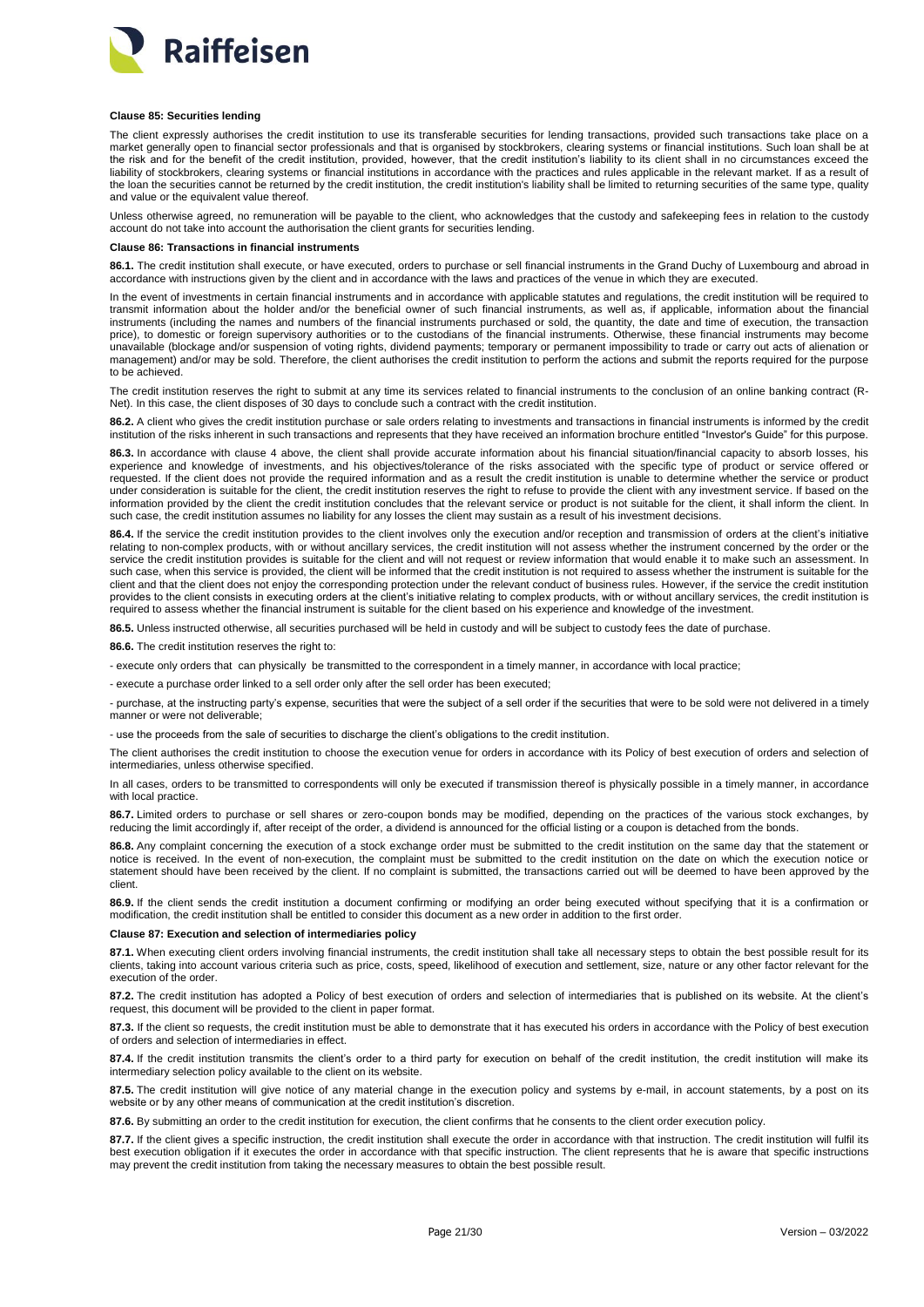

**87.8.** In accordance with the Policy of best execution of orders and selection of intermediaries, most financial instruments are traded on a trading venue, i.e. on a regulated market, a multilateral trading facility (MTF) or an organised trading facility (OTF). The credit institution is, however, expressly authorised to execute, or arrange for the execution of, the client's orders outside a trading venue. This form of execution may give rise to counterparty risks.

The credit institution does not, when executing or transmitting orders from clients or transactions for its own account, group them with orders from other clients unless the following conditions are met:

- it is unlikely that the grouping of orders and transactions will, in overall terms, work to the disadvantage of any of the clients whose orders are to be grouped; - clients whose orders are grouped are informed that the grouping may have a detrimental effect on them in relation to a particular order;

- an order allocation policy is put in place that provides for the fair allocation of orders and grouped transactions, in particular the way in which the volume and price of the orders determine the allocation and the processing of partial executions.

#### <span id="page-21-0"></span>**Clause 88: Transmission by the client and execution of orders**

**88.1.** Orders may be transmitted to the credit institution by telephone, fax or other authorised means of communication that enable requesting the execution of orders remotely.

**88.2.** Unless otherwise provided, orders shall be valid for 60 days from the date on which they are given. Orders shall be renewed only at the client's express request. Orders with the statement "valid until executed or revoked" or an equivalent statement shall expire automatically on the last day of the year in which they are received by the credit institution.

**88.3.** The credit institution shall be entitled to realise, without the need to give notice to cure, any valuables, currencies or securities purchased that have not been paid by the client within the agreed period, and to claim from the client any loss resulting from such realisation.

88.4. In the event the instructing party does not deliver the securities they have sold within the customary time limit, the credit institution shall be entitled, without further notice, to purchase similar securities at the instructing party's risk.

**88.5.** The credit institution shall be entitled to require a deposit of margin before accepting an order. It shall also be entitled to require a deposit of margin after acceptance of an order and, regardless of circumstances, to request additional margin in an amount at its discretion.

**88.6.** If such margin is not provided within a reasonable time after a warning is sent by registered letter, the credit institution may, but shall not be obliged to, automatically liquidate the positions, at the risk and expense of the client, who shall hold the credit institution harmless from any resulting loss, consisting of the difference between the price agreed and the liquidation price.

88.7. A client who subscribes for units in an undertaking for collective investment in transferable securities ("UCITS") expressly undertakes to read, before any subscription order, the Key Investor Information Document ("KIID"), which summarises and describes the main features and risks of the UCITS. The KIIDs for UCITS distributed by the credit institution will be provided to the client in accordance with clause 8 of these general terms and conditions. The KIIDs for UCITS marketed by the credit institution are available on the credit institution's website, the website of the management company or the administrator of the UCITS, any other authorised website or the credit institution's online banking system. The client may also request the KIID in paper format from his advisor.

**88.8.** If the credit institution provides a retail client with investment advice on, or sells them, a packaged retail and insurance-based investment product, the credit institution shall provide the client with the key information document in a timely manner before the client is bound by a contract or offer for such product. Exceptionally, the key information document may also be provided to a retail client promptly after the conclusion of the transaction, if the following conditions are met:

- the client chooses, on his own initiative, to contact the credit institution and conclude the transaction using a means of remote communication;

- providing the key information document is not possible;

- the credit institution has informed its client that it is not possible to provide the aforementioned document and has clearly indicated that the client may delay the transaction in order to receive the document and review it before concluding the transaction;

- the client agrees to receive the key information document without undue delay after the conclusion of the transaction rather than delaying the transaction to receive the document in advance.

88.9 If the order is transmitted to the credit institution using a means of distance communication which prevents the prior delivery of the information on costs and charges, the client expressly consents to receiving the information without undue delay after the conclusion of the transaction, either on paper or on another durable medium, if he had not expressly decided to delay the transaction in order to receive it in advance.

The client has also the right to demand the reception of the information on costs and charges over the phone prior to the conclusion of the transaction.

# <span id="page-21-1"></span>**Clause 89: Derivative transactions**

**89.1.** A client who gives the credit institution orders to purchase or sell derivatives or other leveraged instruments shall be informed that the products and services offered may involve a significant risk of loss.

**89.2.** A client wishing to trade in derivatives acknowledges that the credit institution has warned him that such transactions are high-risk. For this purpose, the client must sign a specific memorandum.

**89.3.** The credit institution shall under no circumstances be required to take any initiative as to actions to be taken with respect to the various products in the absence of instructions from the client.

**89.4.** If a retail client account includes positions in leveraged financial instruments or if the transactions on such account generate contingent liability, the credit institution shall inform the client when the value of each instrument decreases by 10% compared to its initial value, and thereafter for each multiple of 10%. This information shall be sent to the client in accordance with the legal provisions in this field.

#### <span id="page-21-2"></span>**Clause 90: Coupons and redeemable securities**

**90.1.** The credit institution shall be responsible for collecting all coupons and redeemable securities. The remittance of coupons and redeemable securities for settlement implies that the credit institution has been authorised to present them for collection to the correspondent of its choice. The credit institution shall not be held liable for any consequences resulting from such transmission. The credit institution reserves the right to claim, at the price in effect on the date of the return, the amount of any coupons/securities it was unable to collect for any reason.

**90.2.** Coupons and redeemable securities will be paid after deducting fees and charges calculated in accordance with the credit institution's current tariffs, as well as any taxes applicable at the time of collection.

**90.3.** Coupons and redeemable securities will be paid in accordance with the terms set by the issuer of the securities.

### <span id="page-21-3"></span>**Clause 91: Liability**

In connection with securities transactions, the client shall in all cases be solely liable for any losses and, if applicable, shall reimburse the credit institution on request. For the purposes of its investments in financial market instruments, the provisions of clauses 81 to 83 above apply in greater detail.

If the client wishes to be considered a professional investor and meets the criteria and conditions therefor, the credit institution will record the client's agreement to be treated as a professional investor, in accordance with applicable laws.

# <span id="page-21-4"></span>**Clause 92: Reports**

**92.1.** The credit institution reports on its execution of the client's orders as frequently as required by law. Therefore, no later than the first business day following the execution of the orders, the credit institution will send the client a report transaction by transaction or at the latest on the first business day following the receipt of the execution confirmation by a third party.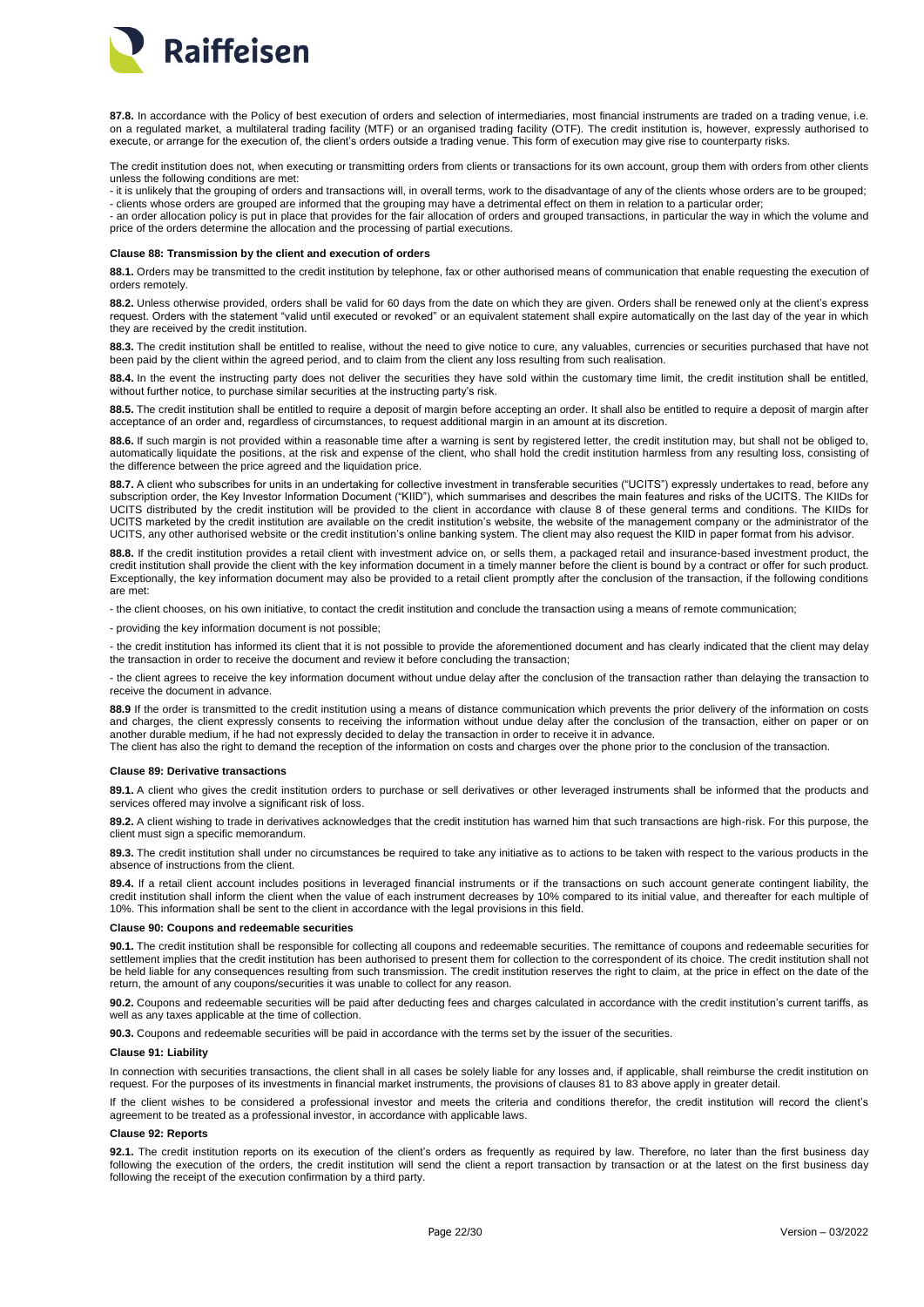

A statement of the client's assets will be sent to the client at the beginning of each quarter.

Any complaint the client may have concerning the accuracy of this statement must be submitted to the credit institution no later than 30 days after its dispatch.

**92.2.** The client will receive an "annual report on costs and charges in relation to investment services and financial instruments" setting out all costs and charges generated by the investment services provided by the credit institution and by the financial instruments in its portfolio during the previous year. The client is always entitled to request additional details in connection therewith.

### <span id="page-22-0"></span>**Clause 93: Tax obligations**

**93.1.** A client who holds a custody account represents to the credit institution that he owns the transferable securities in custody and that he is the beneficial owner of the income generated by such securities. In addition, a client who holds a custody account discharges the credit institution from any obligation to submit a tax return to any third party or any authority of any country, and acknowledges that the credit institution is required to apply the withholding taxes required by the laws of such countries. For this purpose, the credit institution shall be entitled to request that the client who holds the custody account signs all documents necessary to comply with these laws.

If a double taxation treaty entitles the client who holds the custody account or the beneficial owner of the income generated by the securities in custody to benefit from a reduction or exemption from withholding tax, the credit institution may, but shall not be obliged to, disclose to foreign and domestic custodians all information required, including the name and address of the client who holds the custody account or of the beneficial owner, in order to enable them to benefit from such reduction or exemption. However, the credit institution shall not be liable in the event the client who holds the custody account or the beneficial owner is denied any tax benefit provided for by a double taxation treaty.

**93.2.** The client acknowledges that in the event of new circumstances that make the holder of the custody account a US Person due to the subsequent discovery of the fact that, contrary to what was attested at the time of on boarding, the holder of the custody account is or has become a US Person within the meaning of the US tax laws, and in the event the holder of the custody account refuses to sign a duly completed US W-9 form, the credit institution will be obliged to make the adjustments required of it by virtue of its "Qualified Intermediary" status.

Accordingly, the client himself will need to directly sell the US transferable securities held in the aforementioned custody account and, in case he does not comply with this obligation, appoints the credit institution as his agent to sell, with the required diligence, but without prior notice, all such US transferable securities, and to deduct and pay to the IRS the "Backup Withholding Tax" on the gross proceeds from the sale of the investments.

These provisions shall also apply to any other client who holds a custody account who, in the future, becomes a tax resident of a country that has or adopts tax laws that are identical or similar to those in force in the United States.

**93.3.** The credit institution hereby informs the client that a withholding tax will be levied in the name and on behalf of the US Internal Revenue Services (IRS) on all dividends generated by US securities, without compromising the client's complete anonymity and banking secrecy.

#### <span id="page-22-1"></span>**H. PORTFOLIO MANAGEMENT**

#### <span id="page-22-2"></span>**Clause 94: Discretionary management mandate (R-Gestion mandate) and regular advisory services (R-Conseil contract) or occasional advisory services (R-Invest advice)**

**94.1.** The credit institution will advise, invest and manage clients' assets on the basis of specific agreements, each of which establishes the terms and conditions and fees in relation to the mandate/service provided and offers clients *inter alia* various pricing benefits and access to the helpdesk ("investor hotline"), which is at clients' disposal during the credit institution's business hours.

**94.2.** The client shall provide the credit institution with the information required by clause 4 above. This information is necessary to enable the credit institution to determine the client's investor profile and whether the investment service or financial instrument in question is suitable for the client, taking into account his financial position/ability to absorb losses, his experience and knowledge of the investment and his objectives/tolerance of the risks associated with the investment. If this assessment cannot be made, the credit institution will be unable to recommend such service or instrument to the client.

**94.3.** The client will be classified into one of the following five investor profiles:

- conservative profile
- defensive profile
- balanced profile
- dynamic profile
- aggressive profile

The client's investor profile may be updated at any time at any of the credit institution's branches or via the online banking system, either at the client's express request or at the proposal of the credit institution. The client undertakes to promptly inform the credit institution of any change affecting his investor profile. The updated profile will be decided by the mutual agreement of the client and the credit institution.

Changes in the client's investor profile will not affect advice previously provided by the credit institution and will not affect the validity of transactions already initiated at the time of the change to the profile.

In the case of group accounts or joint accounts, from among the investor profiles of the joint holders, the credit institution will take into account the one with the lowest risk in order to determine the default portfolio investment instructions.

The client's investor profile determines, in accordance with the credit institution's investment policy, the various services, products and transactions in financial instruments that the credit institution will provide to the client in the context of advising the client and investing and managing his assets.

## <span id="page-22-3"></span>**e 95: Scope of the R-Gestion mandat**

**95.1.** Under an R-Gestion mandate, the credit institution is entrusted with the client's assets and appointed to manage them on a discretionary basis, but at the client's risk.

**95.2.** Therefore, the credit institution will be authorised to carry out in the client's name all transactions it deems to be in the client's interest, in particular purchasing and selling securities, making and closing deposits of liquid assets and, in general, carrying out all transactions it considers appropriate under the R-Gestion mandate.

**95.3.** However, in exercising its management mandate, the credit institution will act in accordance with the guidelines the client specifies in the R-Gestion mandate.

These guidelines may be changed at any time without, however, calling into question the validity of the transactions already initiated. Such change must be communicated in writing.

**95.4.** Throughout the term of the mandate, the client may neither dispose of the assets under management nor interfere in the management thereof.

In particular, the client waives the right to access the assets managed in this manner through online or remote banking systems.

**95.5.** Under this mandate, the credit institution will take all necessary measures to act in the best interests of its client in compliance with its Policy of best execution of orders and selection of intermediaries.

#### <span id="page-22-4"></span>**Clause 96: Scope of the R-Conseil contract**

Under an R-Conseil contract, the credit institution will provide dedicated recommendations based on the client's investor profile and the list of selected products available to the client from the credit institution.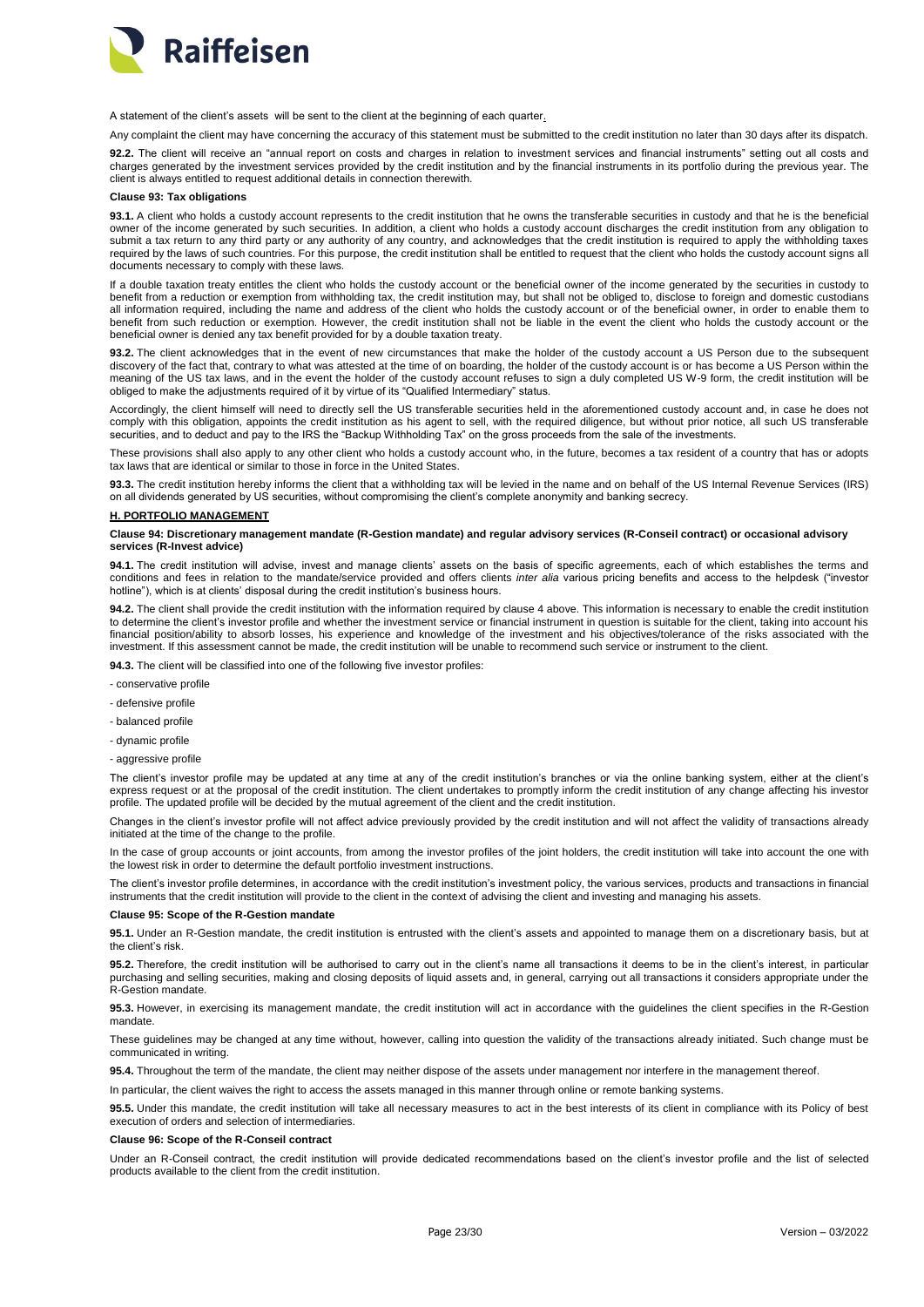

Clients will receive regular support from a designated advisor, in the form of individual meetings, in connection with their decisions concerning the investment, divestment or retention of securities in the portfolio.

#### <span id="page-23-0"></span>**97: Scope of the R-Invest advisory servic**

Under the R-Invest advisory service, in consideration for the payment of the annual fee indicated in the credit institution's current "Rates and Terms and Conditions – Excerpt", the client will be provided with a designated advisor, occasional non-independent investment advice (without a mandate), access to the "Investor Hotline" and various pricing benefits.

For all other fees (stock exchange fees, custody fees, entry, exit or conversion fees, etc.), costs and charges in relation to the R-Invest advisory service, as well as for the fees and non-monetary benefits received or paid by the credit institution, reference is made to the current "Rates and Terms and Conditions – Excerpt" and to the "Illustration of Costs and Charges" for the R-Invest advisory service.

If investment advice is provided, the client will be furnished with a statement on suitability before any transaction is carried out in order to enable the client to make informed investment decisions. Exceptionally, if the client concludes a transaction using a remote means of communication that does not allow prior transmission of the statement on suitability, the client agrees to receive said statement in paper format or on any other durable medium without undue delay after the execution of such transaction, if he has not expressly decided to delay the transaction in order to receive the statement on suitability in advance. Under the R-Invest advisory service, the credit institution will provide dedicated recommendations based on the client's investor profile and the list of selected products available to the client from the credit institution.

The credit institution reserves the right to change the terms and conditions applicable to the securities portfolio covered by the R-Invest advisory service, at any time, simply by giving notice thereof. The credit institution may inform the client of such changes by post, in account statements, by a post on its website or by any other means of communication at the credit institution's discretion. If the client does not agree with the change, he must exercise his right of termination within thirty days from the date the proposed change is sent. If no objection is made within this period, the client will be deemed to have accepted the change, which will take effect thirty days from the date the information is sent.

It is agreed that changes made to the securities portfolio covered by the R-Invest advisory service due to a statutory or regulatory amendment will be binding on the client without prior notice.

The credit institution shall not be liable for transactions carried out by the client on portfolio securities that are not expressly recommended by the credit institution and that are inconsistent with his investment guidelines.

# <span id="page-23-1"></span>**Clause 98: Liability and obligations**

**98.1.** The client bears full and complete responsibility for the transactions the credit institution carries out pursuant to the management mandate and any advisory services provided.

**98.2.** The credit institution shall perform its mandate and services with care and diligence, but cannot guarantee the success of its investments.

#### <span id="page-23-2"></span>**Clause 99: Periodic reports**

Without prejudice to the provisions of clause 92, the credit institution reports on its portfolio management as frequently as required by law.

The client will receive a quarterly statement of the assets the credit institution holds on his behalf.

Any complaint the client may have concerning the accuracy of this statement must be submitted to the credit institution no later than 30 days after its dispatch.

### <span id="page-23-3"></span>**Clause 100: Term of the mandate/contract/advisory service**

**100.1.** The R-Gestion mandate and the R-Conseil contract will end in accordance with the provisions of the specific agreements therefor.

**100.2.** The credit institution and the client are entitled to terminate the R-Invest advisory service at any time by registered letter.

Such termination will be effective:

- on the date the letter of termination is received by the credit institution if it is sent by the client; or
- no later than the seventh business day after the letter of termination is received by the client if it is sent by the credit institution.

In the event the advisory service ends due to the client's death, the credit institution's sole reporting obligation will be fulfilled by sending an account statement to the client's last known address.

# <span id="page-23-4"></span>**I. LOMBARD CREDITS**

# <span id="page-23-5"></span>**Clause 101: Lombard credit services**

**101.1.** A Lombard credit is a temporary liquidity loan. It is intended to finance investments in transferable securities with the credit institution or to finance any other project approved by the credit institution. The rights and obligations of the parties are governed by a special Lombard credit agreement.

**101.2.** A Lombard credit is granted in consideration of assets the borrower(s) has/have on deposit with the credit institution, pursuant to a specific agreement that sets out the terms and conditions and specificities of this activity.

**101.3.** A Lombard credit may be granted as a loan or line of credit. The amount thereof is determined on the basis of the valuation, as well as the risk and currency coefficients, of the assets deposited as collateral with the credit institution and the investments planned by the client.

**101.4.** The client pledges to the credit institution all eligible assets that are or will be in the credit institution's possession as security for the repayment of the principal, interest, fees and ancillary costs of any existing or future claim the credit institution holds or will hold against the borrowers(s). This pledge includes, in particular, securities representing ownership rights, claims or transferable securities and claims for sums of money that the client owns or will own and that the credit institution is or will hold or owes or will owe to the client.

**101.5.** Repayment(s) must be made in the currency in which the Lombard credit is granted.

# <span id="page-23-6"></span>**J. RENTAL OF SAFE-DEPOSIT BOXES AND DEPOSITS OF SEALED ENVELOPES**

#### <span id="page-23-7"></span>**Clause 102: Provisions governing safe-deposit boxes**

The credit institution provides its clients who have a long-standing business relationship with the credit institution, and who hold an account with it, with safedeposit boxes for keeping documents, jewellery or other valuables in consideration for the payment of rent in accordance with the current schedule of fees and charges

A rental contract, as well as the general terms and conditions governing the relationship between the credit institution and its clients under safe-deposit box agreements, will establish the terms and conditions governing the use of safe-deposit boxes.

# <span id="page-23-8"></span>**K. ADDRESS, SUPERVISORY AUTHORITY**

# <span id="page-23-9"></span>**Clause 103: Address**

BANQUE RAIFFEISEN, a cooperative company, has its principal office at the following address:

4 rue Léon Laval

### L-3372 Leudelange

Tel: (+352) 24 50-1

Fax: (+352) 22 75 41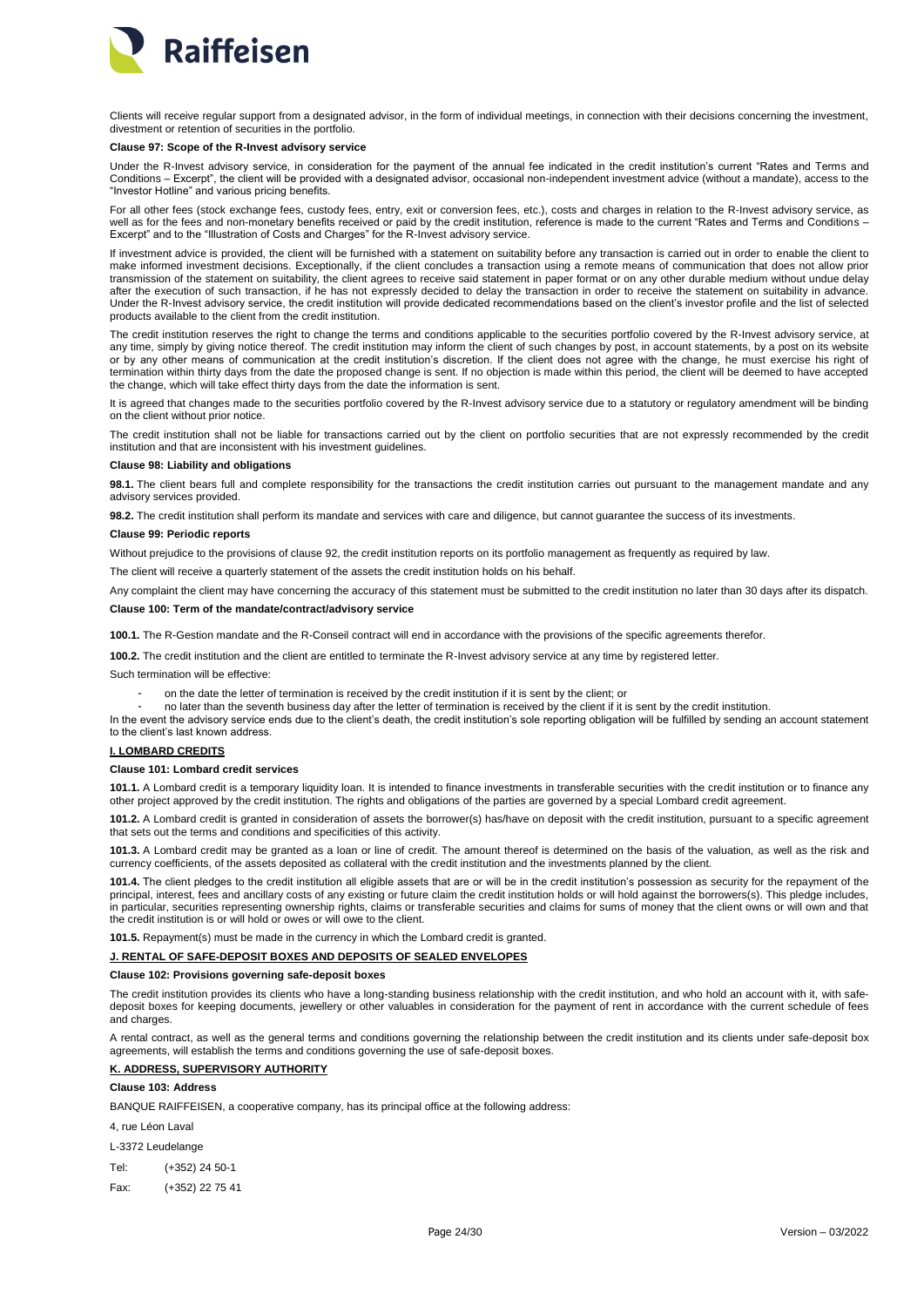

E-mail: info@raiffeisen.lu Banque Raiffeisen is registered in the Trade and Companies Register under number B-20128. Its VAT number is LU 18974800.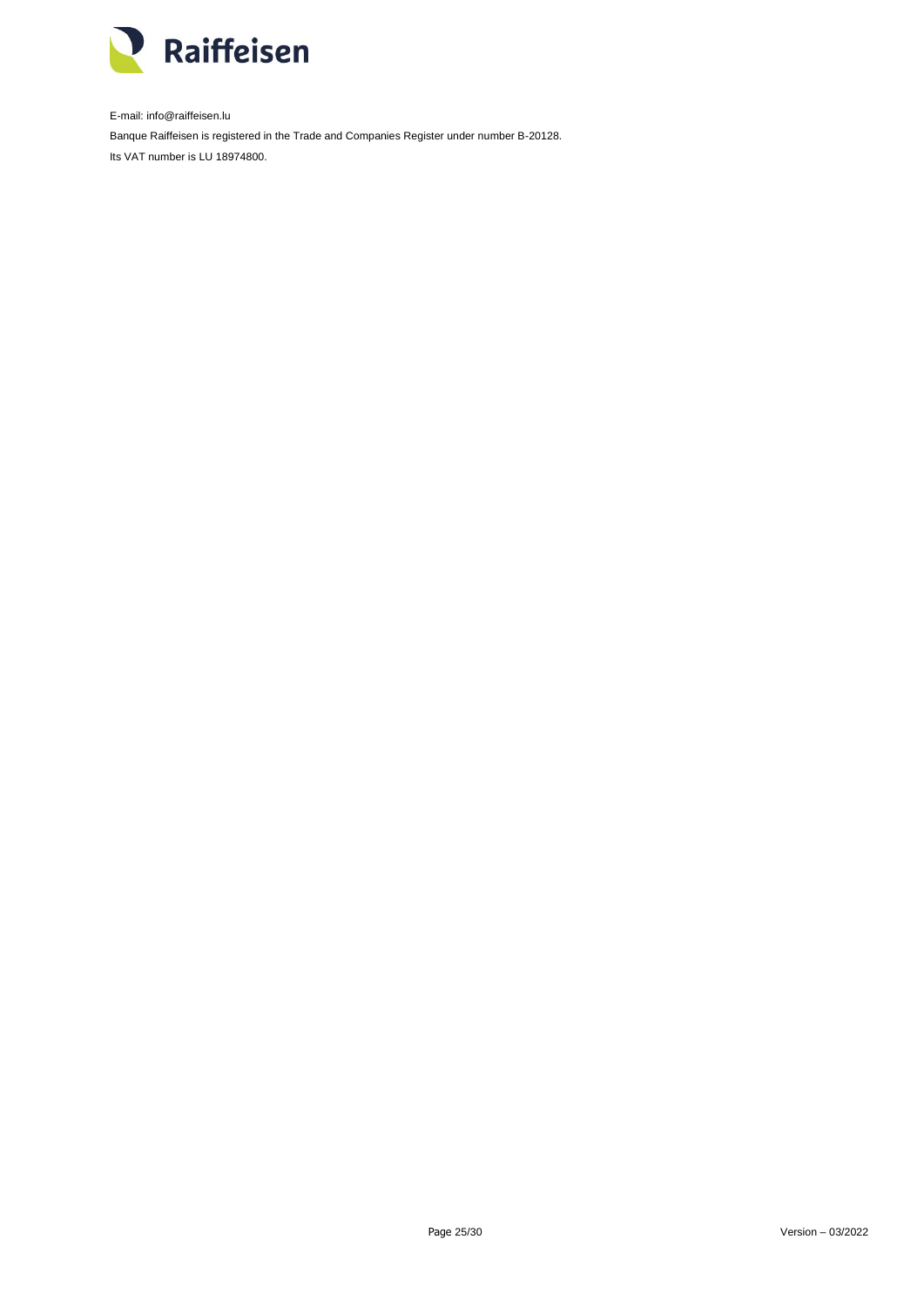

# <span id="page-25-0"></span>**Clause 104: Supervisory authority**

BANQUE RAIFFEISEN is a credit institution authorised and supervised by the *Commission de Surveillance du Secteur Financier* (CSSF):

283, route d'Arlon L-2991 Luxembourg Tel: (+352) 26251-1 Fax: (+352) 262512601

[www.cssf.lu](http://www.cssf.lu/)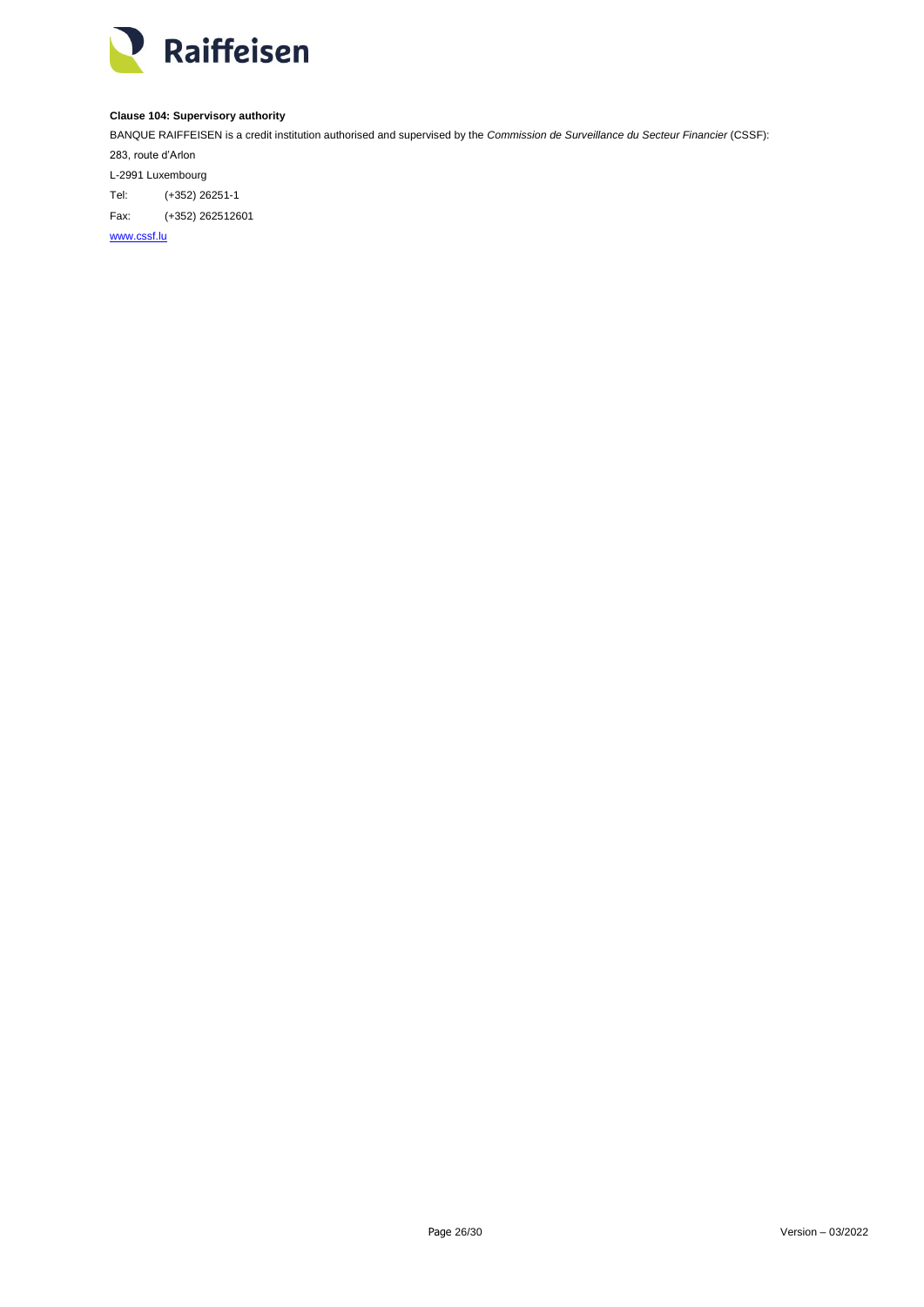

# **ANNEX ON THE R-TOP SAVINGS ACCOUNT**

<span id="page-26-0"></span>The R-TOP savings account is a sight savings account:

- ▶ offering concessional interest rates during a defined period (bonus period) on the assets newly provided in this same deposit (hereinafter referred to as 'amount eligible for concessional remuneration') during a defined period (subscription period).
- $\triangleright$  of which the concessional terms shall be managed by offers, the parameters of which (rate, duration, minimum and maximum amount) shall be defined by the credit institution.
- $\triangleright$  to which the following value dates are applied:
	- cash withdrawals: value date D-3 relative to the transaction date
	- deposits: value date D+3 relative to transaction date
	- credit by a transfer into the R-TOP savings account: value date D+1 relative to the date the funds are received (which may differ depending on whether the origin of the funds is external or internal)
	- debit by a transfer from the R-TOP savings account: value date D-1 relative to the transaction date.
- to which two types of interest rate are applied: the standard interest rate (variable rate), applied at any time and the concessional interest rate (fixed rate), applied to the amount eligible for concessional remuneration, uniquely during the bonus period. Changes to the standard interest rate (variable rate) apply in the event of a rise or in the event of a fall from the effective date of the change of this rate.
- $\triangleright$  for which interest is recognised at the end of the year Nevertheless, at the end of each bonus period the client shall receive, for information purposes and free of charge, notification informing the client of the amount of interest subsidies at the concessional interest rate which he will receive.

Definitions:

- by offers one understands the promotional offers underlying the preferential conditions and parameters applicable to the R-TOP savings account as given by the credit institution to the holder of the R-TOP savings account. The conditions of these offers are available under www.raiffeisen.lu. The credit institution reserves the right to inform the client by any means of communication chosen by the credit institution.
- Reference period refers to a period of one year prior to the subscription period (unless otherwise specified in the offer), during which the credit institution determines the maximum amount of the client's assets (reference balance).
- Reference balance refers to the maximum amount of the assets registered in the savings products and accounts in the client's name in the books of the credit institution during the reference period.
- $\triangleright$  Subscription period refers to the period during which the client should pay new assets into your R-TOP savings account in order to benefit from the preferential conditions of an offer.
- Bonus period refers to the period during which the assets newly deposited (amount eligible for concessional remuneration) in the R-TOP account shall be remunerated at a concessional interest rate. Any withdrawal made from the R-TOP savings account during the bonus period shall be deducted from the amount benefiting from the concessional interest rate.
- Amount eligible for concessional remuneration refers to assets newly deposited in the R-TOP savings account during the subscription period, provided that the total amount of assets registered on the last day of the subscription period in the client's name (with the exclusion of assets of which the client is a beneficiary as a co-holder) in the savings products and accounts in the books of the credit institution greater than the maximum amount of the client's assets registered (reference balance) during the reference period in his own name in the savings products and accounts in the same books. Funds from any savings product or account opened in the client's own name with the credit institution, such as, but not restricted to, a sight deposit account, a bank certificate or a term deposit account shall not be considered as new assets;
- > Minimum amount refers to the minimum amount of assets newly deposited which the client must pay into the R-TOP savings account during the subscription period in order to be eligible. If there is such an amount, it shall be specified under the offer.
- > Maximum amount refers to the amount above which newly deposited assets are no longer remunerated at the concessional interest rate, but only at the standard interest rate. If there is such an amount, it shall be specified under the offer.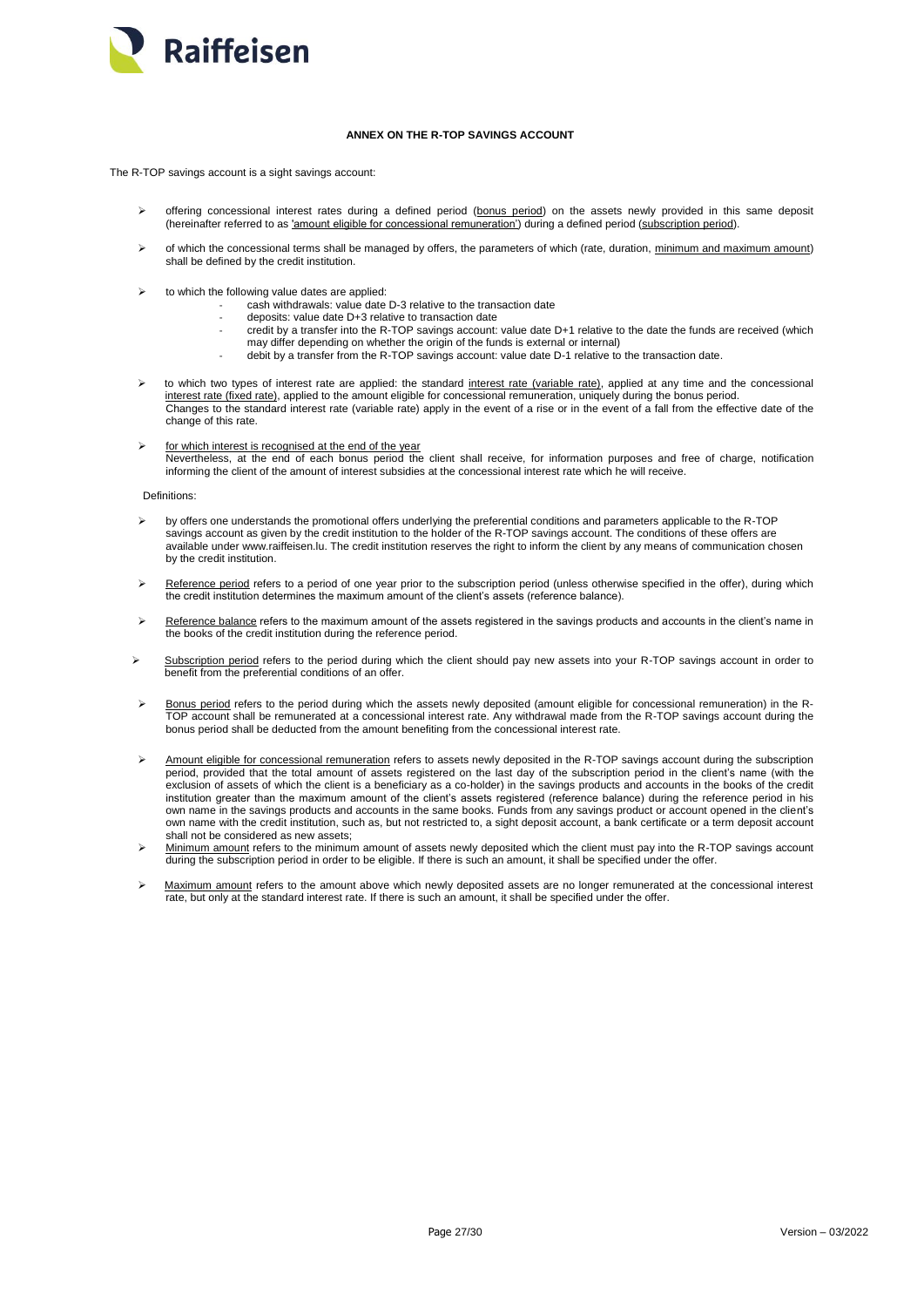

# <span id="page-27-0"></span>**ANNEX ON "GREEN CODE KIDS" / "GREEN CODE 12-18" CURRENT ACCOUNTS AND "GREEN CODE 18-30" CURRENT ACCOUNT / "GREEN CODE 18-30" SAVINGS ACCOUNT**

# **"GREEN CODE KIDS" / "GREEN CODE 12-18" current accounts**

The credit institution may open the following current account(s) in the name of a "minor" client depending on the age of the "minor" client:

- the "GREEN CODE KIDS" current account, which may only be debited pursuant to standing orders or direct debits to other accounts opened in the "minor" client's name;
	- the GREEN CODE 12-18 year current account, which can be used as an ordinary current account. A "minor" client, acting as sole signatory and without the intervention of his legal representative, may freely dispose of the assets in the account, otherwise than by cheque. Transactions in relation with the account will be posted applying the pricing terms and conditions and interest rates indicated in a special leaflet available at the credit institution's branches or published by any other means. The "minor" client will be informed of the situation of his account by monthly statements.

The assets thereof will bear interest at the interest rate as specified in the aforementioned special leaflet and interest will be paid quarterly.

In principle, the account must not be overdra

The credit institution reserves the right to terminate the terms and conditions applicable to "GREEN CODE KIDS"/ "GREEN CODE 12-18" accounts:

- without the need to provide a reason by giving two months' notice;
- at any time, in the event of circumstances that cast doubt on the solvency of the holder or in the event the holder breaches any obligation imposed by these terms and conditions.

In these cases, and from the respective times indicated above, the account will operate under the terms and conditions applicable to an ordinary current account.

The credit institution shall be entitled to change the interest and terms and conditions applied to the account, at any time, by informing the "minor" client by post or by another agreed means of communication. However, if the proposed changes concern payment services and they are to the detriment of the "minor" client, the credit institution may change the interest and the terms and conditions applied to the account only by giving the "minor" client two months' prior notice by post or another agreed means of communication.

The legal representative of the "minor" client may have the "GREEN CODE KIDS"/"GREEN CODE 12-18" account blocked at any time by informing the credit institution in writing.

The "GREEN CODE 12-18" account expires when the "minor" client turns 18, no later than the end of the quarter in which the "minor" client reaches that age. After the expiry date, at the request of the "minor" client who has reached the age of majority, the account may be converted into a "Green Code 18-26" account or it will operate under the usual terms and conditions applicable to an ordinary current account.

# **"GREEN CODE 18-30" current account / "GREEN CODE 18-30" savings account**

The credit institution may open a new "GREEN CODE 18-30" current account and/or a "GREEN CODE 18-30" savings account in a client's name, which may be used only for private purposes and not for trade, business or professional purposes.

Transactions in relation with these accounts will be posted applying the pricing terms and conditions and interest rates indicated in a special leaflet available at the credit institution's branches or published by any other means. The client will be informed of the situation of his account by monthly statements.

The "GREEN CODE 18-30" current account has the following features and operates as follows:

- The assets thereof will bear interest at the annual interest rate specified in the aforementioned special leaflet and interest will be paid quarterly. The credit institution may change the interest and the terms and conditions applied to the current account if the proposed changes are to the detriment of the holder by giving the holder two months' prior notice on a durable medium or another agreed means of communication. Changes favourable to the client may be made without prior notice.
- It may be used as an ordinary current account.
- It expires when the holder turns 30, no later than the end of the quarter in which the client reaches that age. After the expiry date, will operate under the usual terms and conditions applicable to an ordinary current account.
- Two sets of pricing terms and conditions are possible: the "Study" option applies to clients who are undertaking studies, and the "Job" option applies to clients who have completed their studies. In this case, the credit institution reserves the right to migrate the client to the "Job" option, resulting in a change in pricing terms and conditions. In addition, the client can migrate from the "Job" option to the "Study" option in the event they undertake studies.
- The client may obtain debit and credit cards in accordance with the terms and conditions set out in the document entitled "Rates and Terms and Conditions – Excerpt".
- For any current account overdraft, annual debit interest will be applied at the rate specified in the aforementioned special leaflet. In addition, if the account becomes overdrawn, an annual fee of 4% prorated to the duration of the overdraft will be applied automatically. This provision shall not be interpreted as conferring any right to an overdraft. It is agreed that overdrawn amounts are repayable immediately.
- Interest and fees are calculated quarterly on 31 March, 30 June, 30 September and 31 December of each year. Interest and fees not paid on the due date will be added to the principal and will automatically and without formal notice bear late-payment interest at the .<br>same rate as the principal.

The "GREEN CODE 18-30" savings account has the following features and operates as follows:

- The assets thereof will bear interest at the annual interest rate specified in the aforementioned special leaflet and interest will be paid annually. The credit institution may change the interest and terms and conditions applied to the savings account, at any time, by informing the holder thereof by e-mail, in account statements, by a post on its website or by any other means of communication at the credit institution's discretion.
- $\triangleright$  It expires when the client turns 30, no later than the end of the quarter in which the holder reaches that age. After the expiry date, it will operate under the usual terms and conditions applicable to an ordinary savings account.

In addition, the client undertakes to reimburse all costs and disbursements that may be incurred as a result of these terms and conditions, including any costs and fees the credit institution may incur due to a breach of the client's obligations, in particular costs and fees in relation to the collection of the claim.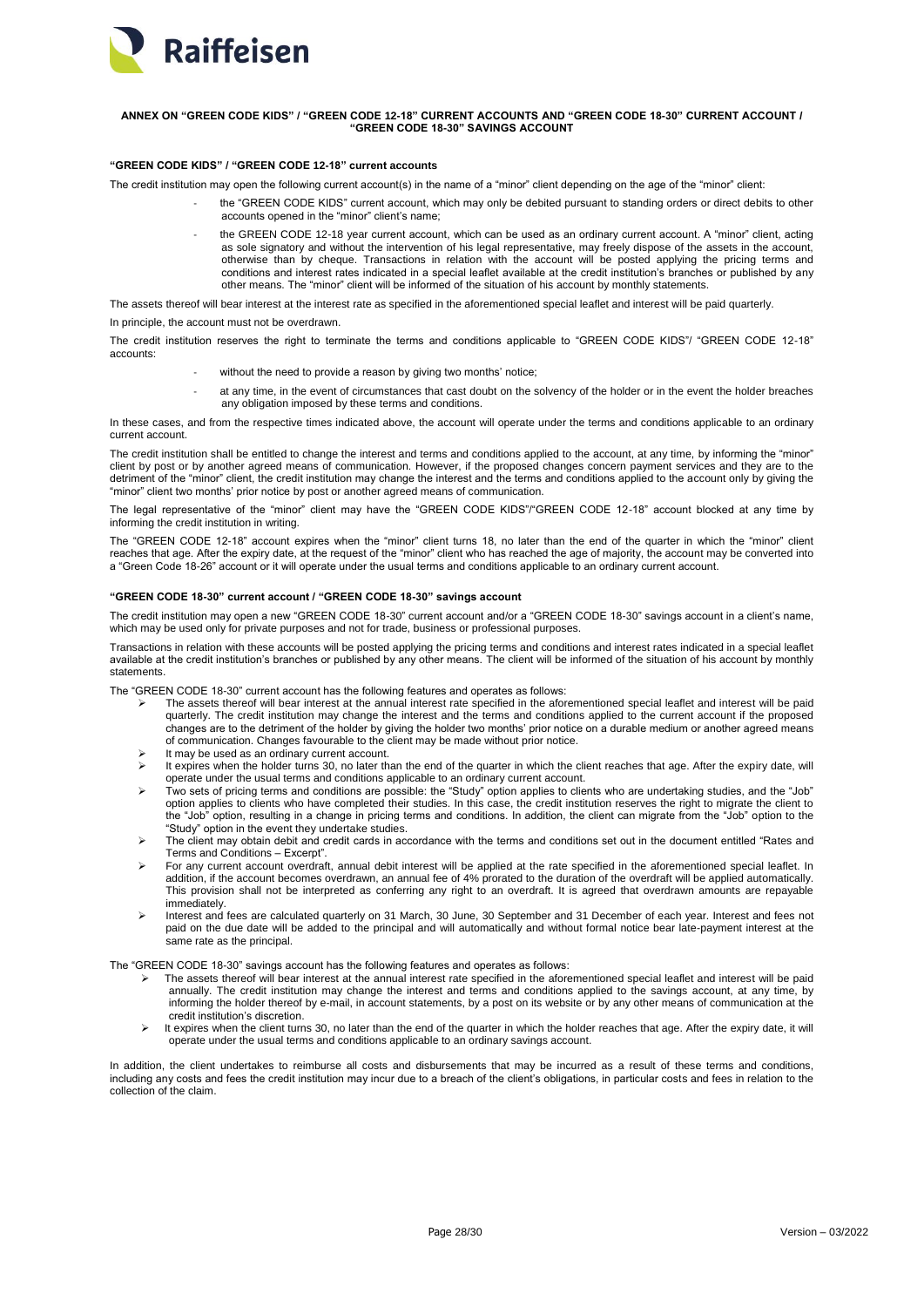

<span id="page-28-0"></span>.

# **ANNEX ON BASIC-SERVICES PAYMENT ACCOUNTS APPLICABLE TO CERTAIN "CONSUMER" CLIENTS**

This annex applies to any individual who legally resides in the European Union, who acts for purposes unrelated to a commercial, industrial, craft or liberal activity, who has the right to reside in a Member State under European Union or national law, including individuals without a fixed address and asylum seekers under the Geneva Convention of 28 July 1951 relating to the Status of Refugees, its Protocol of 31 January 1967 and other relevant international treaties, and who requests a **basic-services payment account.**

For these purposes, clauses 3, 4, 26, 31.1, 33, 37, 41, 44 to 50, 53(a), 63 and 71 to 102 of these general terms and conditions do not apply, and clauses 2.1, 19.2 (for payment accounts only) and 66 are superseded or supplemented by the following provisions:

#### **Possible payment transactions:**

A basic-services payment account may be used to carry out the following transactions:

- > Payments in EUROS:
- Deposits;
- $\triangleright$  Credit transfers:
- Standing orders;
- Cash withdrawals in the European Union at branches or from ATMs;
- Direct debit orders;
- Payments using a VPAY debit card (with no overdraft facilities);
- Online payments (R-Net online banking).

# **Right to reject an account-opening application**

Clause 2.1 of these general terms and conditions is supplemented by the right of the credit institution to reject any application to enter into a business relationship, within ten business days of receipt thereof, if any of the following conditions is met:

- $\triangleright$  Holding an unreported payment account with another relevant institution located in Luxembourg;
- Refusal to sign a sworn statement that the individual does not hold a payment account with another relevant institution located in Luxembourg;
- Provision of inaccurate or misleading information for the purpose of opening the account;
- Suspicion, on the basis of conclusive or corroborating evidence, that the payment account will be used for illegal purposes;
- Commission of a criminal offence against the credit institution or against one or more of its employees;
- Violation of the legal provisions on combating money laundering and the financing of terrorism.

If a request to establish a business relationship is rejected for any of the reasons above, the client may contact the CSSF at the address provided in clause 105 of these general terms and conditions to dispute such decision.

# **Right of termination**

The client is entitled to terminate the payment services contractual relationship and any agreement in relation thereto, without having to provide any reason, by giving one month's written notice.

In derogation of clause 66, paragraphs (1) and (2), of these general terms and conditions, the credit institution shall be entitled to terminate the<br>payment services contractual relationship and any agreement in relation t **written notice** if at least one of the following conditions is met.

- > No transactions have been posted to the payment account for more than twenty-four consecutive months:
- Loss of status of consumer legally residing in the European Union;
- Opening of a second payment account in Luxembourg.

In derogation of clauses 66 and 19.2 of these general terms and conditions, the credit institution shall be entitled to terminate the payment services contractual relationship and any agreement in relation thereto, **without prior notice**, effective immediately, if at least one of the following conditions is met:

- $\triangleright$  Use of the payment account for illegal purposes;<br>Provision of inaccurate information when opening
- Provision of inaccurate information when opening the account, if accurate information would have shown that the individual did not have this right.